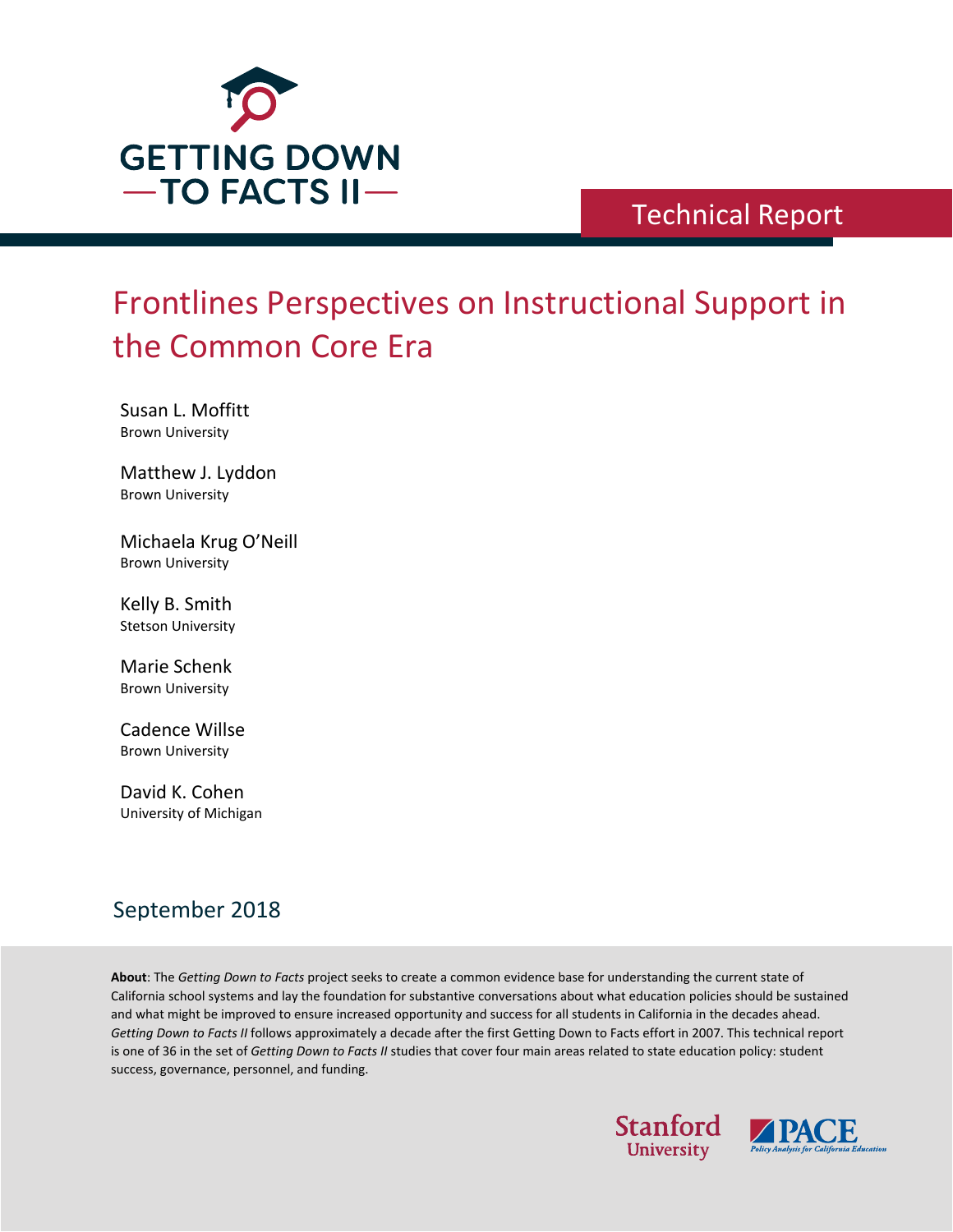#### **Frontlines Perspectives on Instructional Support in the Common Core Era**

Susan L. Moffitt Brown University

Matthew J. Lyddon Brown University

Michaela Krug O'Neill Brown University

Kelly B. Smith Stetson University

Marie Schenk Brown University

Cadence Willse Brown University

David K. Cohen University of Michigan

#### **Acknowledgments**

This report was prepared for California's Getting Down to Facts II (GDTFII) project. We are grateful to the Spencer Foundation and the William T. Grant Foundation for generously supporting the research that appears in this report through grant 201700042. This research was also made possible through the careful work of the Brown University Education Standards Team's research assistants: Lucas Benjamin, Victoria Chávez, Felicia Davidson, Kimberly Davila, Yelena Denisenko, Kassandra Fotiadis, Katherine Hancock, Victoria Kidd, Rachel Lowenstein, Alexandra Mitchell, Alberto Morales, Timothy Peltier, Jeremiah Prince, Antonina Rytwinska, and Michele Winter. We are grateful to our colleagues Carmen Sobczak and Erika Byun for their help and guidance throughout this project. Dan Humphrey, Lorraine McDonnell, and participants at the GDTFII meetings provided helpful advice on earlier drafts of this report. We are also grateful to our many interview respondents who generously shared their time and perspectives with us. All errors are our responsibility.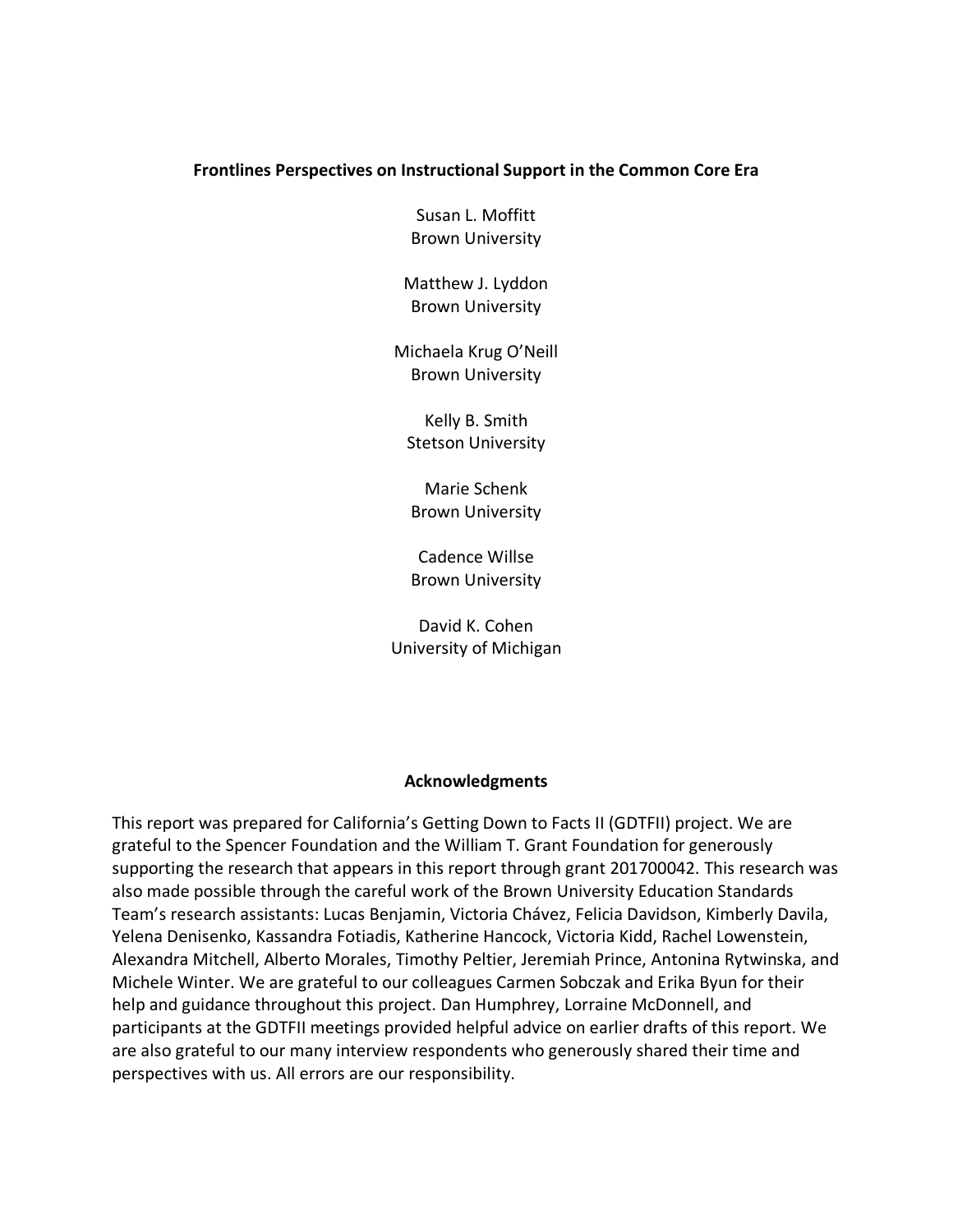### **Table of Contents**

| <b>LIST OF FIGURES</b>                                                          | ii.              |
|---------------------------------------------------------------------------------|------------------|
| <b>LIST OF TABLES</b><br><b>LIST OF ABBREVIATIONS</b>                           | <b>iii</b><br>iv |
| 1.0 Introduction: Perspectives on the Common Core                               | 1                |
| Purpose of this Report                                                          | $\mathbf 1$      |
| The Common Core Era and the Spread of Ideas                                     | $\overline{2}$   |
| Methodological Approach                                                         | 3                |
| 2.0 Complexity of Instructional Improvement in California                       | 4                |
| Legacies, Opportunities, and Challenges from Prior and Concurrent California    |                  |
| Reforms                                                                         | 4                |
| <b>Task Ambition Relative to Capacity</b>                                       | $\overline{7}$   |
| 3.0 Perceptions of Improvement                                                  | 12               |
| 4.0 Sources of Information and Access to Common Core Ideas                      | 19               |
| 5.0 Opportunities to Learn                                                      | 27               |
| Stay the Course                                                                 | 27               |
| Signs of Perceived Improvement in High Needs Schools                            | 28               |
| Need for Instructional Materials to Support English Learners                    | 28               |
| Need for Support Curating the Terrain                                           | 28               |
| Expanding the Scope of Professional Learning Opportunities with an Explicit and |                  |
| <b>Sustained Focus on Alignment</b>                                             | 28               |
| <b>References</b>                                                               | 30               |
| <b>Appendix: Methods and Data Sources</b>                                       | 35               |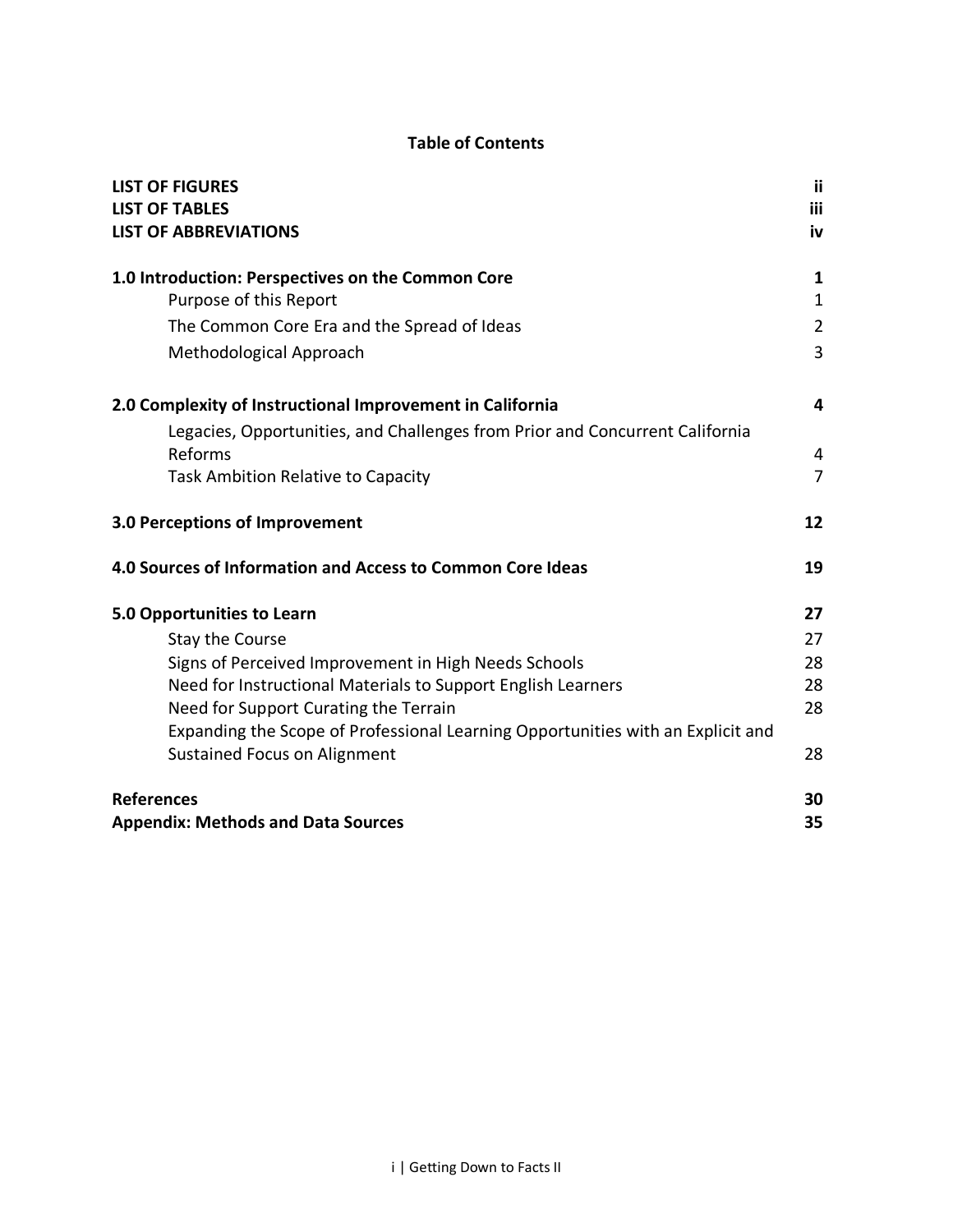### **LIST OF FIGURES**

- Figure 1: Top Superintendent Concerns
- Figure 2: Superintendent Reports of Staff Shortages at School and/or District Level
- Figure 3: Perceptions of Alignment
- Figure 4: Perceptions of Professional Learning
- Figure 5: Perceptions of Appropriateness of Standards
- Figure 6: Perceptions of Standards Use
- Figure 7: Focus of Professional Learning Opportunities
- Figure 8: Sources of Support
- Figure 9: Used Link from District Website
- Figure 10: Used District Print/Online Materials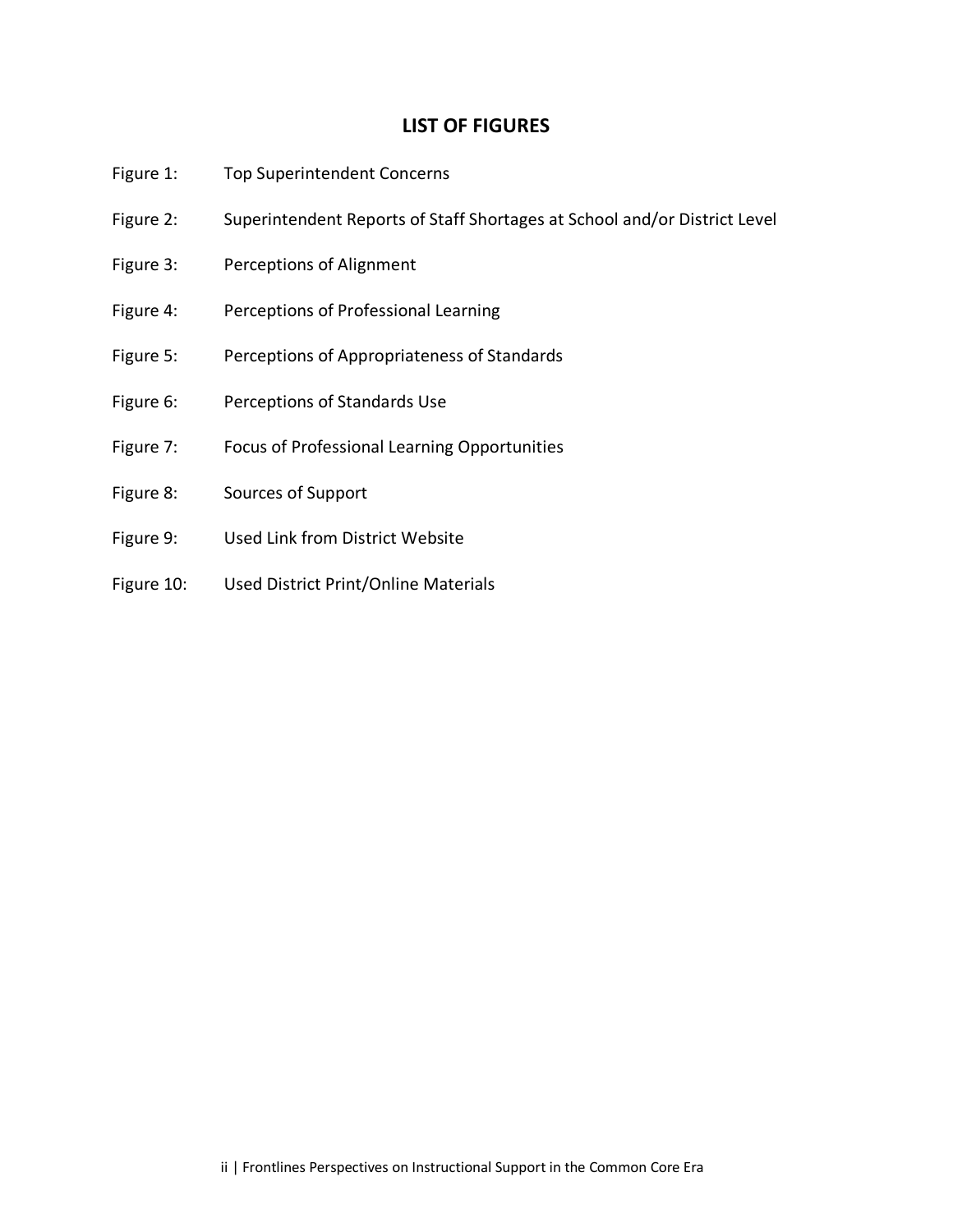### **LIST OF TABLES**

- Table 1: Perceptions of Past 3 Years, Difference in Means, High-Low Poverty Schools, High-Low EL Schools
- Table 2: Perceptions of Instructional Components, Difference in Means
- Table 3: Sources of Materials, Difference in Means, High-Low Poverty Schools, High-Low EL Schools
- Table 4: Use of District Support, Difference in Means, High-Low Poverty Schools, High-Low EL Schools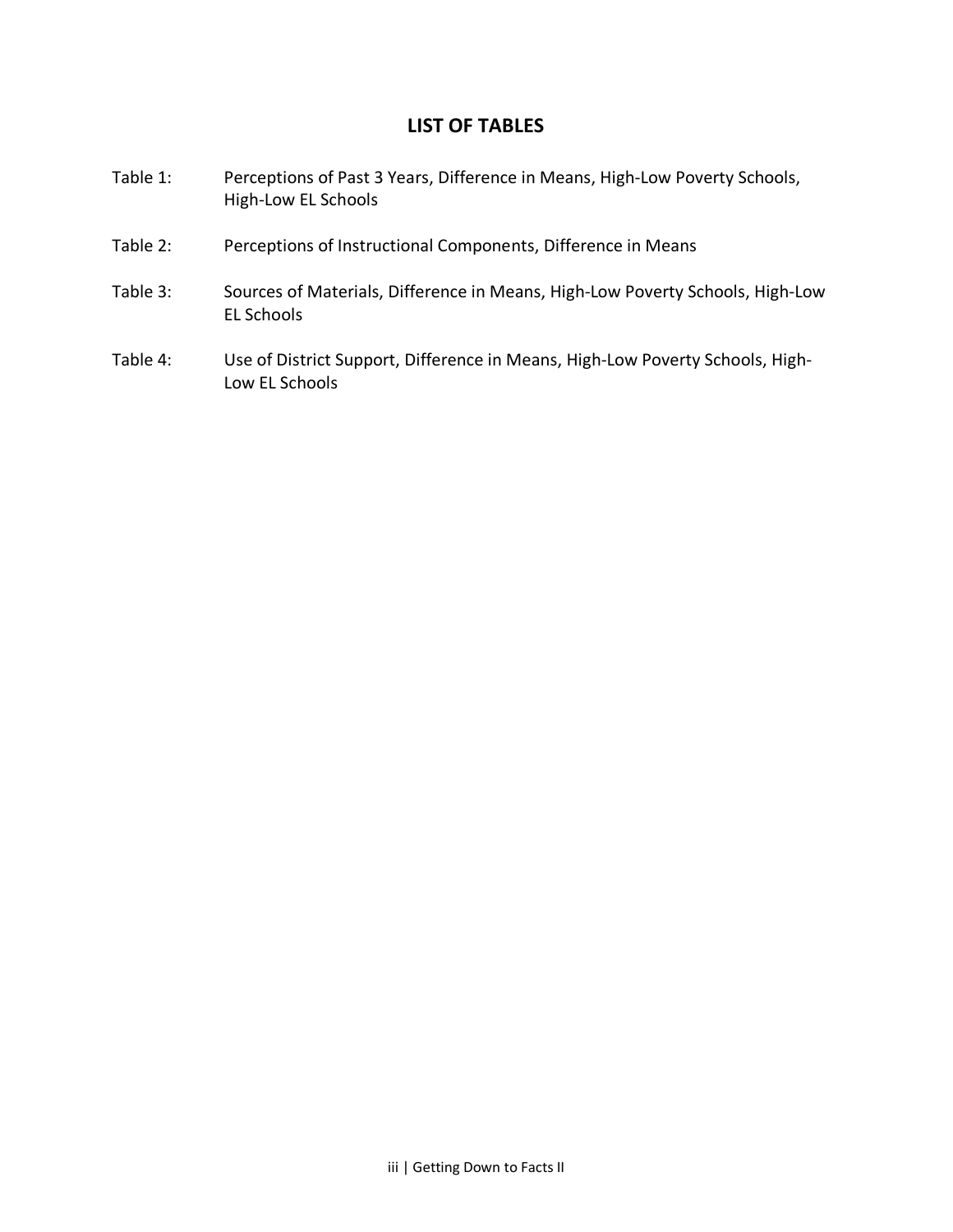### **LIST OF ABBREVIATIONS**

- ASCD Association for Supervision and Curriculum Development
- CASPP California Assessment of Student Performance and Progress
- CCSS/I Common Core State Standards/Common Core State Standards Initiative
- CDE California Department of Education
- CLAS California Learning Assess System
- CMP California Mathematics Project
- COE County Office of Education
- CSMP California Subject Matter Project
- CWP California Writing Project
- ELA English Language Arts
- ELD English Language Development
- EL English Learner
- ESSA Every Student Succeeds Act
- IQC Instructional Quality Commission
- LCAP/LCFF Local Control Accountability Plan/Local Control Funding Formula
- LEA Local Educational Agency
- NCES National Center for Education Statistics
- NGSS Next Generation Science Standards
- SBE (California) State Board of Education
- STAR California Standardized Testing and Reporting Program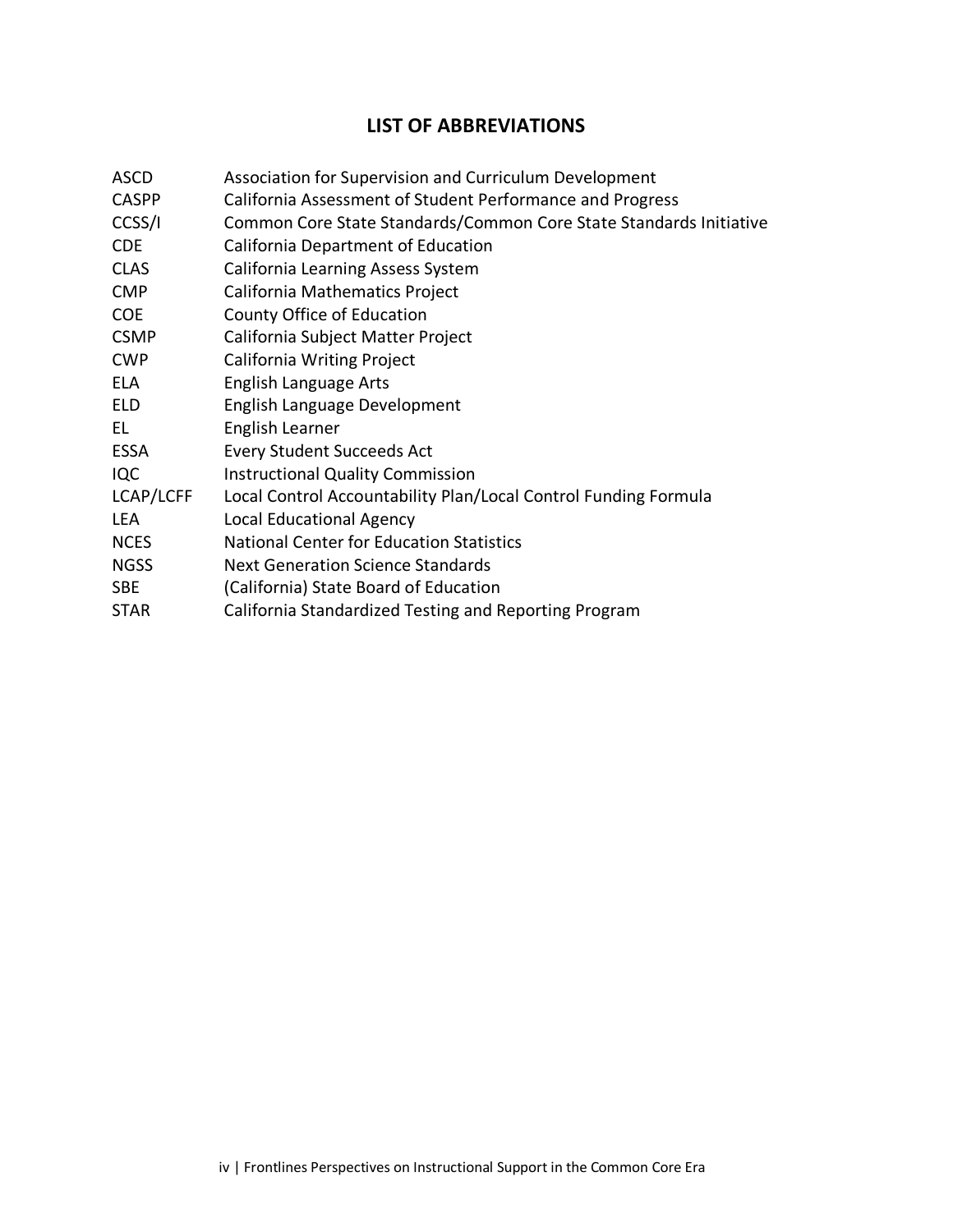# **Frontlines Perspectives on Instructional Support in the Common Core Era**

### **1.0 INTRODUCTION: PERSPECTIVES ON THE COMMON CORE**

"This changes almost everything," State Board of Education (SBE) President Mike Kirst said of the Common Core State Standards (CCSS). "The CCSS will impact almost all key state education policies in fundamental ways" (Kirst 2013, 1). California's move towards encouraging ambitious instruction aligned with the Common Core State Standards goes to the heart of instructional practice.

"We, like every district, are going through changes right now from a curriculum that was a little bit more structured and programmatic in terms of its approach to a curriculum that's aligned with Common Core State Standards. It requires teachers to change the way that they think about teaching and think about instruction and think about learning ... so there is a retraining that is happening, and we are engaged in that pretty deeply ... [we are working on] shifts in thinking in terms of what instruction is, what kids need to learn, and how we can achieve the greatest impact [upon] student learning and outcomes" (Superintendent Interview 148).

Prior studies portray support for the Common Core in California (Finkelstein et al. 2018; Jochim and Lavery 2015) as well as support for other significant reforms, like the change in California's school finance system (Koppich and Humphrey 2018). Along with enthusiasm for California's policy changes over the past decade have come calls to "stay the course" to enable the current changes to make their way into practice:

"I hope we stay the course in California for a while. I feel like we have made strides in this very short time frame towards improvements. Is it a perfect system? No, but I think there's enough places where improvements have begun to happen, staying with them helps. We need the same assessments. We need the standards, we need the funding system and Dashboard to take hold in the best way so that we continue to improve" (State/Regional Leader Interview 006).

How are the frontlines of instructional practice experiencing the current terrain? Do the frontlines share this view that strides are being made?

### **Purpose of This Report.** This report focuses on several key questions:

- What are California teachers' perceptions of the core elements of instructional practice—standards, curriculum, instructional materials, professional learning opportunities—in the Common Core Era?
- What are the resources that California teachers use in instruction and the sources of such resources?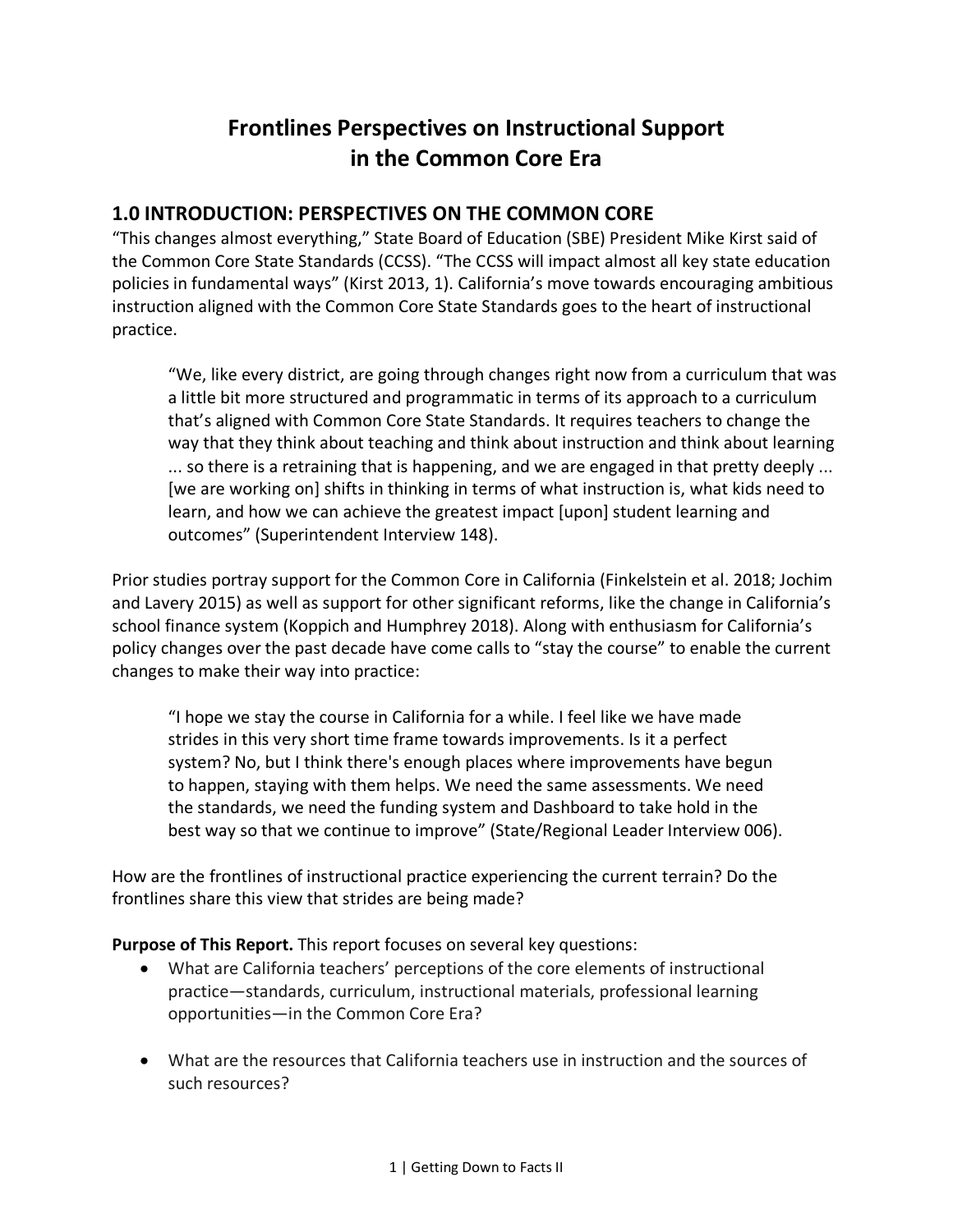- What are teachers' perceptions and experience of managing various manifestations of educational disparities as they engage with the Common Core initiative?
- What are opportunities to learn as California moves forward with state policy alignment?

We focus primarily on teachers' perspectives to address these questions, but we also include insights from California superintendents and state and regional leaders. As it addresses these questions, this report strives to build on but not repeat prior analyses. We encourage readers to consult other reviews and prior studies of Common Core in California and national studies of the Common Core.<sup>1</sup> This report also strives to focus on some of the key elements of instruction—standards, curriculum, frameworks, materials, and professional development. These are some of the components that comprise the infrastructure of instruction (Cohen and Moffitt 2009).<sup>2</sup>

**The Common Core Era and the Spread of Ideas.** Other papers in this series (Finkelstein et al. 2018) attend to elements of Common Core implementation. We complement this work by approaching the Common Core as a body of ideas that may spread, transform, and appear in practice. We approach the Common Core from the perspective of ideas rather than implementation for several reasons. For one, the Common Core is much broader than a specific, discrete policy. Instead, it began as "a type of 'intellectual property' intended to serve as a set of open standards intended to coordinate organizations and activities in the education sector as a whole" (Rowan et al. 2015). In this way, we situate our work in the tradition that portrays ideas as central to shaping organizational and political structures (Blyth 2002; Lieberman 2002).

For another, sources of ideas come not from one place—such as from government policy alone—but from a myriad of sources.<sup>3</sup> The ideas embodied in Common Core also bear on organizations beyond governments (state, county, and local): the Common Core's aspiration to induce alignment between standards, materials, and activities exceeds the scope and jurisdiction of conventional intergovernmental relationships. Common mechanisms that abet the spread of ideas include learning, imitation, coercion, and competition (Mintrom and Vergari 1998; Boushey 2010; Shipan and Volden 2012). We focus in this report on the *a priori* condition

 $2$  Our work presumes that instruction is a multi-component social technology that gains in effectiveness when its various components (academic standards, assessments, instructional materials, and teacher education/professional development) are aligned among themselves so as to produce coherent—i.e., internally consistent—guidance for the academic work that students and teachers do (Cohen and Spillane 1992; Correnti and Rowan 2007; Cohen et al. 2013).

<sup>1</sup> For a national perspective on teachers' familiarity with Common Core standards, perceptions of their own preparedness, professional development needs, and the distribution of these needs by socio-economic circumstances see Kaufman et al. (2016) and Kaufman, Thompson, and Opfer (2016). For more on how accountability policies and policy feedback influenced Common Core, see McDonnell (2012).

 $3$  As Kingdon succinctly reminds us, "ideas can come from anywhere" (Kingdon 2003, 71).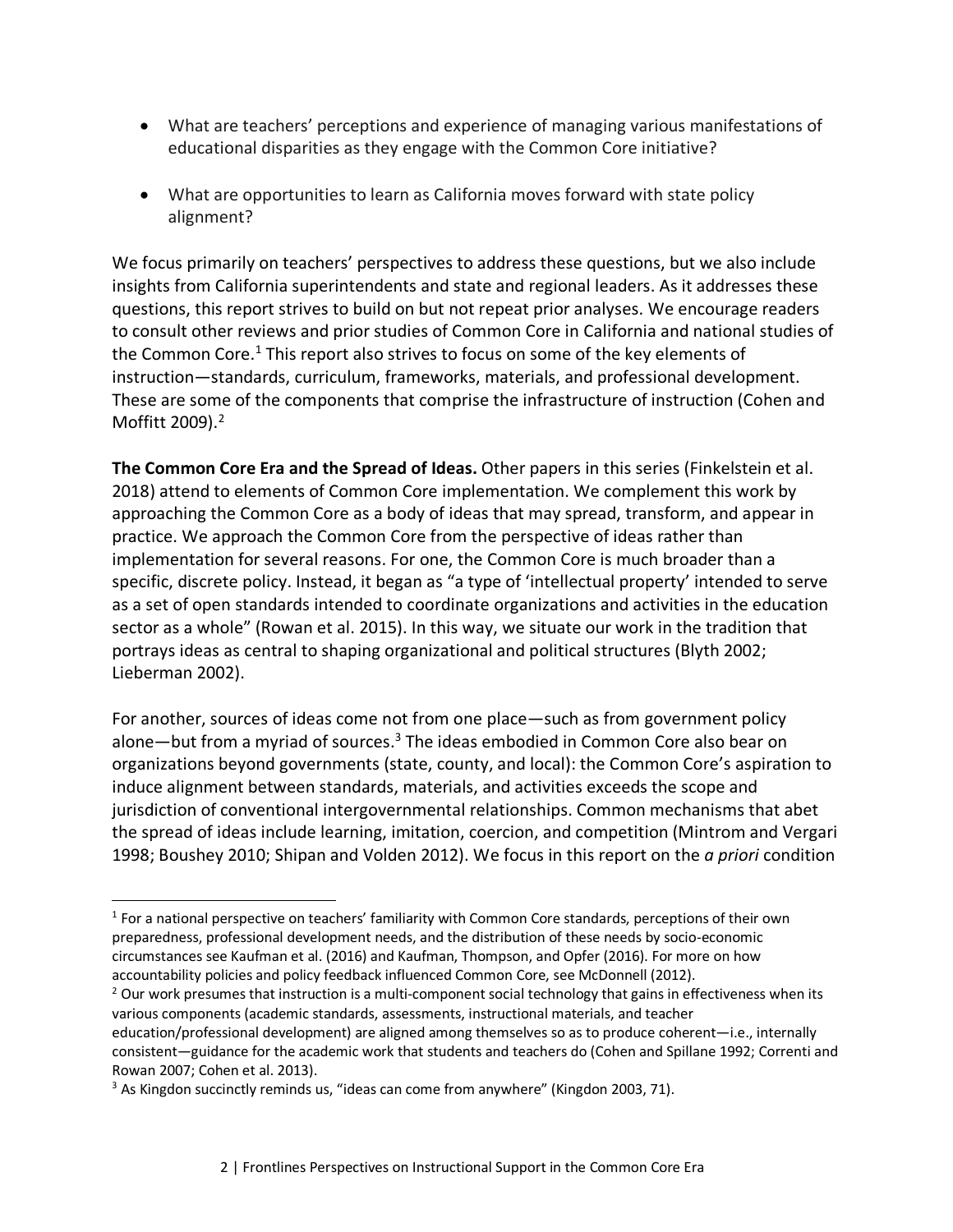of access to Common Core ideas, the resources teachers use to learn about the Common Core, and their perceptions of key components of instruction in the Common Core era.

For yet another, even though the Common Core represents a bold new move, there have been common standards in various aspects U.S. education for nearly a century, and common academic content standards in recent decades. California, in particular, is no stranger to standards. The Common Core standards, however, are much more detailed and ambitious than earlier content standards. And the Common Core aim much more plainly to redress problems of inequity in public education than earlier standard-setting. The Common Core standards are both bold and new *and* cousins of previous standards that layer on top of prior and present efforts at instructional improvement. The lines thus blur between the Common Core and prior standards, just as they blur between the Common Core and concurrent instructional improvement efforts. For these reasons, we refer to the spread and uptake of ideas in the Common Core era, rather than the implementation of specific policies.

**Methodological Approach.** We offer a mixed method approach to address our core questions.

- What are California teachers' perceptions of the core elements of instructional practice—standards, curriculum, instructional materials, professional learning opportunities—in the Common Core Era?
- What are the resources that California teachers use in instruction and the sources of such resources?
- What are teachers' perceptions and experience of managing various manifestations of educational disparities as they engage with the CCSS Initiative?
- What are opportunities to learn as California moves forward with state policy alignment?

To do so, we draw on:

- A survey of 444 California teachers conducted through the RAND Corporation's America's Teacher Panel (ATP) in January of 2018
- A survey of 169 California teachers conducted through the RAND Corporation's ATP in March of 2018
- $\bullet$  Interviews of 44 state-level and regional-level actors<sup>4</sup>
- Interviews of 91 district superintendents, selected from a stratified random sample.<sup>5</sup>

<sup>4</sup> Respondents, selected through snowball sampling, included a wide range of state and regional leaders from different levels of government and different sectors, including advocacy, research, and educational non-profit organizations. Interviews occurred between December 2016 and May 2018 and included 35 respondents based in California, and 9 based in other states or at the national level. Each semi-structured interview, lasted 45-120 minutes, and was subsequently analyzed using a coding architecture informed by our research questions and refined over the process of analysis.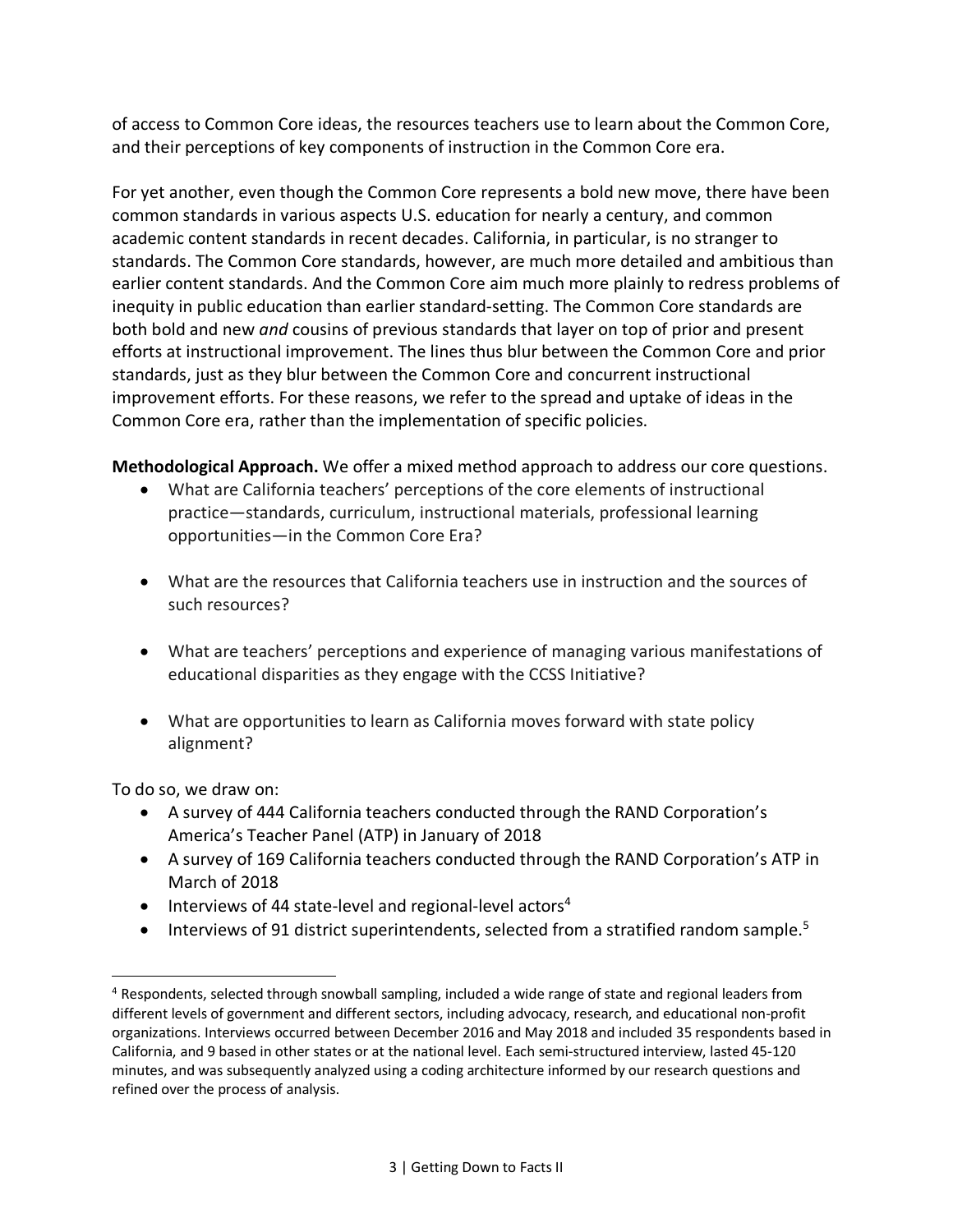### **2.0 COMPLEXITY OF INSTRUCTIONAL IMPROVEMENT IN CALIFORNIA**

Putting California's ambitious grade-level content standards into practice deeply and equitably, and aligning all parts of the system—curriculum, frameworks, instructional materials, professional development, and assessments—to support that instruction expects extraordinary learning about academic subjects from teachers and other educators and equally extraordinary learning about how to teach those academic subjects. The United States has historically exhibited a pervasive absence of capacity to offer strong and consistent support for such learning (Cohen and Spillane 1992; Cohen et al. 2013), though variation resides in California.

California's terrain includes deep commitment among leaders for the ideas embodied in the Common Core, a variety of governmental and nongovernmental efforts aimed at supporting instructional improvement, and a pervasive plea to "stay the course" so putting the standards into practice can take root. California's governmental and non-governmental structures to support instruction reflect deep commitments, considerable energy, and exemplary models of expertise. Yet, the capacity to support educators' learning is fundamentally relative to the task at hand. And, the enormity of the task and the scope of change in California loom large, in an era of ambitious standards.

**Legacies, Opportunities, and Challenges from Prior and Concurrent California Reforms.** Like the national portrait, standards-based reform is not new to California; and parts of structures to support the instructional core began to take shape decades prior.<sup>6</sup> California began laying the conceptual and policy foundation for greater coherence in California public education in the 1980s and continued these efforts through multiple standards and frameworks adoptions. Many state and regional leaders referenced these past efforts when reflecting on the Common Core in California, including references to the 1990s when the state invested in:

"… teachers and administrators trained in the standards and trained in using the materials. There was the opportunity for different entities to submit trainings, which were basically 40-hour trainings that would focus on having people understand the framework, understand the standards, and know how to use their materials in terms of delivering the content of those standards to students in grades K through 12 … It was, I think, a massive undertaking on the state's part … whether you agree with the content of the training and the philosophy of the training … the idea of investing those kinds of resources into ensuring that teachers and administrators are better prepared to deliver the curriculum and on administrator's part to support the teachers in their delivery, is huge" (State/Regional Leader Interview 041).

<u> 1989 - Andrea San Andrea San Andrea San Andrea San Andrea San Andrea San Andrea San Andrea San Andrea San An</u>

<sup>5</sup> This represents a 44.39% response rate of California district superintendents were drawn from a stratified random sample of 205 districts. All interviews occurred by telephone between June and October 2017, and lasted approximately 30 minutes. Interviews were analyzed based on a coding architecture derived from the interview protocol. Full detail appears in the Appendix.

<sup>&</sup>lt;sup>6</sup> See McDonnell (2012) for a discussion on policy feedback and the Common Core.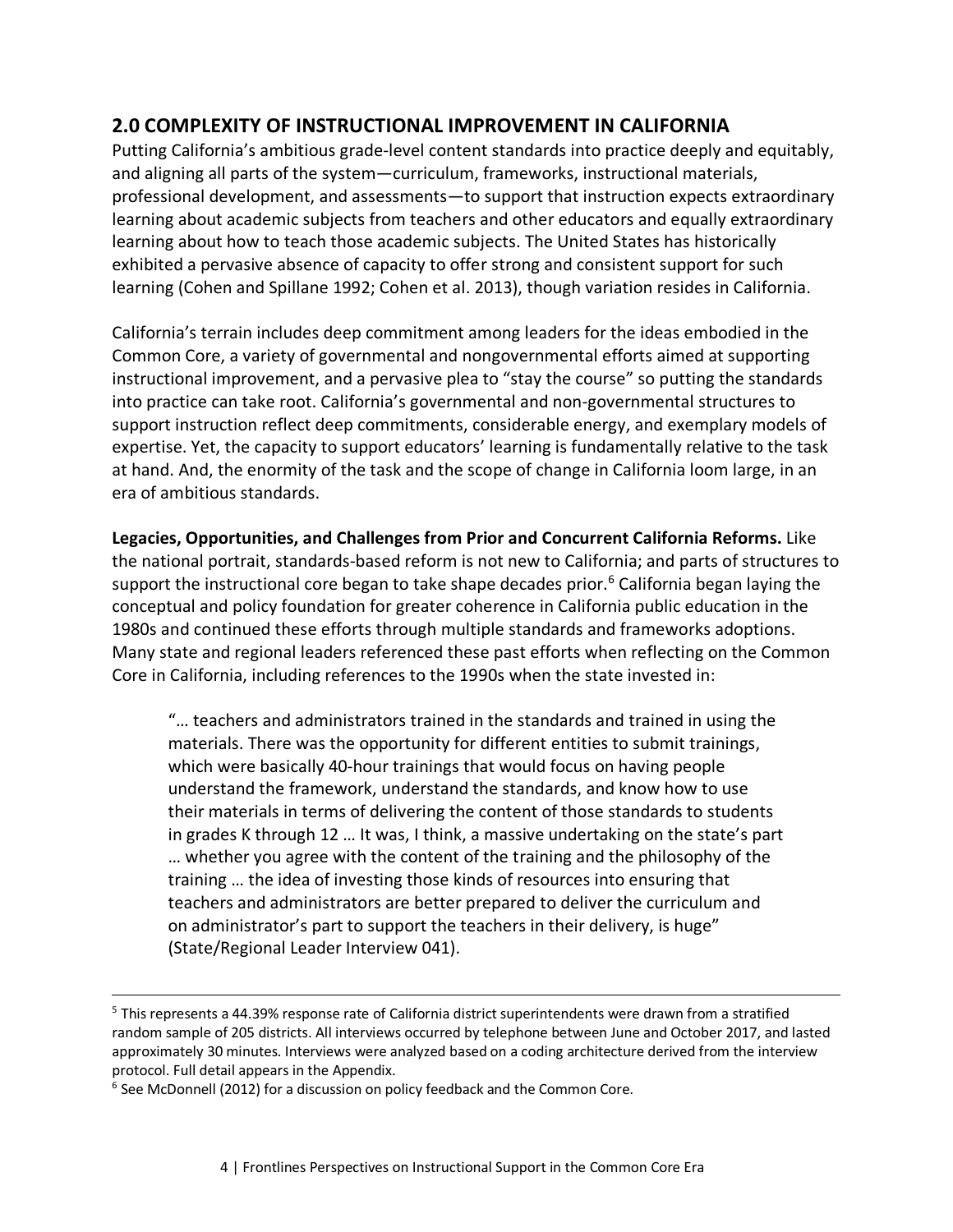State investment in professional development included the passage of SB 1882 (1988),<sup>7</sup> which provided funding for professional development, called for the creation of regional resource agencies and consortiums that would assist schools and districts in these efforts, and established a network of nine discipline-specific professional development projects called the California Subject Matter Project (CSMP). The CSMP was reauthorized in 2011 by Senate Bill 612.8 California's professional development terrain, however, includes much more than the CSMP.

This history also includes California's curriculum frameworks, and the work of California's Instructional Quality Commission (IQC)<sup>9</sup> that advises the State Board of Education on curriculum frameworks, on instructional materials, and on criteria for evaluating instructional materials. The IQC has been integral in the process of translating California's grade-level content standards into frameworks.<sup>10</sup> While the standards themselves have changed, key state structures related to the development of state frameworks were in place before the Common Core. 11

And, this history includes long-standing experience with assessments. California began aligning its assessments to its curricular frameworks in 1993 with the California Learning Assessment System (CLAS). The assessments generated considerable controversy after they produced high student failure rates, and they were discontinued in 1995.<sup>12</sup> California started using the California Standardized Testing and Reporting program (STAR) in 1997, then switched to the California Assessment of Student Performance and Progress (CASPP) and Smarter Balanced assessments to assess student performance, aligned with state content standards.

Despite this long history of standards-based reform in California and the state's prior efforts to define what standards looked like in practice and connect that with different leverage points in the system, these past efforts met with challenges and were by no means uniformly successful. California's professional development terrain is vast and varied, and with that terrain has come

<sup>10</sup> State/Regional Leader Interview 011

<sup>&</sup>lt;sup>7</sup> This bill arose in response to the findings and recommendations of the California Staff Development Policy Study (Little et al. 1987) that was initiated by the legislature and governor and called out the California Writing Project (CWP) and the California Mathematics Project (CMP) as examples of promising models in the state.

<sup>&</sup>lt;sup>8</sup> Despite "changes in funding sources and significant declines in overall funding availability" (Bier and Gallagher 2012, 6), the CSMP still exists today and operates in roughly 90 regional sites across California. In addition, a tenyear evaluation of CSMP conducted by SRI International concluded that the CSMP "puts California in a unique position among the states of having a professional development infrastructure that can respond quickly and flexibly as needs change" (Bier and Gallagher 2012, 7). The CSMP stands as an important, structural approach to providing professional learning opportunities through networks connected to higher education.

<sup>9</sup> The Instructional Quality Commission was previously named the Curriculum Development and Supplemental Materials Commission. It was established in 1927 (California State Board of Education Website: Instructional Quality Commission, https://www.cde.ca.gov/be/cc/cd/, accessed on December 7, 2017).

<sup>11</sup> State/Regional Leader Interview 037

<sup>&</sup>lt;sup>12</sup> On lessons from CLAS see Knudson et al. (2015).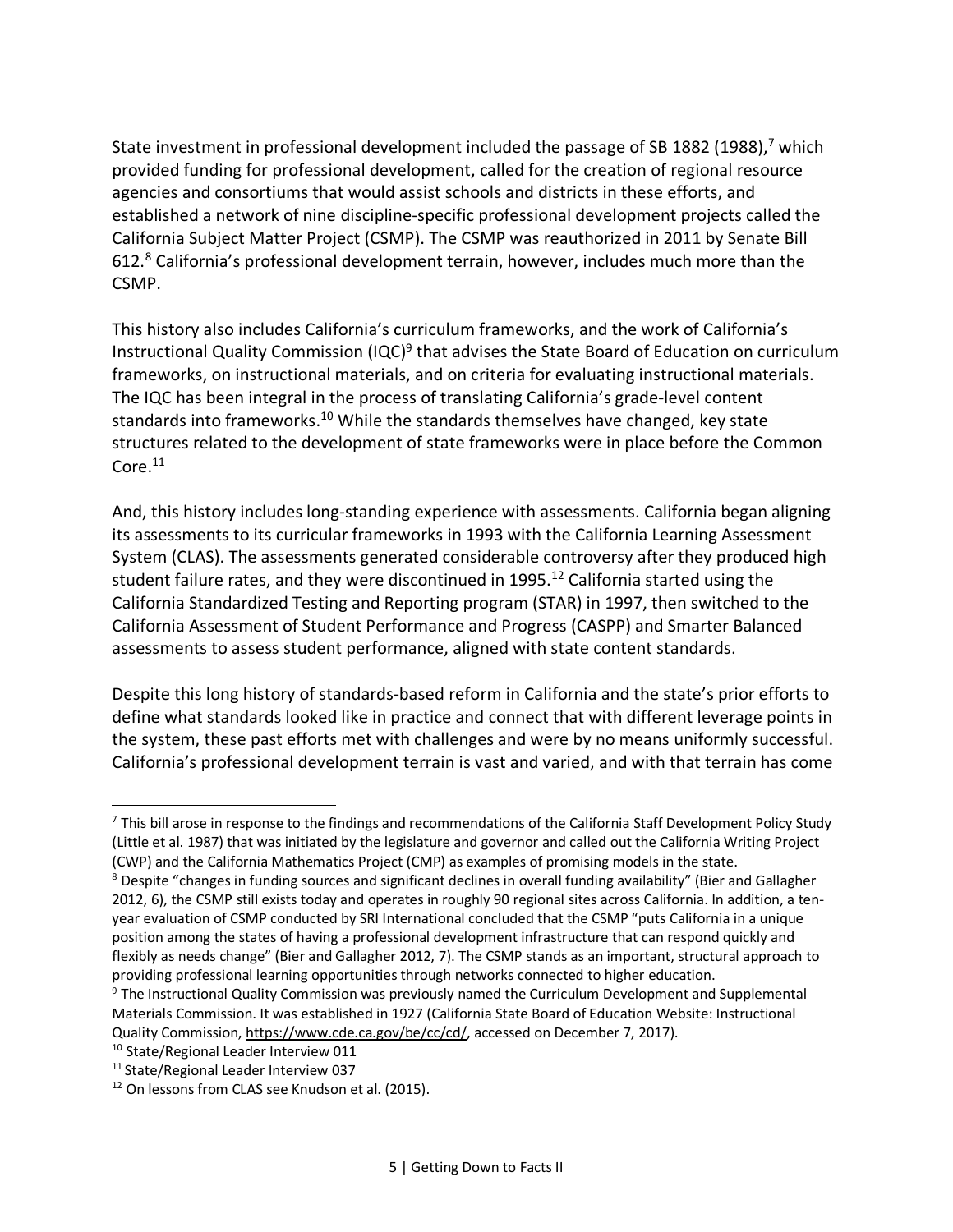a history of inconsistent teacher exposure to quality professional development and inconsistent opportunities to engage deeply with teaching rigorous content (Cohen 1990; Cohen and Hill 2001; Wilson 2003). Similarly, the critique that previous California standards and frameworks were overly rigid and scripted emerged in our interviews of state and regional leaders. While prior efforts can provide a foundation on which to build, they can also yield challenges of unlearning past practices as well as learning new ones:

"We've had … 10 years or more of No Child Left Behind … that was so focused on the assessment, and the assessment was very much skills driven … as opposed to problem solving and critical thinking. You've had teachers that have been used to teaching in one particular way, and now the assessments are asking for different types of skills, and we haven't really given teachers the kind of training and support that they need to implement the Common Core standards in the way that they were written" (State/Regional Leader Interview 043).

New ideas and practices never replace old ones in one great swoop. Instead new ideas and practices are added onto existing ideas and practices, and the new hybridize with the old (Cohen 1990, Cuban 1984). Concurrent policies contribute to this hybridization. For the Common Core in California, for instance, the shift away from state categorical funding to district flexibility and to new formula for calculating the distribution of state aid—expressed in the Local Control Funding Formula (LCFF)—intersect with and interact powerfully with the rollout and uptake of the Common Core.<sup>13</sup>

Several aspects of the new financing system have the potential to bear on the spread and uptake of Common Core in instructional practice.<sup>14</sup> For one, as Koppich and Humphrey (2018) highlight, "LCFF is built on an equity foundation" with a goal "to bring more equity to resource allocation" (3). This equity focus is consistent with the Common Core standards, which much more plainly aim to correct problems of inequity in public education than earlier standardsetting efforts. For another, Local Control and Accountability Plans (LCAP), which accompany this shift to local control in financing, are intended to enable local stakeholders to systematically tailor and prioritize allocation decisions. Along with this shift have come significant new and time consuming administrative requirements for district leaders as they learn how to operate in this new funding and accountability terrain.<sup>15</sup> The LCFF also opens

<sup>&</sup>lt;sup>13</sup> State/Regional Leader Interview 010; 017. LCFF is California's "hallmark legislation that fundamentally changed how all local educational agencies (LEAs) in the state are funded, how they are measured for results, and the services and supports they receive to allow all students to succeed to their greatest potential." California Department of Education, "Local Control Funding Formula," https://www.cde.ca.gov/fg/aa/lc/, accessed July 31, 2018.

<sup>&</sup>lt;sup>14</sup> Other reports in this series examine LCFF in significant detail. For example: on the early implementation of LCFF, see Koppich & Humphrey, 2018; on LCFF's impact on per-pupil spending and student outcomes, see Johnson & Tanner, 2018; on LCFF's place in the recent historical context of California school finances, see Bruno, 2018. <sup>15</sup> Superintendent interviews attested to an array of challenges associated with negotiating the LCAP/LCFF terrain including the difficulty and perceived burden of meeting the administrative requirements for small districts, basicaid districts, and those with low administrative capacity (e.g. Superintendent Interviews 43, 66, 71, 87, 105, 157),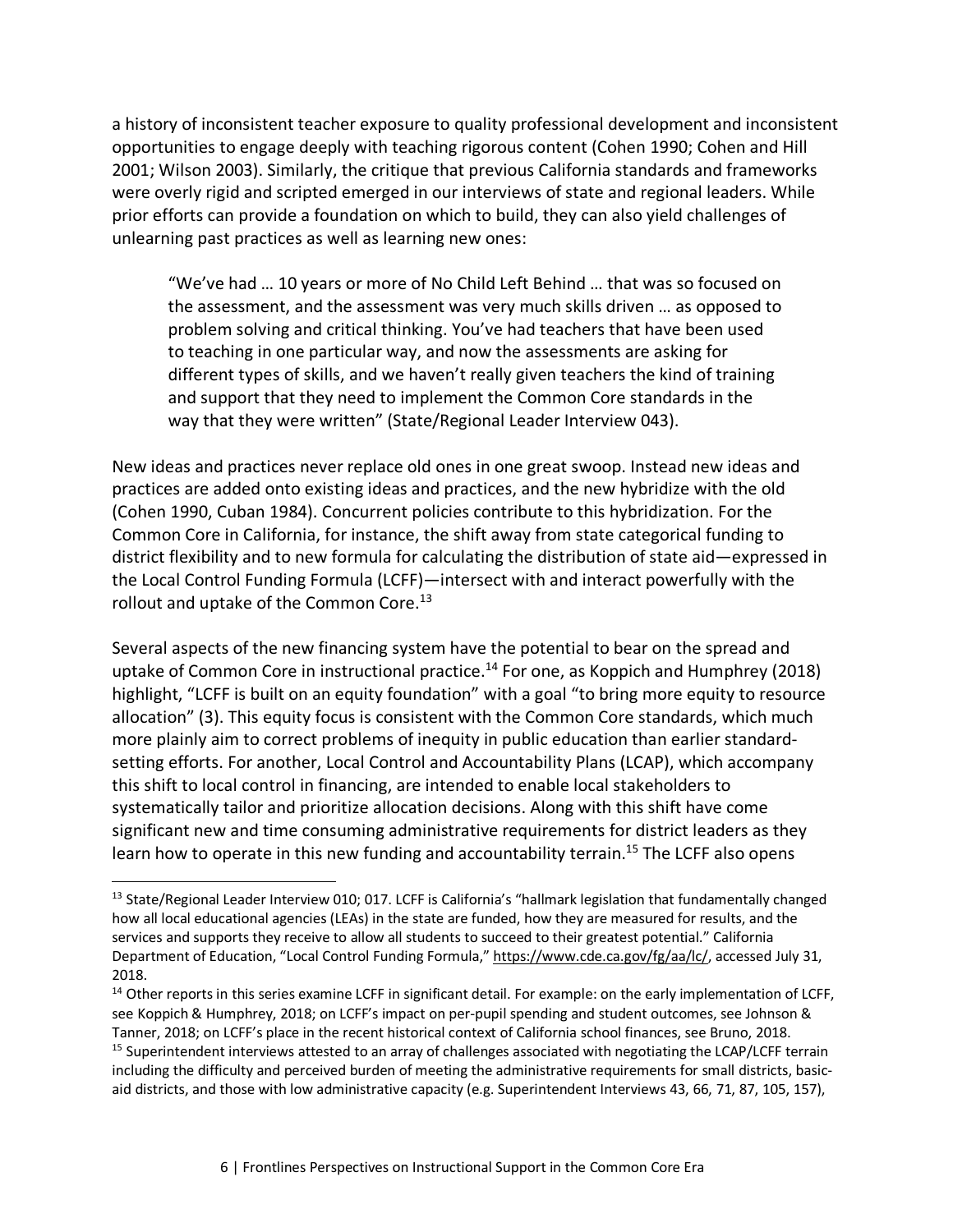room to reduce central and common influence on how the new ideas are understood and to potentially augment the diverse local influences on how the new ideas are understood. For yet another, LCAP can also intersect with Common Core's instructional improvement expectations by identifying particular groups or areas that are underperforming. Identifying underperformance can trigger various forms of assistance. However, California's System of Support, which aims to provide assistance to underperforming schools, is "still-developing," as Koppich and Humphrey discuss (2018, 8). The substantial changes represented by LCFF underscore ways in which Common Core is not a stand-alone, self-contained policy, but instead inhabits a complex terrain of myriad intersecting policies and interventions.

**Task Ambition Relative to Capacity.** "So that we continue to improve" putting ambitious content standards into instructional practice deeply and equitably depends on coordinating the elements that have a strong influence on the key components of guidance for instruction, namely academic standards, assessments, instructional materials, and teacher education/professional development; the knowledge to coordinate those elements; and the political will to do so. "So that we continue to improve …" our respondent continued:

"that's going to involve coaching ... and intentional technical assistance and real, in-depth examination of the instructional core around the teachers, the students, and the content. This examination needs to involve preparation programs as well so that they are built on similar assumptions" (State/Regional Leader Interview 006).

As SBE President Mike Kirst observed, a standards-aligned approach to instructional improvement "changes almost everything" (Kirst 2013, 1). As our respondent observed, standards come with significant and serious implications for the instructional core, so that content, technical assistance, and teacher preparation are both "in-depth" and "built on similar assumptions."

Even if California is not new to standards-based reform, this latest installment embodied in the Common Core is more ambitious and coincides with a challenging landscape for the reforms to "take root." One source of greater ambition comes from the standards themselves and what they expect of teachers.<sup>16</sup> Part of difference between the latest installment of standards and prior versions includes the importance of both content and pedagogical approaches in the Common Core.

"When the Common Core came along, the major shift was the need to focus on both content and pedagogy" (State/Regional Leader Interview 001).

<u> 1989 - Andrea Santa Andrea Santa Andrea Santa Andrea Santa Andrea Santa Andrea Santa Andrea Santa Andrea San</u>

challenges of complying with a perceived one-size-fits-all structure and in keeping pace with rapid updates to the LCAP template (e.g. Superintendent Interviews 12, 13, 49, 108), and staffing pressures generated by navigate the system's mandates and reports (e.g. Superintendent Interview 33).

<sup>&</sup>lt;sup>16</sup> State/Regional Leader Interview 018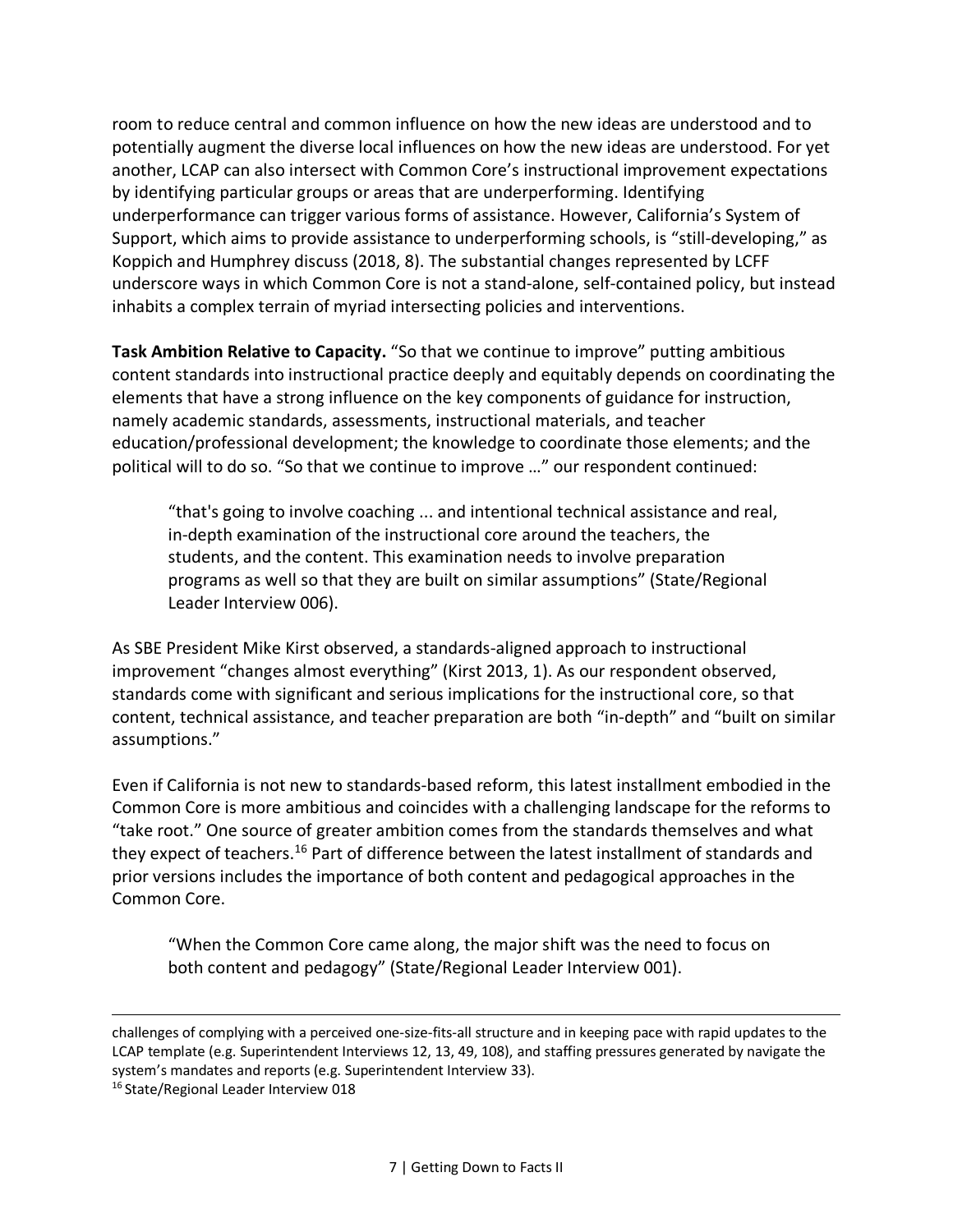More ambitious content coupled with more ambitious pedagogy has underscored the importance of professional learning.

"The thing is, those [prior] standards did not call for huge shifts in instructional practice in the way that the Common Core standards are calling for, yet we haven't made that same kind of investment in professional development that we did back in the early 2000s" (State/Regional Interview 043).

Thus, another source of greater ambition comes from the challenges of constructing coherent structures of instructional support. These challenges include:

- How to coordinate the actions and products of many independent private sector curriculum designers, publishers, and materials providers so that they deal with the same knowledge and skills?
- How to coordinate the actions and products of many independent private and public sector teacher education and professional development agencies so that they instruct teachers in the same knowledge and skills?
- How to develop the means to monitor instructional quality, and the means to use the knowledge that results to improve instruction?
- How to coordinate these functions, and the agencies that perform them, so that they attend to the same knowledge and skills?
- How to coordinate these functions, and the agencies that perform them, when the school systems that offer instruction are so unequally resourced, and when those systems reside in varied racial, ethnic, linguistic, and socio-economic contexts?

Teachers and students are the ultimate frontline coordinators of nearly all of the things noted above, and they need education, materials, and opportunities to learn that are designed to support this coordination (of ideas within curriculum topics, of skills and ideas, and of how what is taught in October is connected to what was taught in September, for instance). California presents additional challenges to coherence, given its size, diversity, and governing structure. It bears remembering that California has over 1,000 school districts. While a majority of CA school districts are small and/or located in rural areas, a majority of CA school students attend schools in urban and suburban districts.<sup>17</sup>. The spirit of standards-based reform aspires for rigorous, quality instruction for all students, in all schools. Supporting that aspiration collides with significant material differences. In California, geography matters:

<sup>&</sup>lt;sup>17</sup> National Center for Charitable Statistics (2015), Common Core of Data (CCD) School District Universe Survey, https://nces.ed.gov/ccd/ccddata.asp, accessed: July 1, 2017.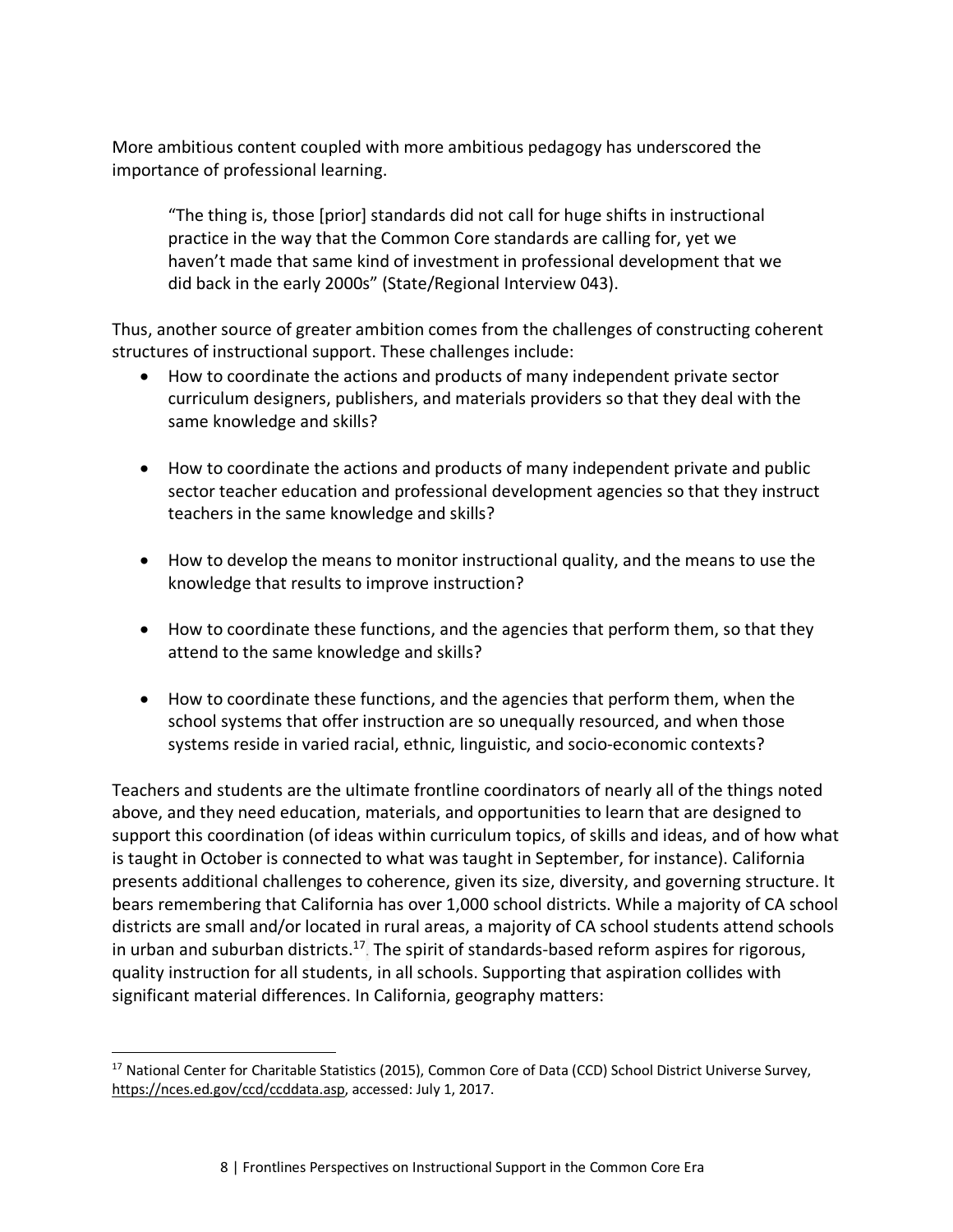"Implementation is not always as easy in a smaller school. With only 8 certificated staff, 7 are full time teachers, it is tough to hit all the buttons in a high school but still comply with sometimes unrealistic necessities or levels of achievement that are expected at, say a school of four thousand with 75 staff. There's diversity in how that educational process is dispensed" (Superintendent Interview 043).

Capacity to translate new ideas into complex classroom practice is relative: it depends on the size of the task relative to the expertise and resources available to those charged with doing the learning and translation to enact the policy. Sufficient time *and* sufficient expertise matter.

"… we hear this so often up and down the state. The schools and districts often don't have the time to drill deeper into actually helping teachers make sense of all the information they just got and how that's going to change or improve their practices" (State/Regional Leader Interview 044).

This leader continued:

 

"There's so much going on right now … what teachers say over and over and over and over again, in addition to the support they feel they want, they just want the time to be able to do it … A 45 minute late-start day does not take you very far … Especially now, with all these new standards and frameworks and new adoptions, how do you give them the time just to sit and work with each other on making sense of it for their kids?" (State/Regional Leader Interview 044)

Time and staff burdens associated with administrative and accountability requirements loomed large in rural superintendents' concerns, especially in the context of LCFF and LCAP.

"As a superintendent of a small district, really [understand] the number of demands upon us, the number of roles we play … At the end of the day, you are one or two people trying to fulfill every role ... We have over 10 districts in our county with less than 300 students, but we are accountable for everything. Our LCAP is the same number of pages, our budget, you name it, everything is the same, and you're asking 1-2 people to do that with quality" (Superintendent Interview 066).

And the challenges facing particular populations of students, such as English Learners (ELs) and students with special needs, amplify the enormity of the task of putting ambitious learning standards into practice deeply and equitably. The percentage of public school students who are English Learners is higher in California than in any other state in the U.S.<sup>18</sup>

 $18$  The National Center for Education Statistics reports that 21 percent of CA school students are English Learners. https://nces.ed.gov/programs/coe/indicator\_cgf.asp, last updated April 2018; accessed on 8/9/18.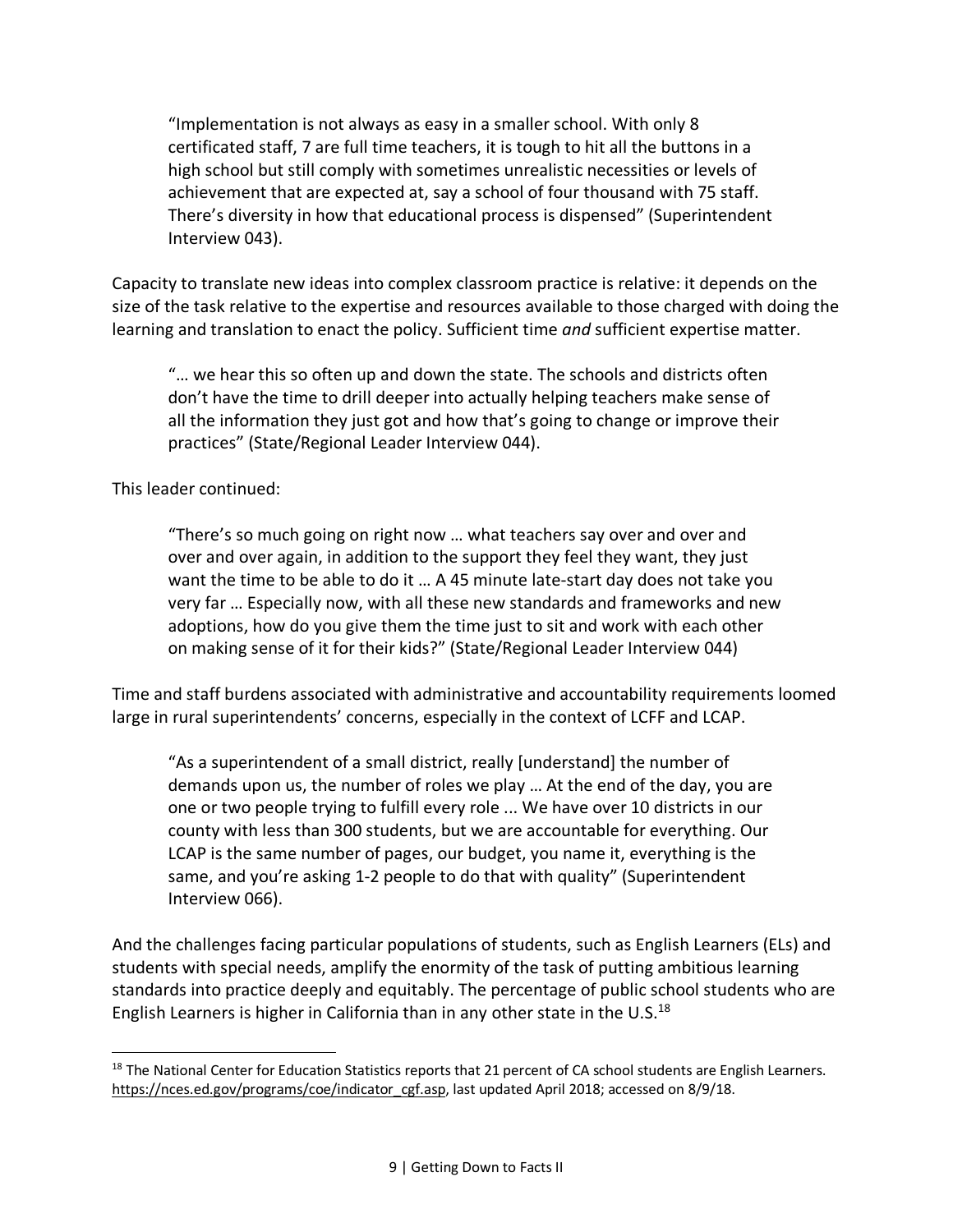"How do we meet the needs of English Learners? Because, as a state, we have struggled with that ... if we can't get our brightest minds on a subject matter [as a state] to figure it out, how do we expect your average LEA [Local Education Agency] to figure it out?" (State/Regional Leader Interview 015)

Compounding the geographic challenges facing California, the combination of the 2008 Great Recession and scarce financial resources pose additional impediments to deeply and equitably putting ambitious academic standards into instructional practice.

"We are pretty much faced with financial turmoil … Curriculum is not even on our radar when it comes to a sense of priority, it's the budget" (Superintendent Interview 027).

As Figure 1 suggests, our interviews of a stratified random sample of district superintendents revealed that fiscal and personnel matters dominated superintendents' list of priorities. Indeed, professional learning opportunities rarely appeared on superintendents' "radars."



Figure 1 Source: structured interviews conducted with a stratified random sample of California school district superintendents, conducted between June and October 2017. See Appendix for more information.

Economic constraints can render professional development particularly vulnerable. As the leader observed below, "when the budget is cut, anything that's not personnel, just goes out the door," especially for districts that did not have instructional support already stitched into district culture and priorities.

"[Common Core implementation] came on the heels of the big recession, so just implementing the first two subject areas, reading language arts and math, was a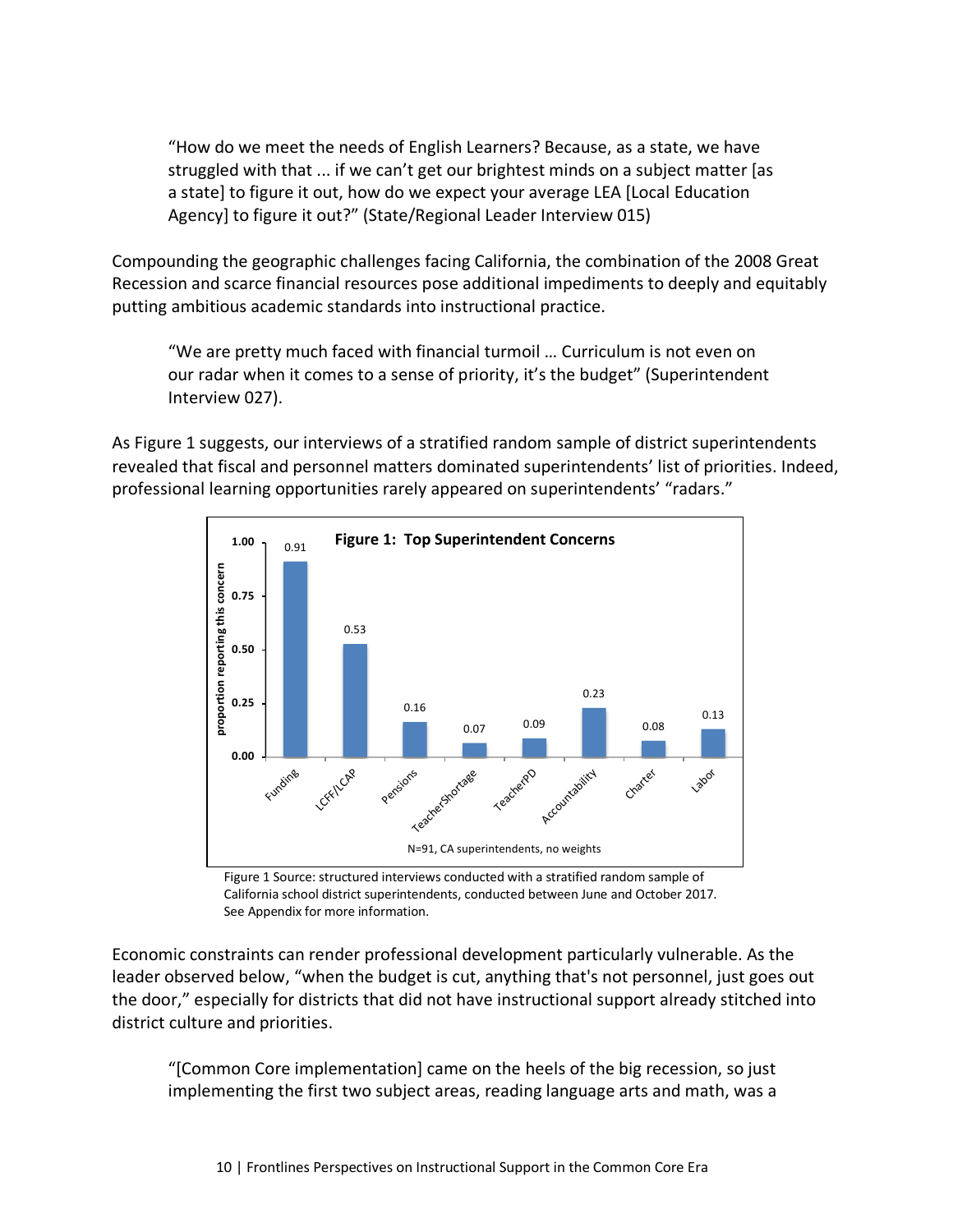real struggle for most of the districts because they didn't have the wherewithal to do…professional development if that was even in their culture in the first place. It's an interesting phenomenon because the high-functioning districts in this state, they would not even think of dropping professional development as a major focus because they realize that's their lifeblood of having their staff understand what they're supposed to be doing, but in the places, that don't have any of that culture, it's just—it's a throwaway. When the budget is cut, anything that's not personnel, just goes ... out the door" (State/Regional Leader Interview 010).

Even though only seven percent of interviewed superintendents listed personnel shortages as one of their top three concerns, a majority of superintendents reported experiencing teacher shortages.



Figure 2 Source: structured interviews conducted with a stratified random sample of California school district superintendents, conducted between June and October 2017.19

Moreover, 72 percent of superintendents in High EL districts reported teacher shortages. Mathematics, Science, and Special Education were the areas where most district superintendents reported shortages. Teacher and staff shortages can present an additional

<sup>&</sup>lt;sup>19</sup> Participants were asked "in your district, are you experiencing shortages of staff at the school-level and/or at the district-level?" (Question 2.1 in the interview protocol). Participants were prompted to give a yes/no answer and invited to elaborate; the 'equivocal' category here refers to instances where respondents' answers to the question included an element of both 'yes' and 'no.' See the Appendix for selection information and interview protocol.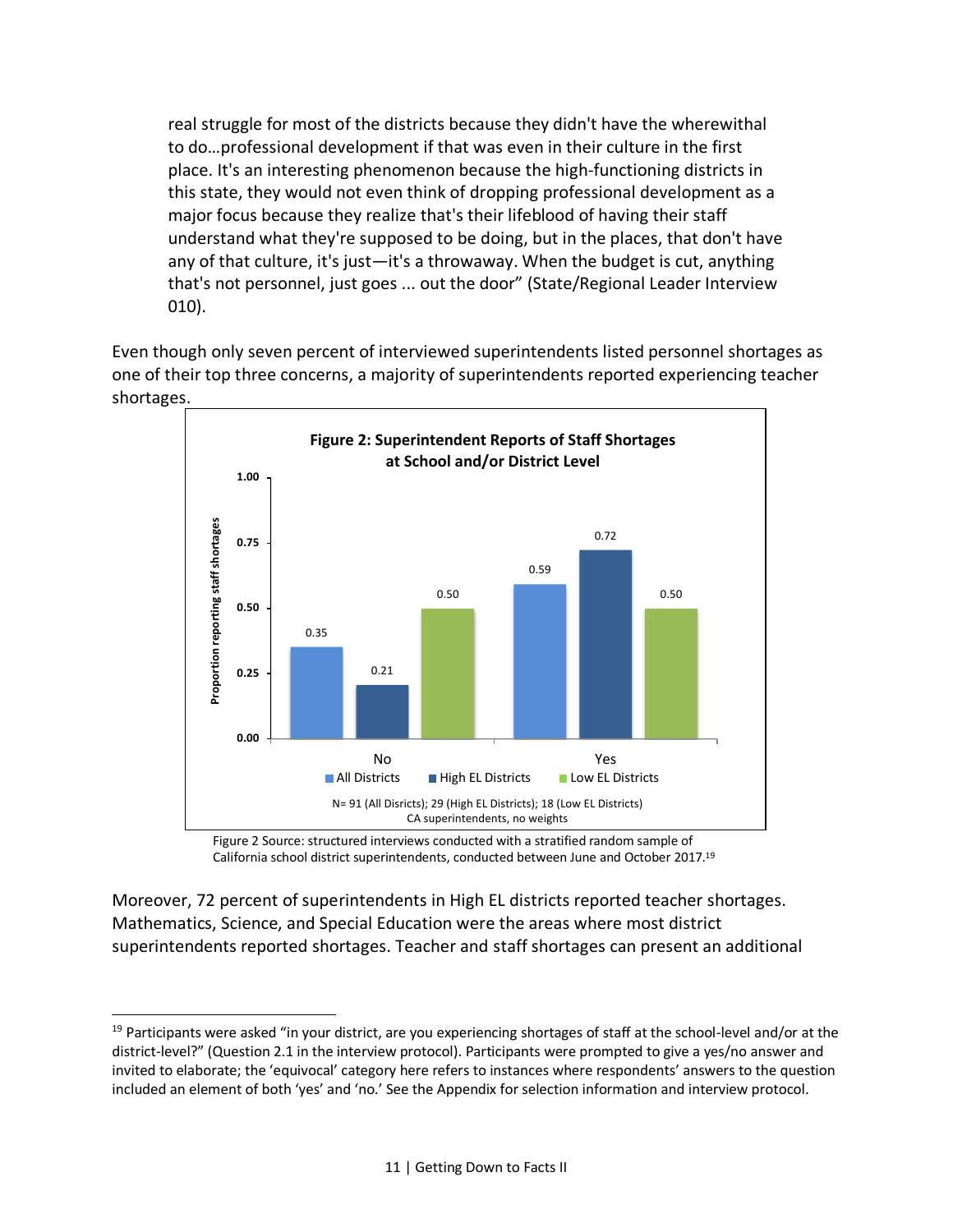constraint on district capacity to build school systems with coherent instruction and instructional guidance.

Districts that strive to coordinate the elements of instruction undertake extraordinary efforts to do so. Consider the example below, in which the superintendent describes curating the vast terrain of instructional materials and assessing their effectiveness.

"We just adopted the language arts program for next year. What we do is we utilize the expertise of our teachers. We brought a group together over the course of 24 months, researched all the materials that were available and aligned to standards. It was really driven by teachers, and they got feedback from their colleagues. So that was the process we utilized to ensure that the practitioners are getting the opportunity to preview and test drive materials that are out there to determine if they're effective ... They [the teachers] actually built a process whereby data was collected from teachers that were piloting materials, and they brought back and analyzed the results they got, quantitative and qualitative results from classroom teachers. Piloting went on for about 18 months, so it was very comprehensive" (Superintendent Interview 159).

One way to solve the puzzles of alignment that we posed involves building a school system with coherent instruction and instructional guidance, on the assumption that the school system is the chief unit of action, and that coherence can best and most durably be built at that level. Some LEAs have made significant progress on several of the puzzles by building such internally coherent systems of instruction and instructional guidance. Doing so, however, requires extraordinary effort and expertise on the part of the LEA and places the responsibility for navigating the expanded terrain of new materials on the shoulders of teachers, teacher leaders, and school leaders. Given the enormity of the task, how have frontline practitioners experienced this terrain?

### **3.0 PERCEPTIONS OF IMPROVEMENT**

 

Do the frontlines share the perspective of the state leader we noted at the beginning, that "we have made strides … towards improvement"? State and regional leaders pointed to several forms of perceived improvement. Some of the perceived improvement comes at the level of key structural components. One area of structural change has emerged in California's English Language Development (ELD) standards, which were adopted in November 2012 and align with the California Common Core State Standards for English Language Arts (ELA)/Literacy.<sup>20</sup>

"From where I sit, I think we've gotten a lot of things right. We've adopted the right standards. We've developed and adopted curriculum frameworks that are a

<sup>&</sup>lt;sup>20</sup> The California ELD Standards "describe the key knowledge, skills, and abilities that students who are learning English as a new language need in order to access, engage with, and achieve in grade-level academic content" (California Department of Education 2012).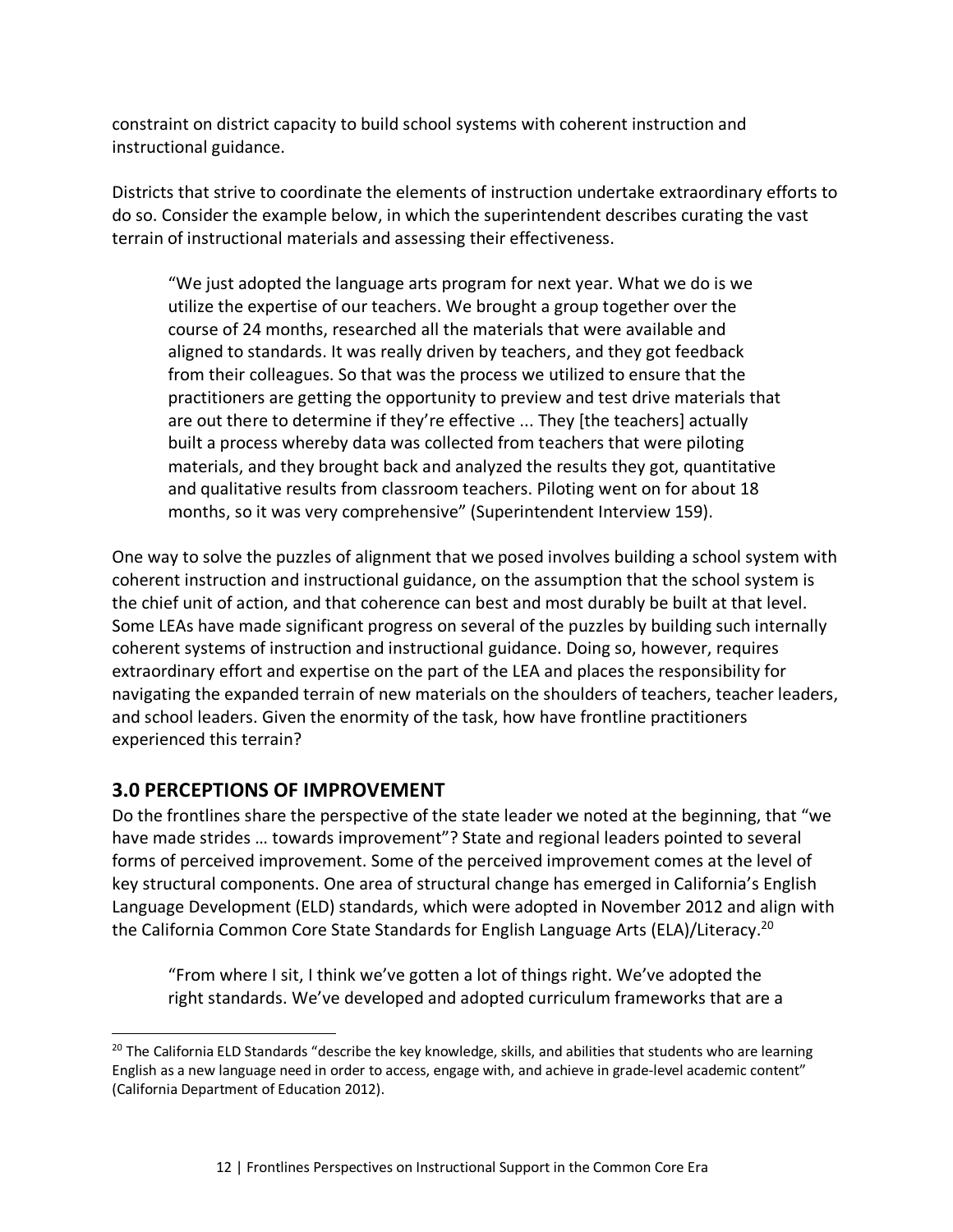really great resource. Our state's linkage to the ELD standards and the ELD framework is tremendous. We have those policy pieces in place and we also have the resource pieces in place" (State/Regional Leader Interview 015).<sup>21</sup>

Some of the perceived improvement comes at the level of practice:

"At the site level … I've seen movement in the direction of increased complexity, integration of standards. People really understanding what's different between the old and the new … Why content knowledge is important and that … the whole purpose of being able to read complex rigorous text is so you can learn from reading that text" (State/Regional Leader Interview 045).

Early studies of Common Core revealed frontline frustrations with the quality and availability of Common Core materials and insufficient availability of professional learning opportunities (McLaughlin et al. 2014). What are the frontlines' perspectives several years later? Results from the January 2018 RAND ATP of California suggest that teachers' modal response is "improved a little" to a series of questions about key components of instruction. While roughly a third of teachers reported that much has "stayed the same" over the past five years, a slightly larger proportion reported "a little" improvement in the alignment between instructional materials and California's grade-level standards, in the alignment between district professional development and teachers' needs, in the quality of district professional development, and in school-level professional learning communities. Few teachers report that the alignment or quality of these instructional components has worsened. Given the enormity of what alignment expects and entails, the perception that "a little improvement" has emerged lends credibility to and is consistent with the view that California is, indeed, making strides.

Specifically, in response to the question asking teachers' perceptions of alignment between instructional materials and California's grade -level standards over the past three years, 35 percent of teachers<sup>22</sup> perceive alignment has stayed the same, 35 percent perceive alignment has improved a little, 13 percent perceive that alignment has improved a lot. The remainder (15 percent) perceives worsening alignment.<sup>23</sup> Very similar results appear for teachers' reports on their perceptions of alignment between the professional development they receive from their districts and their needs as a teacher, with 31 percent perceiving no change, 33 percent perceiving a little improvement, 15 percent perceiving a lot of improvement. About 20 percent of teachers perceived worsening conditions.

"A little improvement" also appears as the modal response to questions about the quality of instructional materials, with 36 percent of teachers reporting a little improvement in materials'

 $21$  This leader continued, "I think as a state we still struggle with how we do instructional materials and the adoption of that" (State/Regional Leader Interview 015).

<sup>&</sup>lt;sup>22</sup> Throughout, we report results adjusted in accordance with sampling weights generated by RAND.

 $23$  This combines the categories of "worsened a little" and "worsened a lot."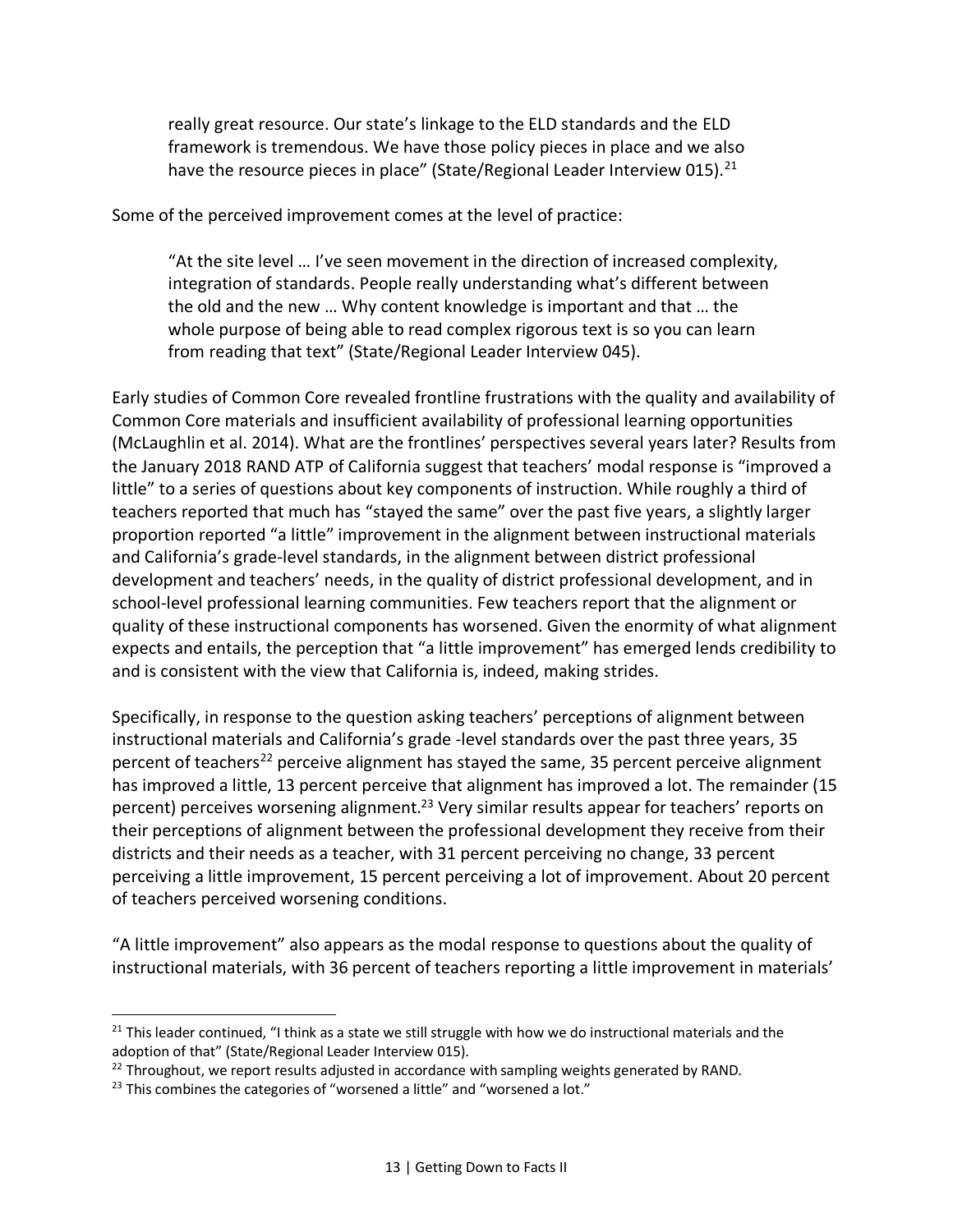quality over the past three years, 15 percent reporting a lot of improvement, and a full 32 percent perceiving that the quality has remained the same. Perceptions of declining quality appeared for 16 percent of respondents.

Overall, a majority of teachers surveyed have perceived improvement in their school-level professional learning communities in the last three years of the Common Core era: 42 percent report a little improvement and 19 percent report a lot of improvement.<sup>24</sup> Perceptions of stability appear for 29 percent of teachers, and 8 percent of teachers report worse conditions.

Our interviews echoed the view we presented at the beginning, that California has "made strides in this very short time frame towards improvement" (State/Regional Leader Interview 006). Given the enormity of the change that the Common Core expects, leaders identified areas in their teachers' instructional practice that they perceived as needing improvement. Yet, leaders also perceived a marked improvement in instructional resources relative to prior state efforts to promote standards-based reform:

"We have lots more resources and guidance even from the early standards movement, which wasn't in place when I first started teaching. I think we've provided a lot of resources at the state level, both standards and frameworks, to guide teacher practice. My other caveat would be I'm not sure they're all being used as strongly and as effectively as they could be, but I certainly think there's a wealth of resources that are very thoughtfully developed at the state level, as good now as ever" (State/Regional Leader Interview 038).

National studies of teachers suggest their general support and use of Common Core standards, or their close derivatives (Kane et al. 2016).<sup>25</sup> In California, majorities of teachers surveyed as part of the January RAND ATP agreed that they understand what California's standards expect of them as teachers, that the standards are appropriate for the children that they teach, that the curriculum frameworks help them teach, and that their instructional materials meet the needs of their students. Our interviews of 91 superintendents also underscored the importance of standards in the professional development choices districts make. In their words, "The standards play a key role- they have refocused us-they have been a game changer" (Superintendent Interview 148).

Modal responses and majorities, however, can mask important disparities that emerge across different populations. A central idea embodied in the Common Core is its intent to use standards and aligned instructional components to redress educational disparities. What are general perceptions of these instructional components in different settings? Results from the January RAND ATP survey suggest teachers from schools with high concentrations of ELs are *more* likely to report perceived improvement over the past three years than teachers from

<sup>&</sup>lt;sup>24</sup> January 2018 ATP; reported with sampling weights; N=444.

 $25$  For analysis of variation in views of the Common Core among the public in California, see Polikoff et al. (2014).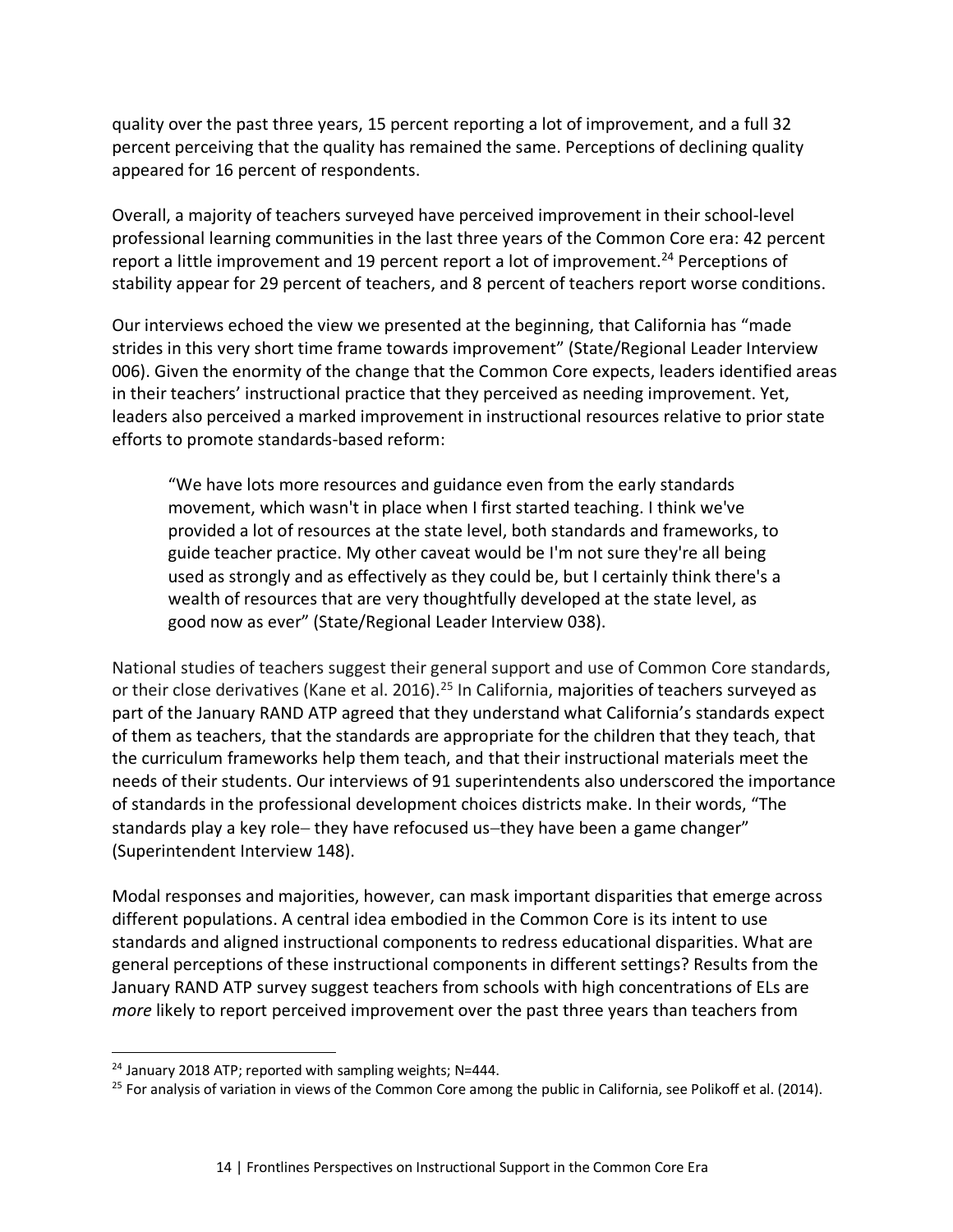schools with low concentrations of ELs for key aspects of instruction, at conventional levels of statistical significance.

In particular, teachers who teach in schools with high concentration of ELs are more likely than teachers in schools with low concentrations of ELs to report improvement in alignment between instructional materials and California standards over the past three years.

Teachers who teach in schools with high concentration of ELs are more likely than teachers in schools with low concentrations of ELs to report improvement in alignment between professional development opportunities and teachers' needs, improvement in the quality of professional development offered, improvement in the quality of instructional materials, and improvement in the professional learning community over the past three years.



Figure 3 Source: January 2018 ATP; sample is weighted. High and Low Poverty N=147; Low EL N=145; High EL= 146

Estimates suggest the differences in perceptions between teachers working in high and low poverty schools are also distinguishable, at conventional levels of statistical significance, in many respects, as Table 1 indicates. Teachers from high poverty schools, for instance, were more likely than teachers from low poverty schools to report improvement in the alignment between their district-sponsored professional development and their needs as a teacher.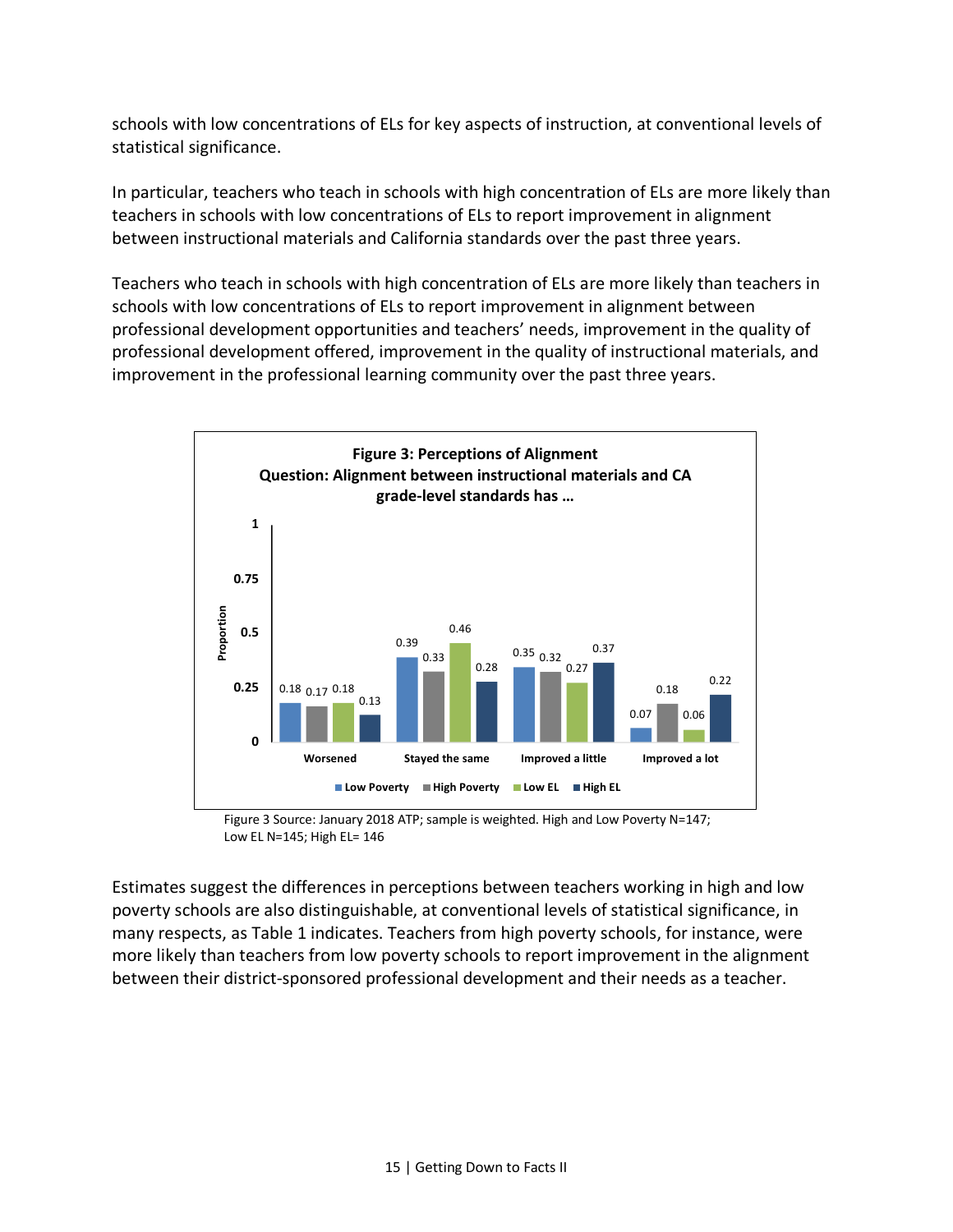| <b>High Poverty and Low Poverty Schools</b>                                        |                           |               |                           |                            |     |                           | <b>High EL and Low EL Schools</b> |                      |                       |                  |
|------------------------------------------------------------------------------------|---------------------------|---------------|---------------------------|----------------------------|-----|---------------------------|-----------------------------------|----------------------|-----------------------|------------------|
| Respondents rank<br>each statement on a<br>scale of 1-5<br>(1=disagree, 5=agree)   | Mean<br><b>Difference</b> | $P-$<br>Value | Mean in<br>Low<br>Poverty | Mean<br>in High<br>Poverty | N   | Mean<br><b>Difference</b> | P-<br>Value                       | Mean<br>in Low<br>EL | Mean<br>in High<br>ΕL | $\boldsymbol{N}$ |
| Alignment between<br>instructional materials<br>and CA grade-level<br>standards    | $-0.22$                   | 0.00          | 3.23                      | 3.45                       | 291 | $-0.51$                   | 0.00                              | 3.15                 | 3.66                  | 287              |
| Alignment between<br>prof development in<br>my district and my<br>needs as teacher | $-0.35$                   | 0.00          | 3.17                      | 3.52                       | 291 | $-0.40$                   | 0.00                              | 3.22                 | 2.62                  | 287              |
| Quality of prof<br>development that my<br>district offered me                      | $-0.04$                   | 0.07          | 3.34                      | 3.38                       | 291 | $-0.27$                   | 0.00                              | 3.29                 | 3.56                  | 287              |
| Quality of instructional<br>materials available to<br>me                           | $-0.26$                   | 0.00          | 3.30                      | 3.56                       | 291 | $-0.41$                   | 0.00                              | 3.24                 | 3.65                  | 287              |
| Professional learning<br>community in my<br>school has improved                    | $-0.12$                   | 0.00          | 3.66                      | 3.68                       | 291 | $-0.16$                   | 0.00                              | 3.67                 | 3.83                  | 287              |

**Table 1: Perceptions of Past 3 Years, Difference in Means, High-Low Poverty, High-Low EL Schools**



Figure 4 Source: January 2018 ATP; sample is weighted. High and Low Poverty N=147; Low EL N=145; High EL= 146

Results from Table 2 also suggest that teachers from schools with high concentrations of ELs or from schools with high rates of poverty were more likely to report that their professional development experiences have helped them improve how they teach specific standards.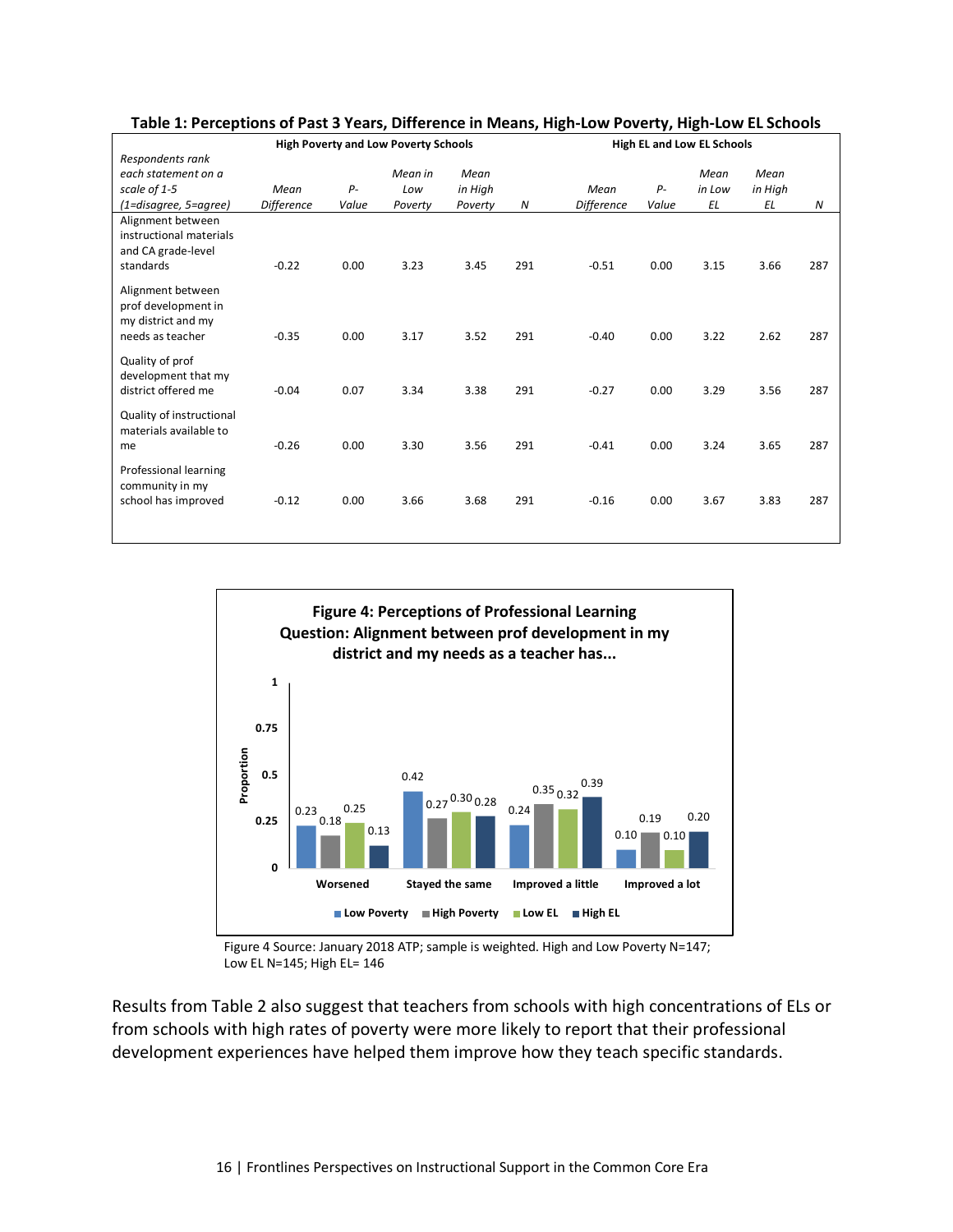| rapic 2. r crecptions or mstructional components, Diricrence in Micans                          |                                                                                  |       |         |         |                  |                   |       |        |         |     |  |
|-------------------------------------------------------------------------------------------------|----------------------------------------------------------------------------------|-------|---------|---------|------------------|-------------------|-------|--------|---------|-----|--|
|                                                                                                 | <b>High Poverty and Low Poverty Schools</b><br><b>High EL and Low EL Schools</b> |       |         |         |                  |                   |       |        |         |     |  |
| Respondents rank                                                                                |                                                                                  |       |         |         |                  |                   |       |        |         |     |  |
| each statement on a                                                                             |                                                                                  |       |         |         |                  |                   |       |        |         |     |  |
| scale of 1-5                                                                                    |                                                                                  |       | Mean in | Mean in |                  |                   |       | Mean   | Mean    |     |  |
| (1=disagree,                                                                                    | Mean                                                                             | P-    | Low     | High    |                  | Mean              | P-    | in Low | in High |     |  |
| 5=agree)                                                                                        | <b>Difference</b>                                                                | Value | Poverty | Poverty | $\boldsymbol{N}$ | <b>Difference</b> | Value | ΕL     | ΕL      | N   |  |
| CA grade-level<br>standards are<br>appropriate for the<br>needs of students in<br>my class      | 0.11                                                                             | 0.00  | 3.43    | 3.32    | 291              | 0.04              | 0.02  | 3.41   | 3.37    | 287 |  |
| CA curriculum<br>frameworks helps<br>me meet the learning<br>needs of my students               | $-0.27$                                                                          | 0.00  | 3.43    | 3.70    | 291              | $-0.39$           | 0.00  | 3.35   | 3.74    | 287 |  |
| Instructional<br>materials in my class<br>are well-suited to<br>needs of my students            | 0.29                                                                             | 0.00  | 3.99    | 3.70    | 291              | 0.33              | 0.00  | 3.98   | 3.65    | 287 |  |
| My prof<br>development<br>experiences helped<br>me improve how I<br>teach specific<br>standards | $-0.31$                                                                          | 0.00  | 3.53    | 3.88    | 290              | $-0.35$           | 0.00  | 3.50   | 3.85    | 286 |  |

#### **Table 2: Perceptions of Instructional Components, Difference in Means**

While, on balance, these results suggest that teachers in schools with high concentrations of English Learners perceive improvement over the past three years, important disparities remain.



Figure 5 Source: January 2018 ATP; sample is weighted. High and Low Poverty N=147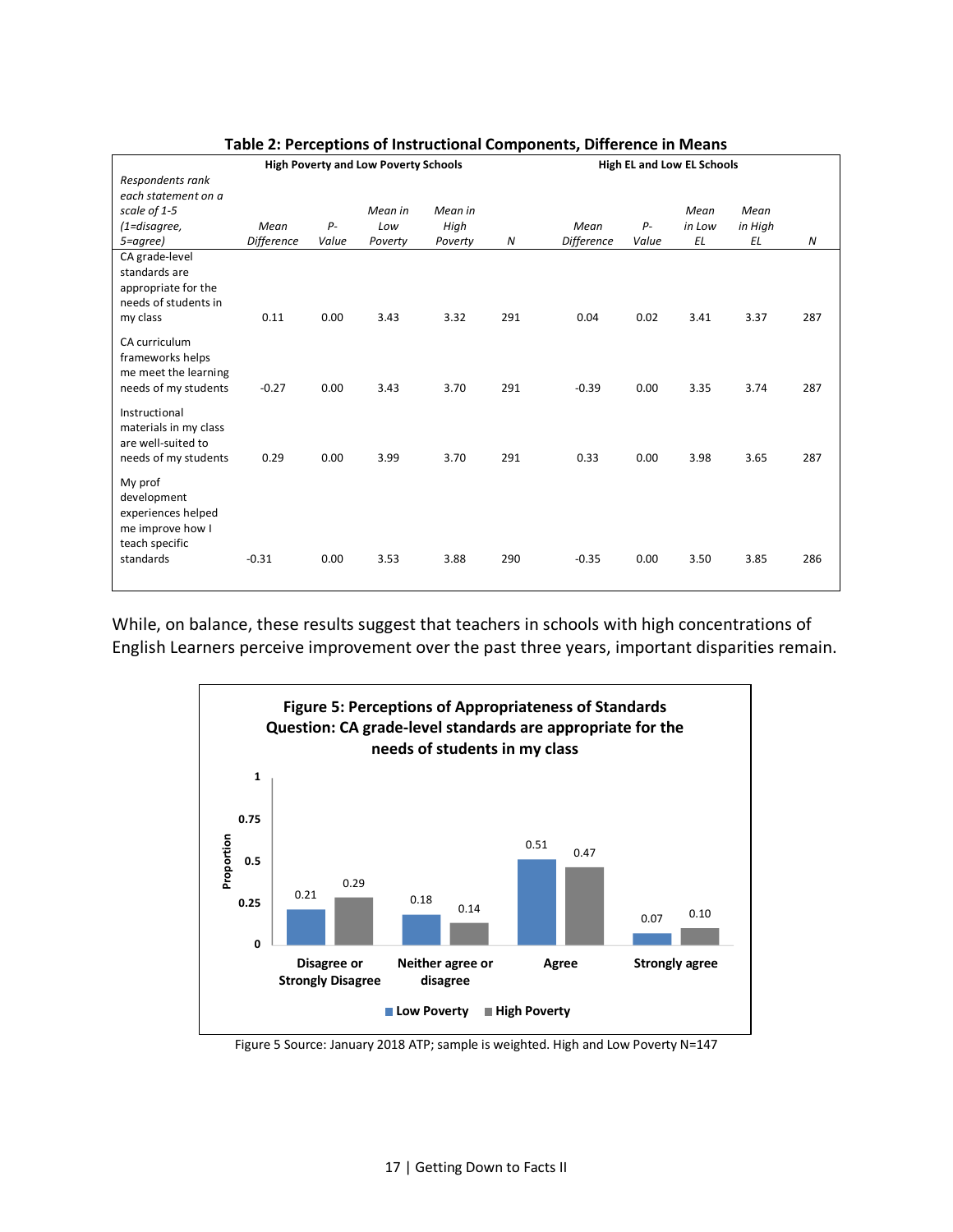For instance, according to the difference in means test in Table 2, teachers who teach in schools with higher concentrations of poverty are less likely to perceive that California's standards "are appropriate for the needs of students in my class." Our interviews underscored the challenges of putting ambitious learning standards into practice deeply and equitably for ELs and other student populations with special needs.

"How do we meet the needs of English Learners? Because, as a state, we have struggled with that ... if we can't get our brightest minds on a subject matter [as a state] to figure it out, how do we expect your average LEA to figure it out?" (State/Regional Leader Interview 015)

Respondents noted that the state has made progress integrating ELA and ELD standards, and that instructional materials have begun to become more available for ELs or students who have special needs. But, much work remains.

"[At first], there wasn't a lot of good materials for the struggling learner or English Learner ... if you fast forward to now, we're doing better. I don't know if we've perfected, or we've got it right yet" (State/Regional Leader Interview 035).

Providing further support for the idea that "I don't know if … we've got it right yet," Table 2 suggests that California teachers who teach in schools with higher concentrations of poverty or higher concentrations of ELs were *less* likely to perceive that their instructional materials are well suited to the needs of their students. This is consistent with earlier studies of Common Core in California that underscored teachers' perceived challenges receiving quality instructional materials and professional learning opportunities to meet the needs of all student populations (Perry et al. 2015).

On balance, these results offer confirming support for the view that California has "made strides … towards improvement." But, a recurring theme that emerged in our interviews noted:

"There's still a lot of work to be done … Everybody embraces Common Core, but defining what it looks like in action and then duplicating that, replicating that, it's a tremendous heavy lift" (State/Regional Leader Interview 029).

Moreover, our superintendent interviews underscored this can be a heavy lift in small, rural, under-resourced communities.26

"The Common Core rolled out and the district went to Common Core, they think they're done, they did it, now they know how to do it. That transformation hasn't happened here. It's indicative of small districts who don't have the

 $26$  For more on Common Core implementation in rural districts, see Timar and Carter (2017).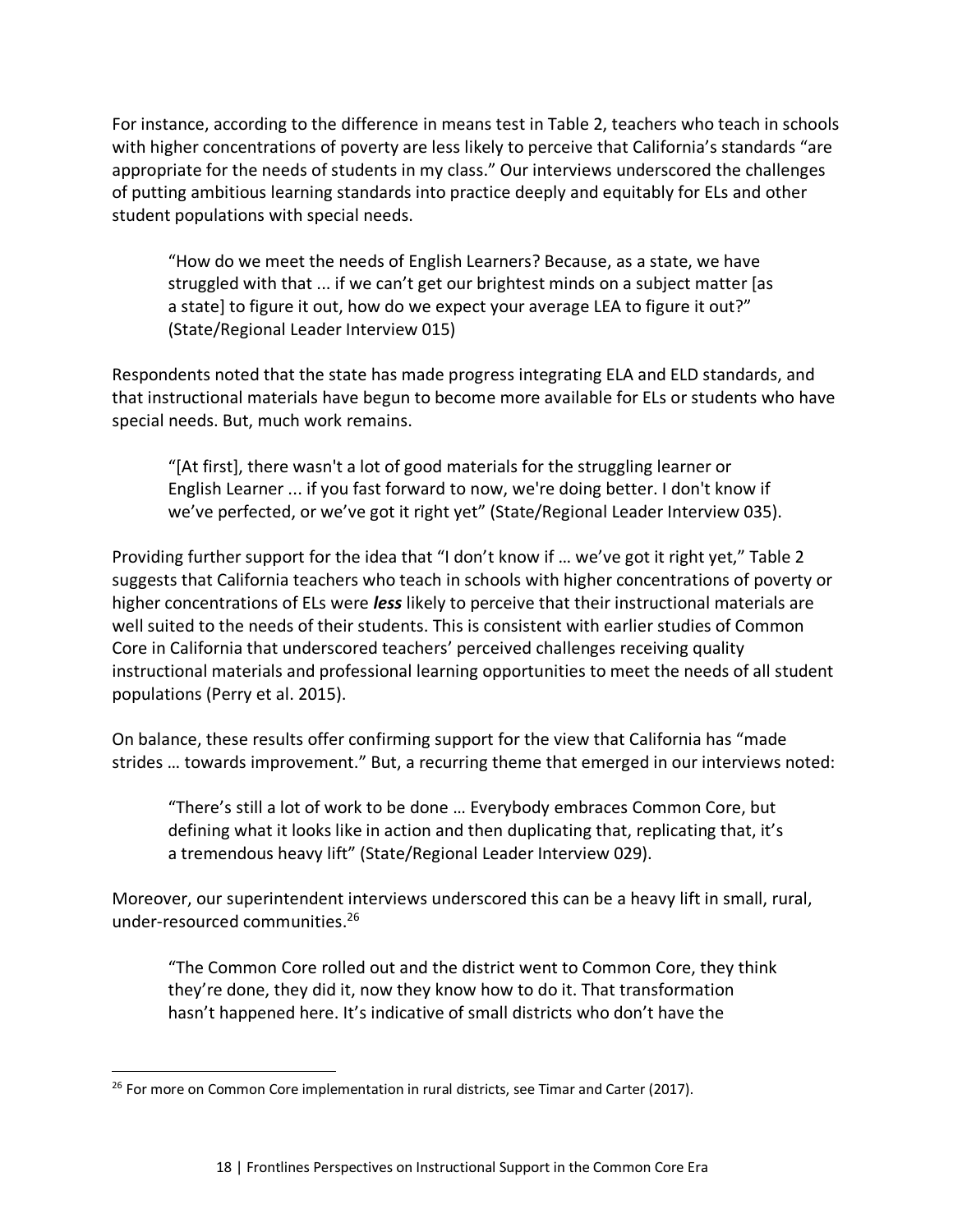resources for professional development providers and things like that. I think we are struggling in that area" (Superintendent Interview 121).

One part of the struggle comes from the logistics of support:

"It's hard to get maybe all the teachers fully trained, or the number of teachers, or to have that collaboration, because so many of our school districts are small. If we try to do something—for instance, we have a training, where we can have 75-100 people. Where are all those substitutes gonna come from? Trying to get teachers trained—substitutes are always an issue that we face. That's a huge challenge. We can offer something, but we might have to offer it multiple times, which is a different challenge" (State/Regional Leader Interview 040).

Returning to the observation that "we have lots more resources and guidance even from the early standards movement" (State/Regional Leader Interview 038), where are teachers receiving those resources and how does that vary by school condition?

### **4.0 SOURCES OF INFORMATION AND ACCESS TO COMMON CORE IDEAS**

We focus in this report on frontlines access to Common Core ideas, the resources teachers use to learn about the Common Core, and their perceptions of key components of instruction in the Common Core era. What are the resources that California teachers use in instruction (materials, assessments, lesson plans), and the sources of such resources? We draw here on the results of two surveys, both administered by RAND through its ATP: one in January 2018 that focused exclusively on California; and one in March that drew a national sample from which we extract some California-specific results.

Standards documents and professional learning opportunities comprise two important formal ways to convey Common Core ideas. From the March 2018, national survey, results suggest that majorities of California respondents look to California's standards documents in their decisions about curriculum objectives, instructional materials, and teaching activities. These results are noteworthy, in part, because they go beyond reflecting teachers' abstract support for standards to suggest how many teachers are using them in practice.

Studies of instructional improvement highlight the importance of teachers having sustained learning opportunities connected explicitly with instructional materials and teaching activities. The March 2018 RAND national survey suggests variation in California teachers' sustained professional learning opportunities to put Common Core ideas into instructional practice. Slightly more than half of California ELA teacher respondents and less than half of California math teacher respondents reported receiving professional learning opportunities on how to align materials or instructional activities to standards. On the one hand, these results provide further evidence to suggest movement toward instructional support aligned with the Common Core. On the other hand, they also suggest much more room for growth. Given the enormity of the task of instructional improvement, this is not surprising.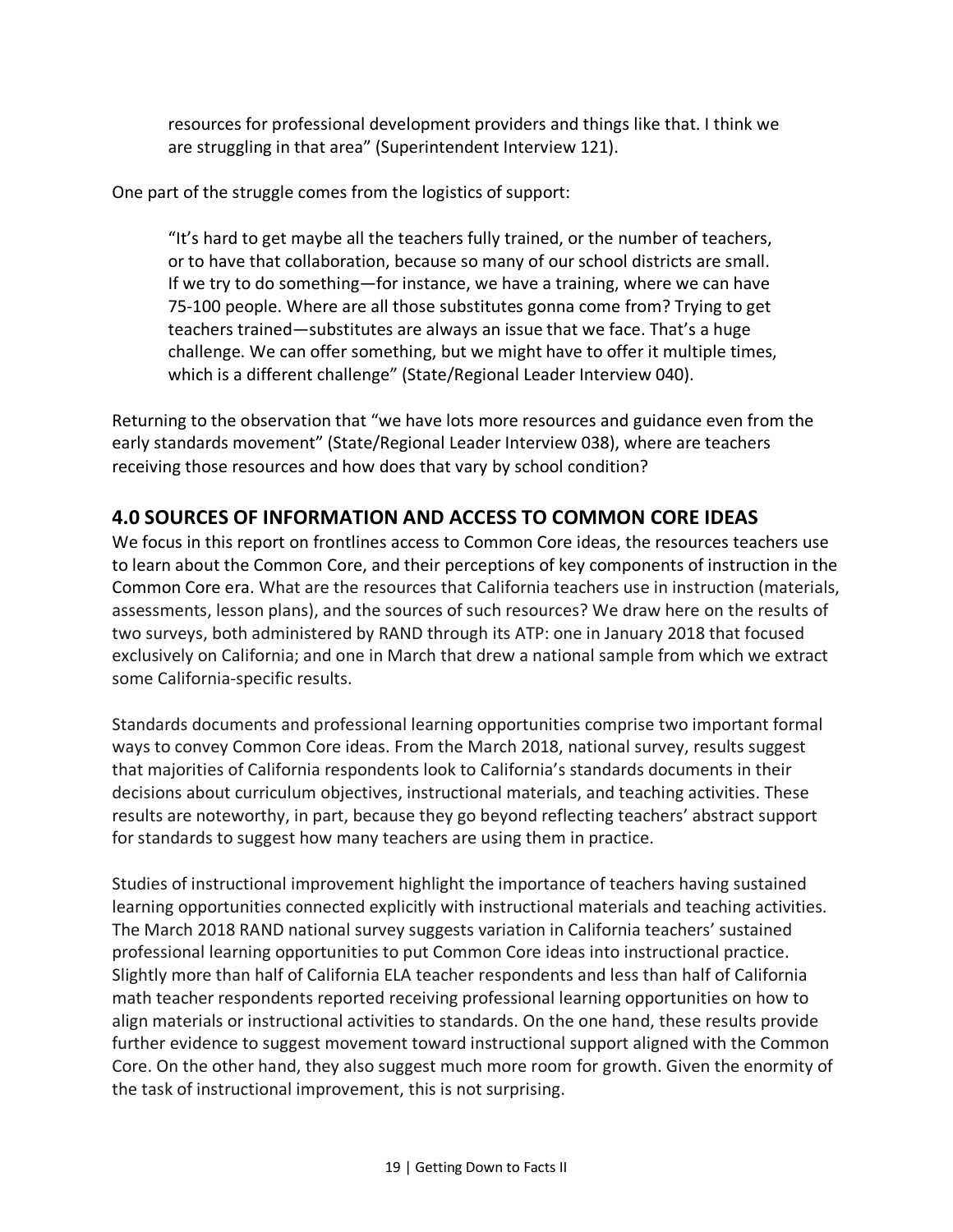

Figure 6 Source: March 2018 ATP; sample is weighted. ELA N=137, Math N=135



Figure 7 Source: March 2018 ATP; sample is weighted. ELA N=137, Math N=135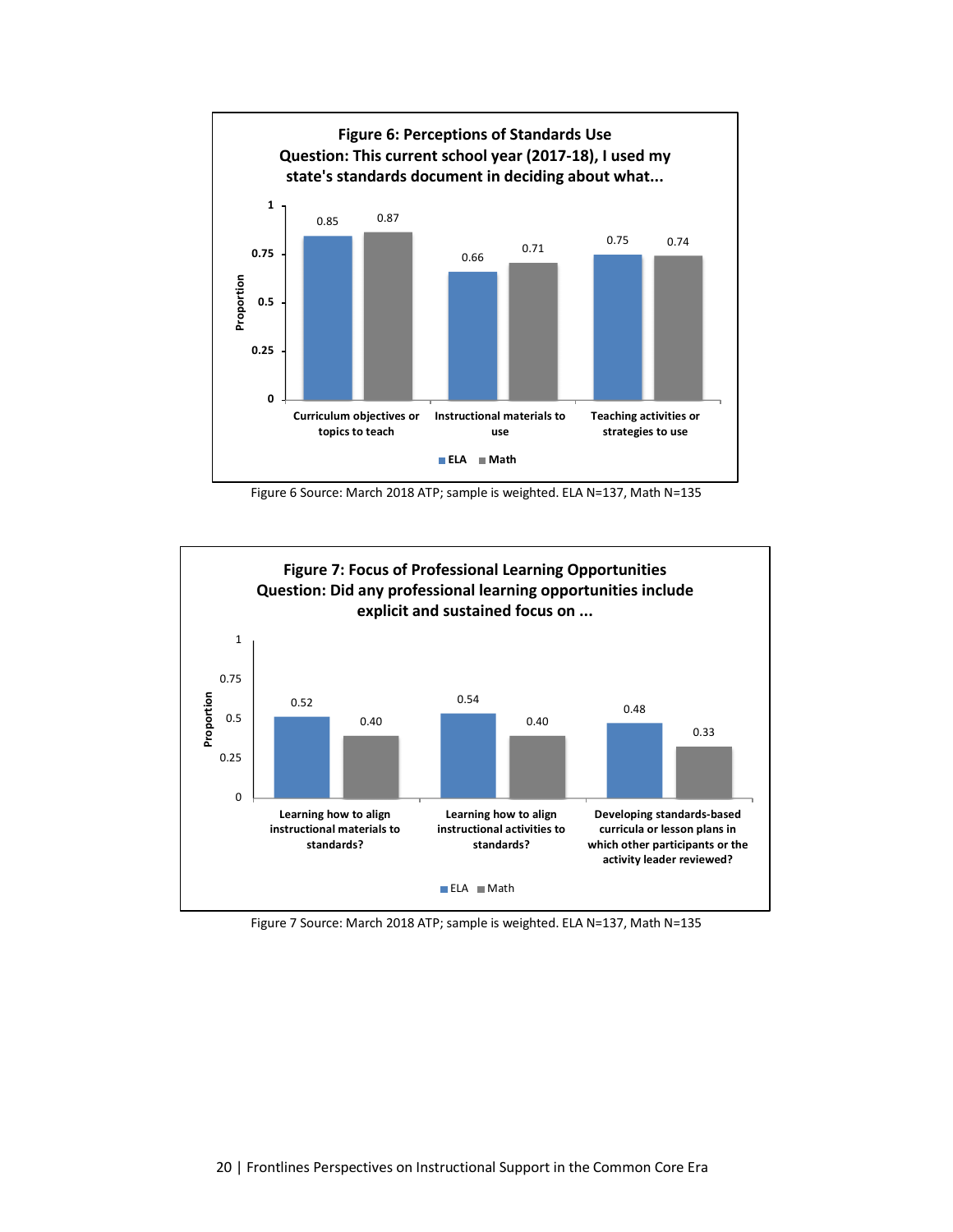One way to manage the alignment puzzles we posed<sup>27</sup> involves building a school system with coherent instruction and instructional guidance, on the assumption that the school system is the chief unit of action, and that coherence can best and most durably be built at that level. Some LEAs have made significant progress on several of the puzzles by building such internally coherent systems of instruction and instructional guidance. Doing so, however, requires extraordinary effort and expertise on the part of the LEA, as indicated in our earlier discussion of intensive processes used by districts to screen and select materials.<sup>28</sup>

These districts' ambitious efforts to encourage teachers' deep engagement with ambitious standards and aligned elements of instructional support underscore the overarching problem of curating the current terrain. This places the responsibility for navigating the expanded terrain of new materials on the shoulders of teachers, teacher leaders, and school leaders. One way that teachers navigate the new terrain is through online communities, which can also be overwhelming, by offering vast quantities of materials without curating them for content or quality.

"A big area that is missing is curation: trying to figure out how to teach mathematics curriculum, where do we go for good information? People shouldn't have to reinvent the wheel … People go to Pinterest and get overwhelmed" (State/Regional Leader Interview 011).

Some states, like Louisiana, curate the terrain of materials more than California.<sup>29</sup> In California's vast and varied terrain, some LEAs are creating coherent systems themselves. Recall that for others, as we observed earlier, "curriculum is not even on our radar," because of overarching financial pressures (Superintendent Interview 027).

Results from the January RAND ATP confirm the perception that majorities of teachers are looking to online networks for their instructional resources. Results suggest that 62 percent of

 <sup>27</sup> We identify a broader set of puzzles inherent to coordinating parts of California's system of structures for instructional support in another paper in this series (Moffitt et al. 2018, 13-14)

<sup>&</sup>lt;sup>28</sup> See our prior discussion featuring remarks from Superintendent Interview 159. Prior WestEd studies have revealed teacher reports of needed support for instructional materials. The May 2017 ATP, for instance, asked "California teachers … to select the five things they need to most effectively advance implementation of the California Academic Standards at their school. The most popular response, reported by 64% of responding teachers, was higher-quality textbooks, curricula, and/or instructional materials aligned with state standards. The second highest reported need was for digital tools (online textbooks, webinars, online communities, applications/apps, etc.), cited by 52% of California ATP teachers" (4-5). Reino Makkonen and Sheffield, R. "California Standards Implementation: What Educators Are Saying." WestEd Knowledge Brief, October 2017, https://www.wested.org/wp-content/uploads/2017/11/resource-california-standards-implementation-whateducators-are-saying-1.pdf, accessed on June 13, 2018.

 $29$  Louisiana is a local-control state. However, teacher leaders helped develop a process of designating curriculum and materials as Tier 1 that "exemplify quality," as Tier 2 that are "approaching quality" and Tier 3 as "not representing quality." While decisions are locally-controlled, the state has given Tier 1 vendors contracts, which allow districts to purchase those materials at a discount (Pondiscio 2017).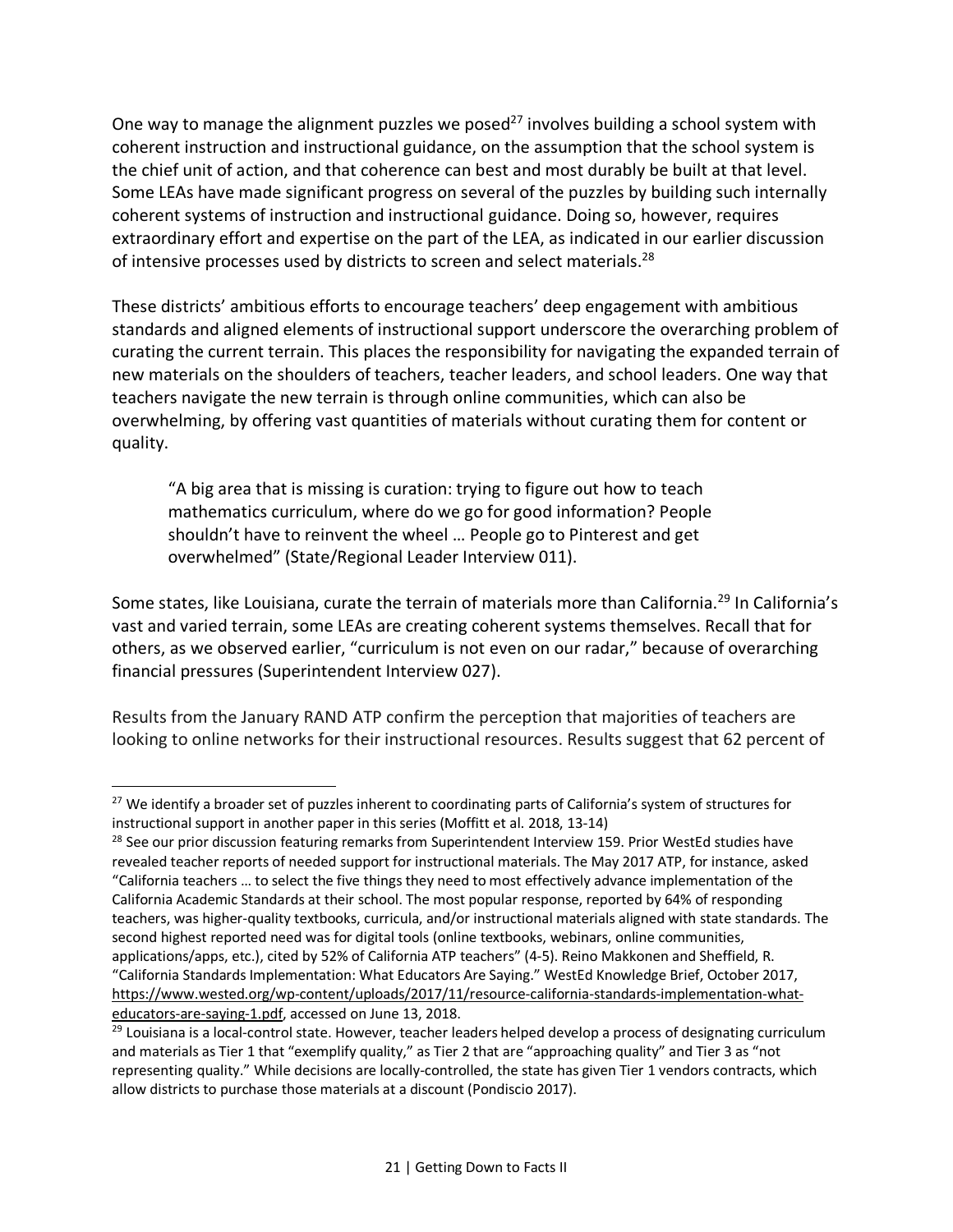teachers use information from online teaching networks in their instructional materials decisions and 68 percent of teachers used information from online teaching networks in their teaching activity decisions. A third of teachers reported using online materials on the California Department of Education (CDE) website for their instructional material decisions (32 percent) and teaching activity decisions (34 percent), and nearly half (49 percent) reported using CDE website resources for their curriculum decisions. Slightly lower percentages reported relying on County Office of Education (COE) online materials for curriculum decisions (27 percent), and teaching activity decisions (31 percent).<sup>30</sup>

These results appear consistent with current conditions in the CDE that constrain the agency's ability to support frontline practice. Recent reductions in CDE staff have occurred disproportionately in portions of the agency devoted to instructional support. State-level staff reductions over time have been significantly higher in California than in other states. One challenge to attracting and retaining subject-matter experts arises from lower average salaries in the CDE than in high enrollment county and district offices (Moffitt et al. 2018).

Similarly, relatively low percentages of teachers report turning to Smarter Balanced to inform their instructional choices. Overall, 40 percent of teachers reported using Smarter Balanced for their curriculum decisions, 31 percent reported using Smarter Balanced for their materials decisions, and 40 percent reported using Smarter Balanced for their teaching activity decisions. In contrast, results from the January 2018 ATP suggest large majorities of teachers look to other teachers and look to their districts as they make instructional decisions:<sup>31</sup> 80 percent reported using resources from other teachers in their curriculum decisions; 92 percent reported using resources from other teachers in instructional material decisions; and 95 percent reported using resources from other teachers in their teaching activity decisions.<sup>32</sup>

<sup>&</sup>lt;sup>30</sup> One study suggests principals were unaware of the resources on the CDE website and had difficulty navigating that website (Finkelstein et al. 2018). Finkelstein et al. (2018) also note that "However, once state resources were located (or provided to them), and professional development was delivered around how to use them, principals saw the resources as helpful examples of standard-aligned instruction and pedagogy" (12). A minority of superintendents also note a lack of use of the CDE's Dashboard due to incompleteness or lack of timeliness in the data (Polikoff, Korn, and McFall 2018).

<sup>&</sup>lt;sup>31</sup> This result is consistent with national studies of Common Core implementation, which highlight the importance of districts in curricular and professional development choices and resources (Rentner et al. 2014).

<sup>&</sup>lt;sup>32</sup> January 2018 ATP; sample is weighted; N=440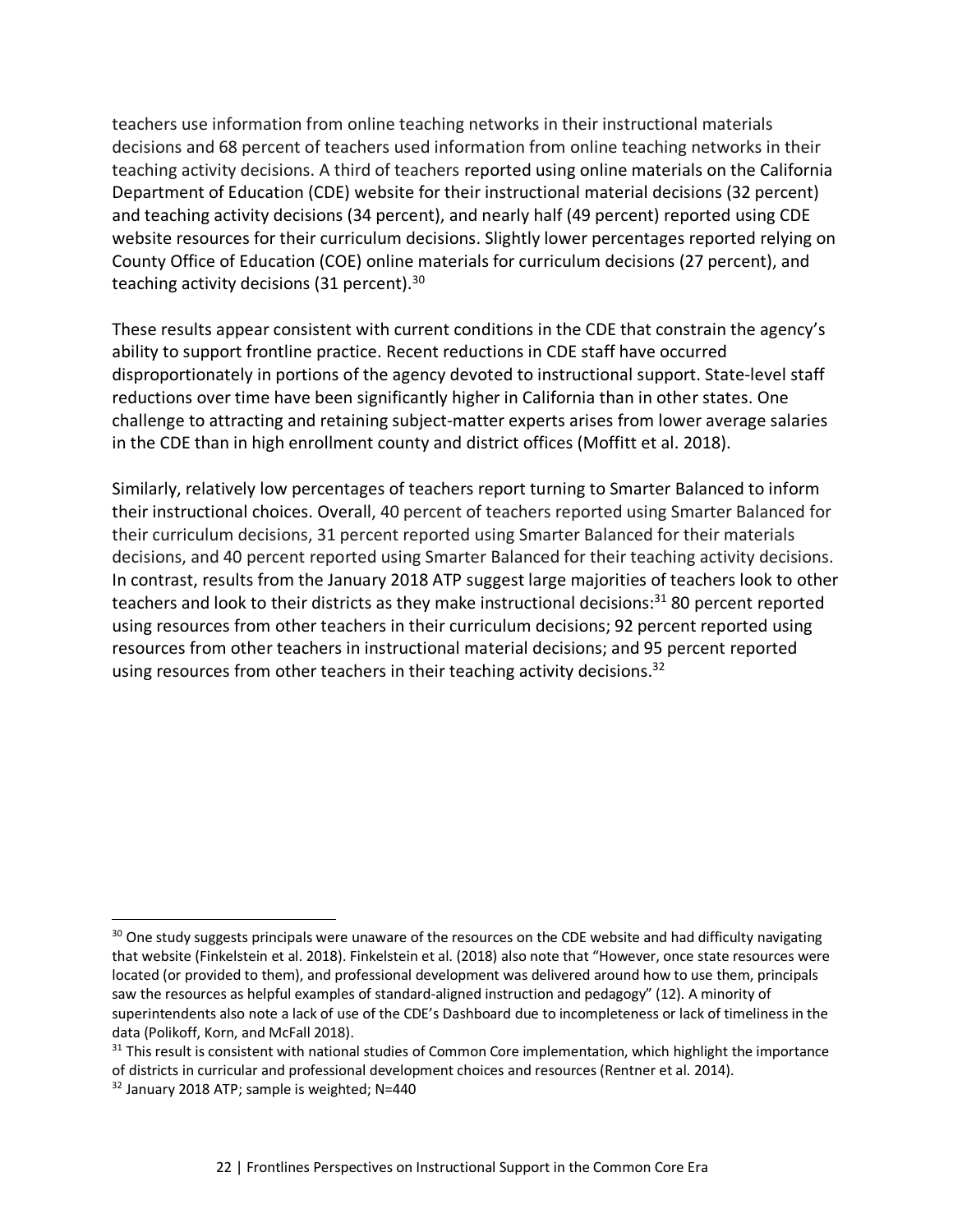

Figure 8 Source: March 2018 ATP; sample is weighted. N=169

A national study of teachers found that teachers working with higher concentrations of students who receive free and reduced price lunch (FRPL) were more likely to use online support for instructional materials, suggesting they "may not have as many in-school/district resources on which to draw" (Opfer et al. 2017, xv). The portrait from California suggests that teachers from higher poverty schools or schools with higher concentration of ELs are more likely to report using district online materials or links from the district website to online materials from other sources.



Figure 9 Source: January 2018 ATP; sample is weighted. Low and Poverty N=146; Low EL N=144; High EL N=145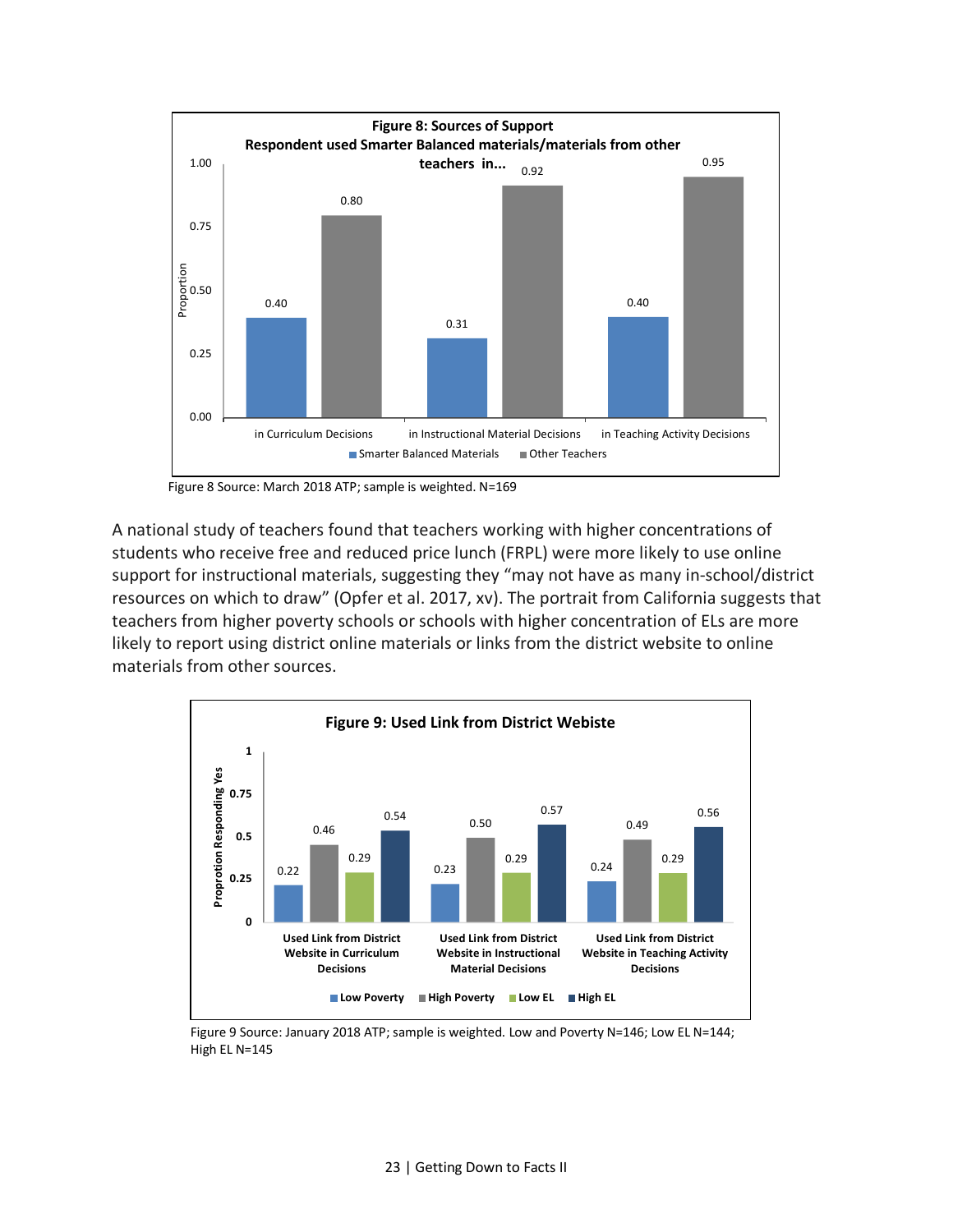

Figure 10 Source: January 2018 ATP; sample is weighted. Low Poverty N= 145; High Poverty N=146; Low EL N=14433; High EL N=145

Overall, however, the results suggest that teachers with high-need student populations are using any available resources for guidance, compared to their peers in low-poverty, low-EL schools. As Tables 3 and 4 suggest, teachers in schools with high percentages of EL and lowincome students were more likely to rely on district level information for curriculum, instructional materials, and teaching activity decisions. This pattern follows for Smarter Balanced, guidance from teacher edition textbook, and County Education office consultant.

On the one hand, these results suggest that teachers from schools with high needs are seeking and using resources from a wide range of sources. This can suggest a vibrant terrain of instructional support options. As noted above, however, "people get overwhelmed," which was a concern raised by earlier studies of the Common Core in California (McLaughlin et al. 2014). Thus, on the other hand, these results suggest potentially more overwhelming conditions for teachers in schools with higher concentrations of ELs and higher concentrations of poverty.

"There are so many resources out there around any given topic. And they are not curated. They are not organized. They are not bundled and pulled together … put yourself in the place of a site principal. So where do you go to get your cliff notes and have it all pulled together? That doesn't exist" (State/Regional Leader Interview 029).

<sup>&</sup>lt;sup>33</sup> Please note that the N was 143 for "Used District Print/Online Materials in Curriculum Decisions ..."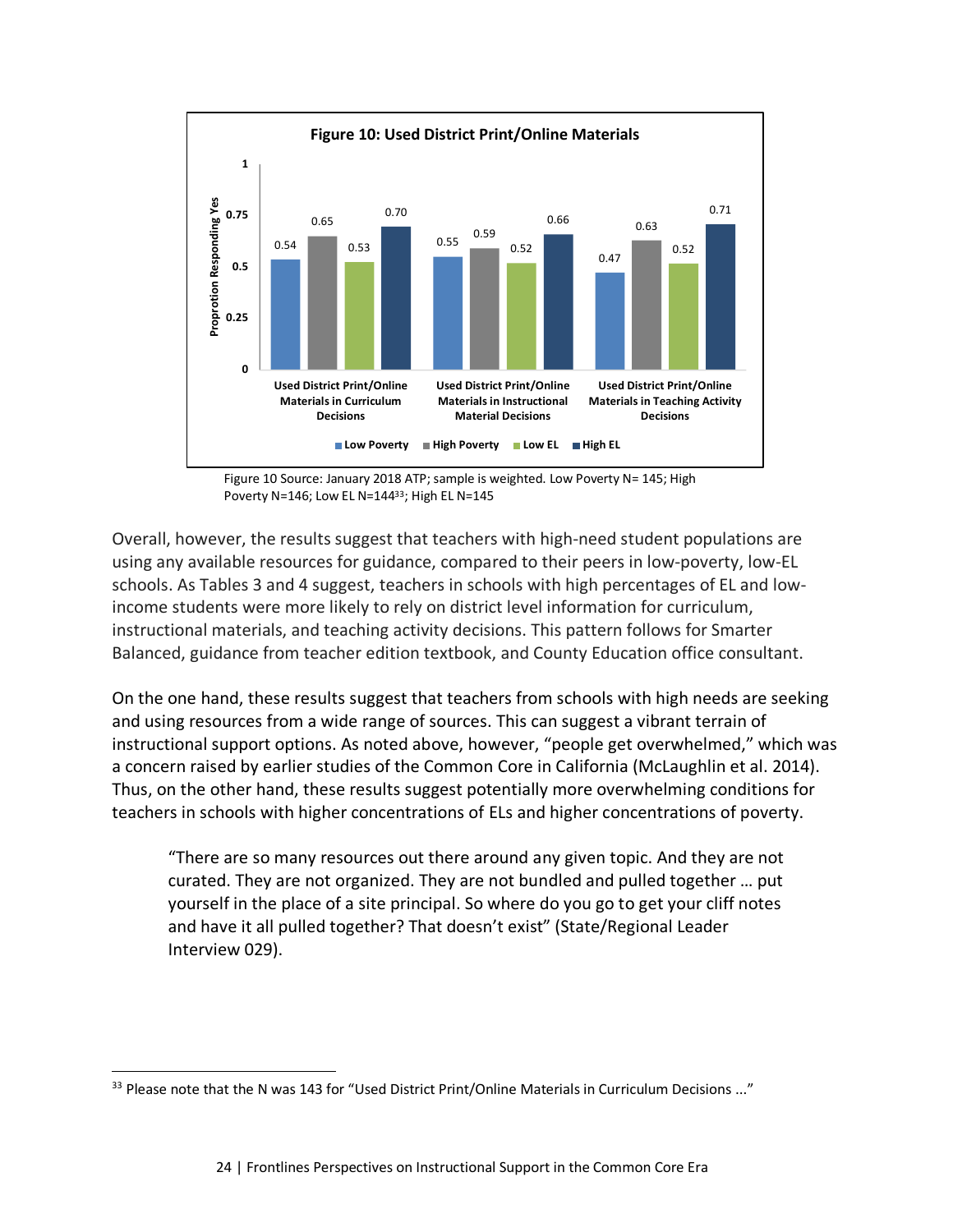|                                                        |                           |             | <b>High Poverty and Low Poverty School</b> |                   |                  | <b>High EL and Low EL Schools</b> |               |                 |                  |            |
|--------------------------------------------------------|---------------------------|-------------|--------------------------------------------|-------------------|------------------|-----------------------------------|---------------|-----------------|------------------|------------|
|                                                        | Mean<br><b>Difference</b> | P-<br>Value | Mean:<br>Low Pov                           | Mean:<br>High Pov | $\boldsymbol{N}$ | Mean<br>Difference                | $P-$<br>Value | Mean:<br>Low EL | Mean:<br>High EL | ${\cal N}$ |
| <b>Used Smarter Balanced Materials in</b>              |                           |             |                                            |                   |                  |                                   |               |                 |                  |            |
| Curriculum<br>Decisions                                | $-0.22$                   | 0.00        | 0.27                                       | 0.49              | 293              | $-0.18$                           | 0.00          | 0.34            | 0.52             | 290        |
| Instructional<br>Materials                             |                           |             |                                            |                   |                  |                                   |               |                 |                  |            |
| Decisions                                              | $-0.23$                   | 0.00        | 0.23                                       | 0.46              | 293              | $-0.20$                           | 0.00          | 0.20            | 0.40             | 290        |
| <b>Teaching Activity</b><br>decisions                  | $-0.14$                   | 0.00        | 0.36                                       | 0.50              | 293              | $-0.24$                           | 0.00          | 0.30            | 0.54             | 290        |
| Used guidance from teacher edition textbook in         |                           |             |                                            |                   |                  |                                   |               |                 |                  |            |
| Curriculum<br>Decisions                                | $-0.14$                   | 0.00        | 0.60                                       | 0.74              | 294              | $-0.27$                           | 0.00          | 0.50            | 0.77             | 291        |
| Instructional<br>Materials                             |                           |             |                                            |                   |                  |                                   |               |                 |                  |            |
| Decisions                                              | $-0.13$                   | 0.00        | 0.62                                       | 0.75              | 294              | $-0.15$                           | 0.00          | 0.61            | 0.76             | 291        |
| <b>Teaching Activity</b><br>decisions                  | $-0.11$                   | 0.00        | 0.65                                       | 0.75              | 294              | $-0.19$                           | 0.00          | 0.59            | 0.78             | 291        |
| Used County Education office consultant interaction in |                           |             |                                            |                   |                  |                                   |               |                 |                  |            |
| Curriculum<br>Decisions                                | $-0.22$                   | 0.00        | 0.08                                       | 0.30              | 292              | $-0.16$                           | 0.00          | 0.12            | 0.28             | 289        |
| Instructional<br>Materials                             |                           |             |                                            |                   |                  |                                   |               |                 |                  |            |
| Decisions                                              | $-0.20$                   | 0.00        | 0.10                                       | 0.30              | 292              | $-0.08$                           | 0.00          | 0.16            | 0.24             | 289        |
| <b>Teaching Activity</b><br>decisions                  | $-0.21$                   | 0.00        | 0.14                                       | 0.34              | 292              | $-0.14$                           | 0.00          | 0.18            | 0.32             | 289        |

**Table 3: Sources of Materials, Difference in Means, High-Low Poverty Schools, High-Low EL Schools**

Superintendents noted the amount of time they spend curating the new terrain of materials and their frustrations with the quality that they encounter.<sup>34</sup>

"There is so much out there that there needs to be more vetting in the sense of what is state approved" (Superintendent Interview 25).

"There's a lot out there but it's not all good. We're looking at links into lesson plans … that take a teacher directly to the resource that they need that's been vetted and approved for use" (Superintendent Interview 187).

<sup>&</sup>lt;sup>34</sup> These frustrations are consistent with earlier reports of materials-related challenges to Common Core implementation in California (McLaughlin et al. 2014). They also parallel findings by Gao et al. in a survey conducted in 2017, examining districts' implementation of the Next Generation Science Standards (NGSS) framework (Gao et al. 2018, 12).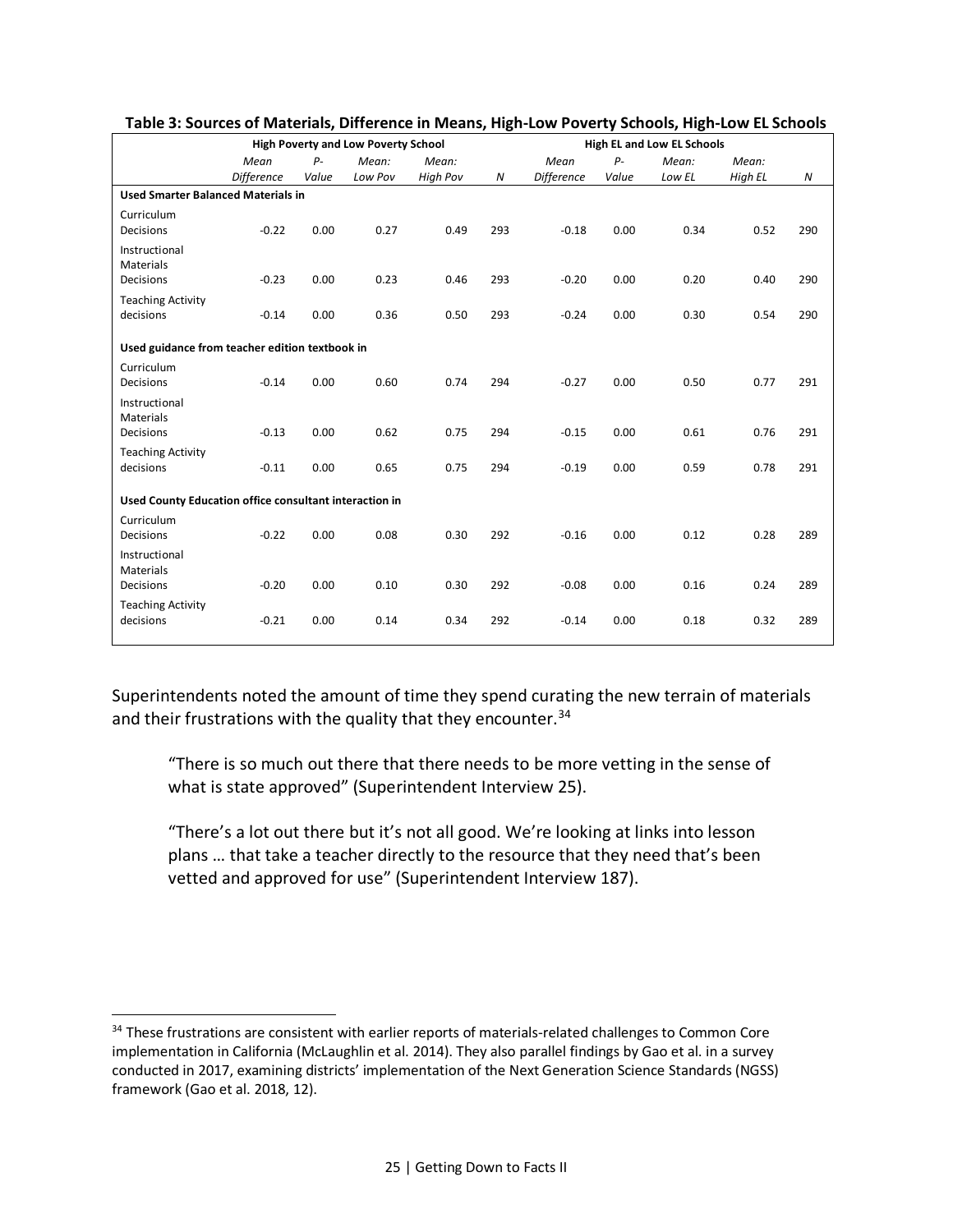|                                               | Mean              | $P-$  | Mean:   | Mean:           |            | Mean              | P-           | Mean:  | Mean:   |     |
|-----------------------------------------------|-------------------|-------|---------|-----------------|------------|-------------------|--------------|--------|---------|-----|
|                                               | <b>Difference</b> | Value | Low Pov | <b>High Pov</b> | ${\cal N}$ | <b>Difference</b> | Value        | Low EL | High EL | Ν   |
| Used district print/online materials in       |                   |       |         |                 |            |                   |              |        |         |     |
| <b>Curriculum Decisions</b>                   | $-0.11$           | 0.00  | 0.54    | 0.65            | 291        | $-0.17$           | 0.00         | 0.53   | 0.70    | 288 |
| <b>Instructional Materials</b><br>Decisions   | $-0.04$           | 0.00  | 0.55    | 0.59            | 291        | $-0.14$           |              | 0.52   | 0.66    | 289 |
|                                               | $-0.16$           | 0.00  | 0.47    | 0.63            | 292        | $-0.19$           | 0.00<br>0.00 | 0.52   | 0.71    | 289 |
| <b>Teaching Activity decisions</b>            |                   |       |         |                 |            |                   |              |        |         |     |
| Used district written policy in               |                   |       |         |                 |            |                   |              |        |         |     |
| <b>Curriculum Decisions</b>                   | $-0.09$           | 0.00  | 0.67    | 0.76            | 292        | $-0.11$           | 0.00         | 0.66   | 0.77    | 289 |
| <b>Instructional Materials</b>                |                   |       |         |                 |            |                   |              |        |         |     |
| Decisions                                     | $-0.21$           | 0.00  | 0.54    | 0.75            | 292        | $-0.23$           | 0.00         | 0.53   | 0.76    | 289 |
| <b>Teaching Activity decisions</b>            | $-0.21$           | 0.00  | 0.51    | 0.72            | 292        | $-0.18$           | 0.00         | 0.54   | 0.72    | 289 |
|                                               |                   |       |         |                 |            |                   |              |        |         |     |
| Used district curriculum document in          |                   |       |         |                 |            |                   |              |        |         |     |
| <b>Curriculum Decisions</b>                   | $-0.16$           | 0.00  | 0.71    | 0.87            | 292        | $-0.19$           | 0.00         | 0.70   | 0.89    | 289 |
| <b>Instructional Materials</b>                |                   |       |         |                 |            |                   |              |        |         |     |
| Decisions                                     | $-0.11$           | 0.00  | 0.68    | 0.79            | 292        | $-0.16$           | 0.00         | 0.66   | 0.82    | 289 |
| <b>Teaching Activity decisions</b>            | 0.20              | 0.00  | 0.53    | 0.73            | 291        | $-0.18$           | 0.00         | 0.56   | 0.74    | 289 |
|                                               |                   |       |         |                 |            |                   |              |        |         |     |
| Used district workshops, seminars in          |                   |       |         |                 |            |                   |              |        |         |     |
| <b>Curriculum Decisions</b>                   | $-0.13$           | 0.00  | 0.61    | 0.74            | 292        | $-0.23$           | 0.00         | 0.55   | 0.78    | 289 |
| <b>Instructional Materials</b>                |                   |       |         |                 |            |                   |              |        |         |     |
| Decisions                                     | $-0.09$           | 0.00  | 0.66    | 0.75            | 292        | $-0.20$           | 0.00         | 0.60   | 0.80    | 289 |
| <b>Teaching Activity decisions</b>            | $-0.07$           | 0.00  | 0.73    | 0.80            | 292        | $-0.14$           | 0.00         | 0.68   | 0.82    | 289 |
| Used district-level staff resources/advice in |                   |       |         |                 |            |                   |              |        |         |     |
| <b>Curriculum Decisions</b>                   | $-0.15$           | 0.00  | 0.61    | 0.76            | 292        | $-0.21$           | 0.00         | 0.58   | 0.79    | 289 |
| <b>Instructional Materials</b>                |                   |       |         |                 |            |                   |              |        |         |     |
| Decisions                                     | $-0.13$           | 0.00  | 0.62    | 0.75            | 292        | $-0.14$           | 0.00         | 0.61   | 0.75    | 289 |
| Teaching Activity decisions                   | $-0.17$           | 0.00  | 0.63    | 0.80            | 292        | $-0.19$           | 0.00         | 0.62   | 0.81    | 289 |
|                                               |                   |       |         |                 |            |                   |              |        |         |     |
| Used link from district website in            |                   |       |         |                 |            |                   |              |        |         |     |
| <b>Curriculum Decisions</b>                   | $-0.24$           | 0.00  | 0.22    | 0.46            | 292        | $-0.25$           | 0.00         | 0.29   | 0.54    | 289 |
| <b>Instructional Materials</b>                |                   |       |         |                 |            |                   |              |        |         |     |
| Decisions                                     | $-0.27$           | 0.00  | 0.23    | 0.50            | 292        | $-0.28$           | 0.00         | 0.29   | 0.57    | 289 |
| <b>Teaching Activity decisions</b>            | $-0.24$           | 0.00  | 0.24    | 0.48            | 292        | $-0.27$           | 0.00         | 0.29   | 0.56    | 289 |
|                                               |                   |       |         |                 |            |                   |              |        |         |     |

#### **Table 4: Use of District Support, Difference in Means, High-Low Poverty Schools, High-Low EL Schools**

We noted at the outset that we understand the Common Core in California in terms of the spread and uptake of its ideas: that it is broader than a specific, discrete policy, that sources of its ideas arise from myriad places, and that the standards are both bold and new *and* cousins of previous standards that layer on top of prior and present efforts at instructional improvement. The portrait of frontlines perspectives on instructional support in the Common Core era that emerges from surveys and interviews reveals ways in which Common Core ideas have penetrated instructional practice, suggested by high rates of standards use in curriculum decisions. The portrait also suggests that only between a third and a half of ELA and Math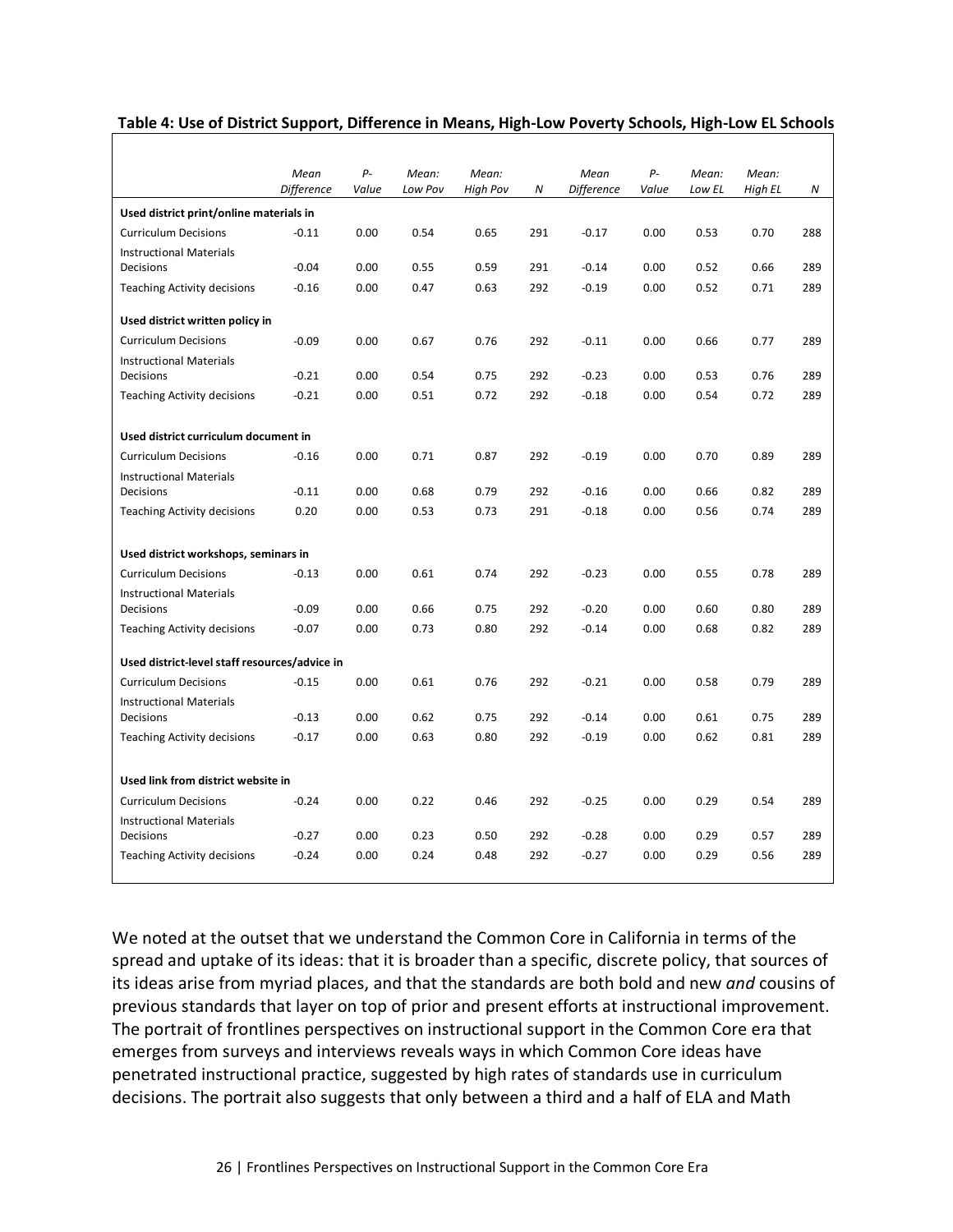teachers report receiving professional learning opportunities targeted toward helping them learn how to align materials and teaching activities with the standards. The portrait also suggests heavy reliance on fellow teachers and on districts for instructional support. While consistent with local control, this creates opportunities to augment diverse local influences on how Common Core ideas are understood and whether/how they are used and translated in practice.

### **5.0 OPPORTUNITIES TO LEARN**

 

What are opportunities to learn as California moves forward with putting the ambitious policies of the past decade into practice? The major policy shifts embodied in the Common Core signal great ambition as well as great need to support bringing those policies into instructional and administrative practice.<sup>35</sup>

**Stay the Course.** The Common Core State Standards in California do not reflect a discrete moment or even a singular policy. They embody instead decades of accumulating efforts at instructional improvement in the state, juxtaposed with national policy shifts in the Elementary and Secondary Education Act, now the Every Student Succeeds Act, and national discourse on standards, combined with new education finance and accountability systems in the state, occurring concurrently with the Great Recession, shortages in the teacher pipeline, and looming pension debt. While California has a long history of standards-based efforts at instructional improvement, the current era is distinguished by its ambition and by the pace of desired change. This pace has been heady and hair-raising for the frontlines:

"As a California teacher and administrator for over 40 years, the number and pace of the changes in the last few years is more than I've experienced at any other time. First the adoption of Common Core literacy and mathematics standards in 2010, next the implementation of Smarter Balanced Assessments, and then the extensive governance and funding expectations of LCFF. These changes challenged educators to rethink the fundamentals of schooling all at once. It's tough to get your head around how to move forward and still teach and run schools everyday" (State/Regional Leader Interview 006).

Our discrete findings coalesce into a portrait of opportunities for California to learn as it moves forward with its ambitious agenda. Chief among these is that improvement takes time to allow learning to occur. The plea to "stay the course"—in terms of general policy approach—emerged frequently in both superintendent and state leader interviews.36

<sup>&</sup>lt;sup>35</sup> Not only is the content of ambitious instruction and learning hard, so is the process of local control and engagement (Humphrey et al. 2017, 24). In addition to content being important, there are still knowledge and skills to be gained in the state about what is meant by continuous improvement (Nayfack et al. 2017; Humphrey et al. 2017).

<sup>&</sup>lt;sup>36</sup> Frontline calls for "more time" appears in other studies of the Common Core in California (Brown and Vargo 2014, 9).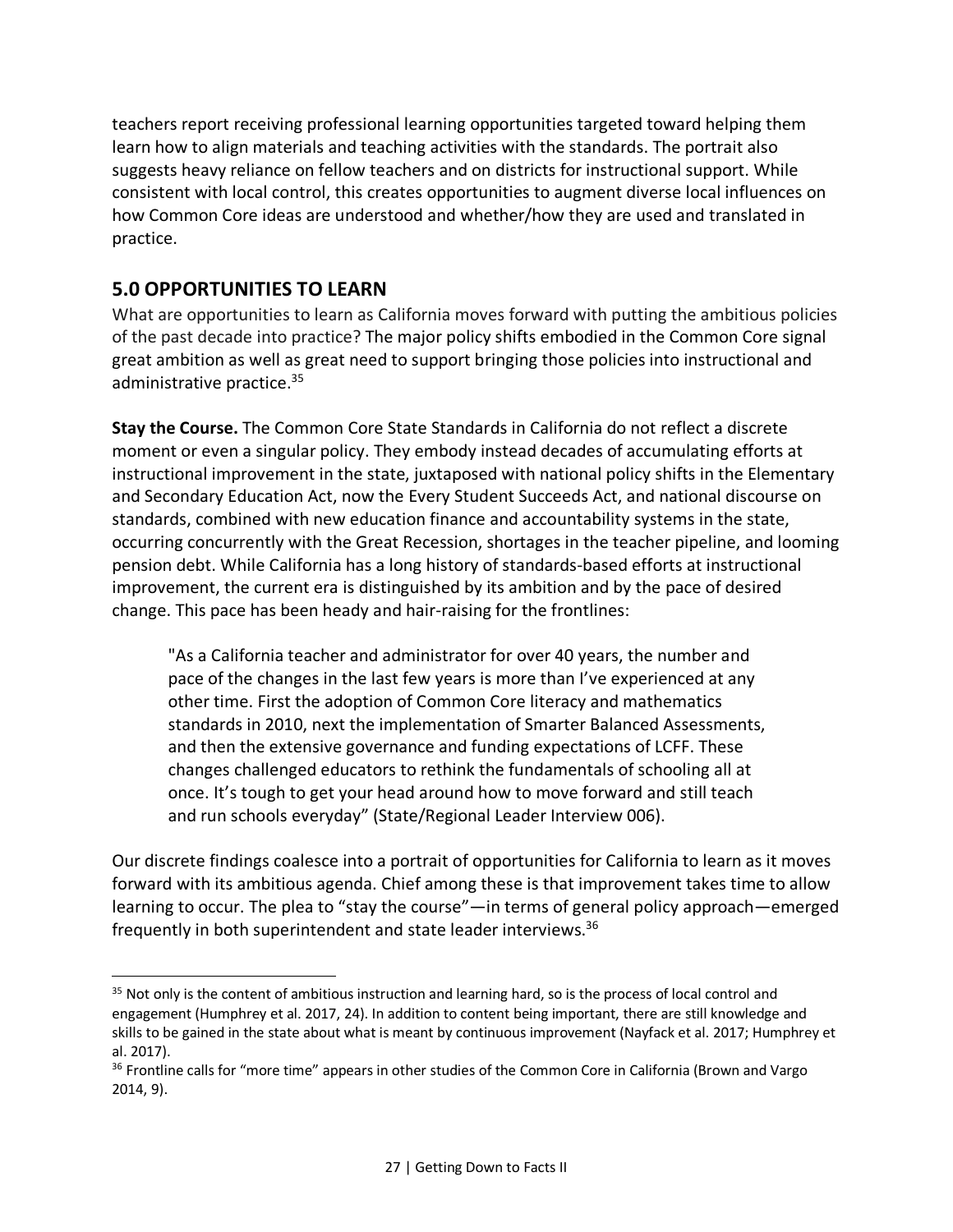**Signs of Perceived Improvement in High Needs Schools.** Our discrete findings also form a portrait of improvement, albeit "a little" improvement over the past three years. "A little" improvement appeared as the most common teacher perception in terms of the alignment between instructional materials and California's grade-level standards, in the alignment between district professional development and teachers' needs, in the quality of district professional development, and in school-level professional learning communities. Given the enormity of the task, "a little improvement" represents a major accomplishment, especially since these perceptions of improvement appear more likely among teachers in high EL and high poverty schools.

**Need for Instructional Materials to Support English Learners.** Within the contours of that general policy approach came signals for needs that vary by school condition. Our results suggest that California teachers who teach in schools with higher concentrations of poverty or higher concentrations of ELs were *less* likely to perceive that their instructional materials are well suited to the needs of their students.

**Need for Support Curating the Terrain.** Many sources of support exist in California: California is home to a vibrant terrain of educational support providers and foundation giving. Yet, it bears recalling the enormity of the task that Common Core envisions, especially on the unequal terrain of California schools. Other papers in this series illustrate that the distribution of these many sources of support does not necessarily map onto need (Moffitt et al. 2018). Our analysis here reveals, however, that teachers in schools with high concentrations of ELs or high concentrations of poverty seek and use resources from a wide range of resources. While this can illustrate California's vibrant terrain of options, it can also signal conditions conducive to overwhelming teachers in an un-curated terrain and conditions conducive to impeding rather than supporting instructional coherence.

Other papers that appear in this collection point to local frustrations with the accessibility of state online materials (Finkelstein et al. 2018). National studies have highlighted the importance of clear messages, finding that, "key areas particularly ripe for district and state work to provide clear messages and to support teachers" including the "selection and development of high-quality instructional materials aligned with standards across grade levels" for both ELA and mathematics (Opfer et al. 2017, xviii).

**Expanding the Scope of Professional Learning Opportunities with an Explicit and Sustained Focus on Alignment.** Scholarship demonstrates the importance of *both* new curriculum materials *and* opportunities for teachers to study those materials in depth (Saxe et al. 2001; Roschelle et al. 2010; Lynch et al., 2018). It also demonstrates the importance of programs that improve teachers' knowledge of the content they teach, and how students learn that content.<sup>37</sup> Do teachers have access to professional development that is explicitly connected to the materials they use? Superintendents raised this as a challenge:

 $37$  For a review, see Hill and Moffitt (2017) and Lynch et al (2018).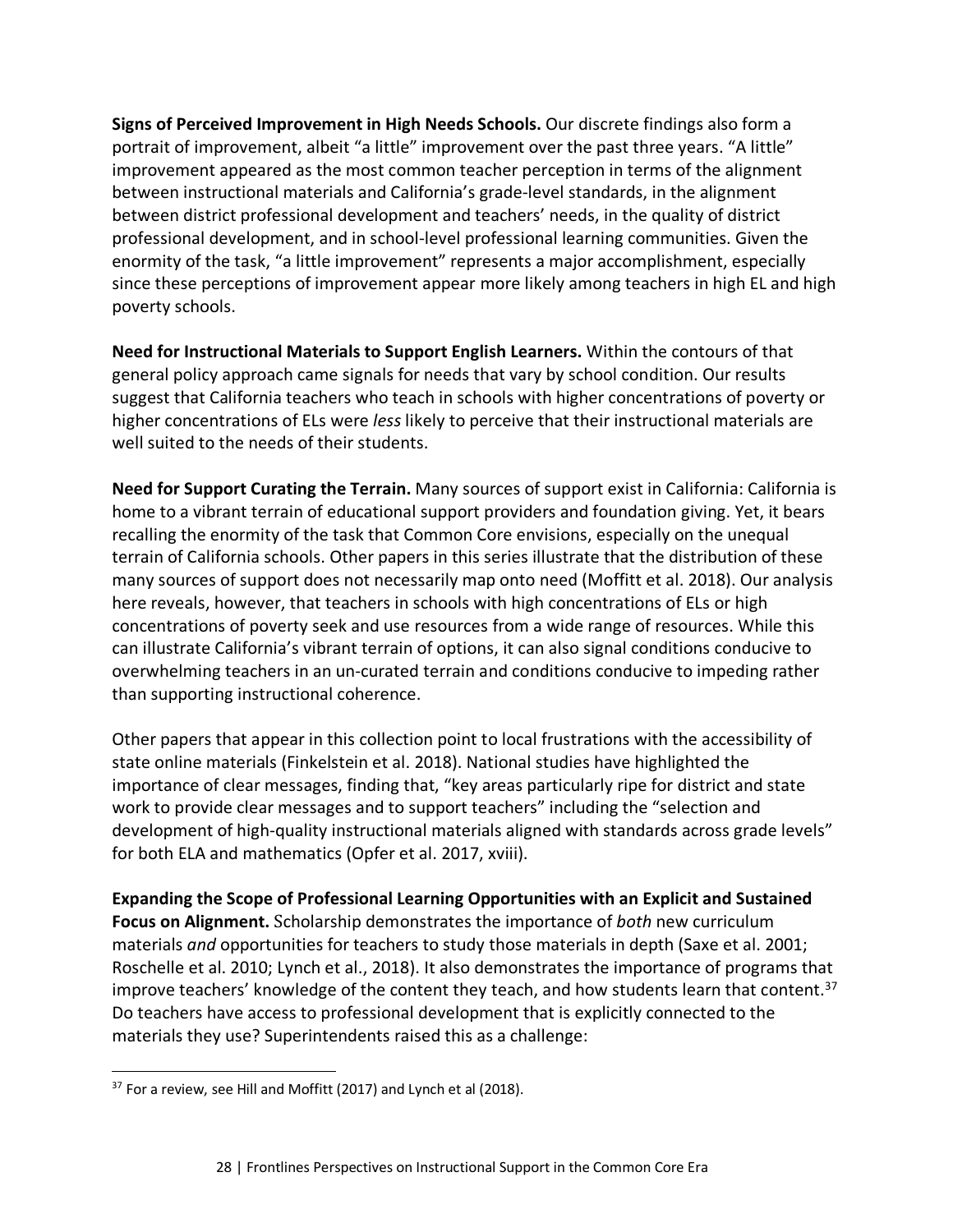"Because of the nature of multiple subject teachers in a K-6 environment, it is very difficult to provide them with high quality staff development to teach across content areas" (Superintendent Interview 107).

Results from the March national RAND ATP provide further evidence that California has room to develop and provide all teachers with sustained and explicit learning opportunities on how to align material and teaching activities to standards.

Indeed, "we have made strides in this very short time frame towards improvements" (State/Regional Leader Interview 006). How to support instructional improvement across geographies and across students' learning needs will be important considerations for the next administration as it builds on the strides made over the past eight years.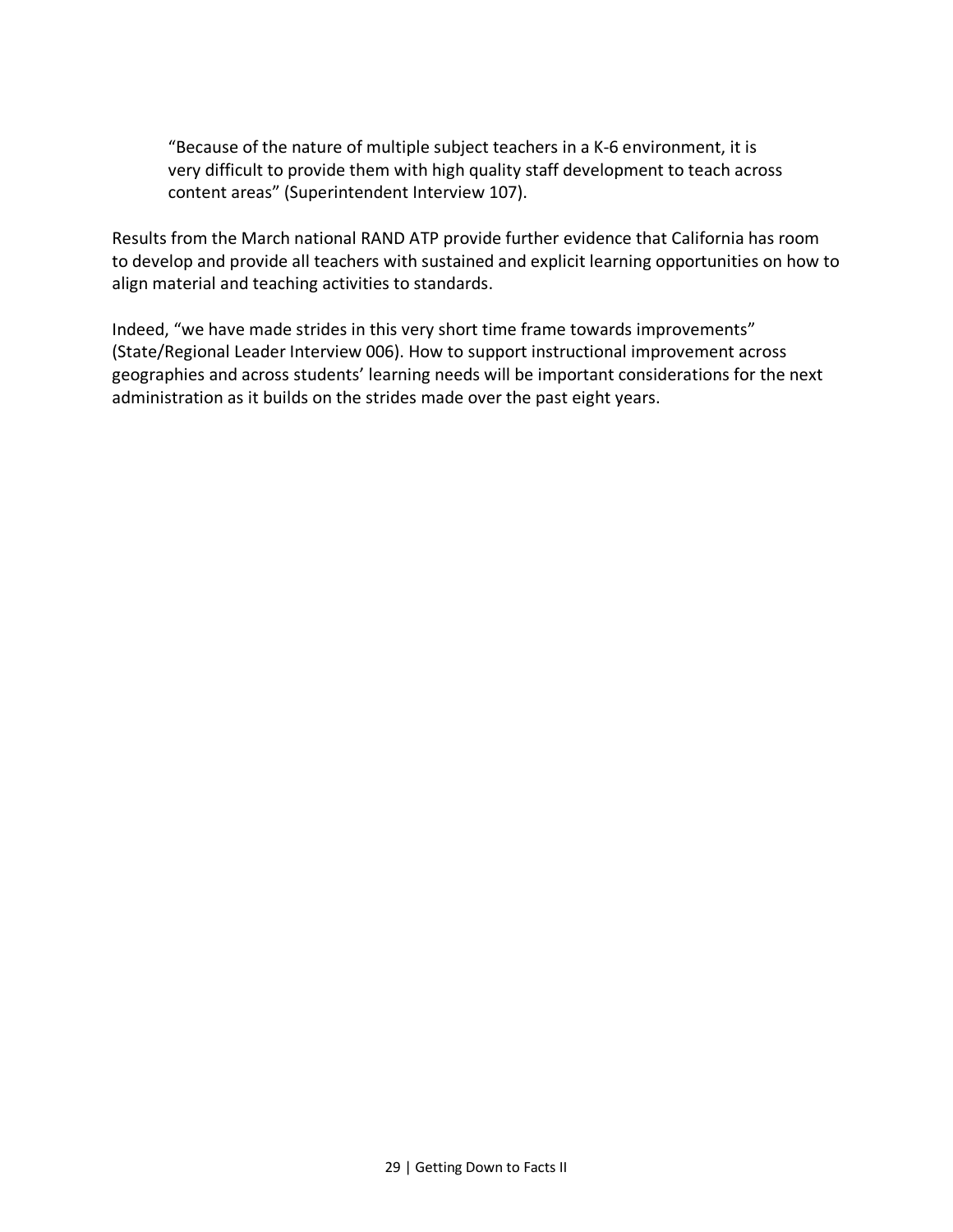### **REFERENCES**

Bier, Nancy Kamprath and Alix Gallagher. 2012. *Evaluation of the California Subject Matter Project: Cross Case Summary*. Menlo Park, CA: SRI International.

Blyth, Mark. 2002. *Great Transformations: Economic Ideas and Institutional Change in the Twenty-First Century.* Cambridge: Cambridge University Press.

Boushey, Graeme. 2010. *Policy Diffusion Dynamics in America*. New York: Cambridge University Press.

Brown, Brentt and Merrill Vargo. 2014. *Getting to the Core: How Early Implementers are Approaching the Common Core in California*. PACE.

Bruno, Paul. 2018. District Dollars 2: California School District Finances, 2004-5 through 2016- 17. *Getting Down to Facts II*: Stanford, CA.

California Department of Education. 2012. The California English Language Development Standards: Kindergarten Through Grade 12. Sacramento, CA. Retrieved from https://www.cde.ca.gov/sp/el/er/documents/eldstndspublication14.pdf, accessed Aug. 5, 2018.

California Department of Education. 2018. Local Control Funding Formula. Sacramento, CA. Retrieved from https://www.cde.ca.gov/fg/aa/lc/ , accessed July 31, 2018.

Cohen, David K. 1990. A Revolution in One Classroom: The Case of Mrs. Oublier. *Educational Evaluation and Policy Analysis* 12(3): 311-329.

Cohen, David K. and James Spillane. 1992. Policy and Practice: The Relations between Governance and Instruction. In G. Grant (ed.). *Review of Research in Education.* Washington, D.C.: American Educational Research Association, 3-49.

Cohen, David K. and Susan Moffitt. 2009. *The Ordeal of Equality: Did Federal Regulation Fix the Schools?* Cambridge, MA: Harvard University Press.

Cohen, David K., Donald J. Peurach, Joshua L. Glazer, Karen E. Gates, and Simona Goldin. 2013. *Improvement by Design: The Promise of Better Schools.* Chicago, IL: University of Chicago Press.

Cohen, David K. and Heather C. Hill. 2001. *Learning Policy: When State Education Reform Works*. New Haven, CT: Yale University Press.

Corbin, J. and A. Strauss. 2007. *Basics of Qualitative Research: Techniques and Procedures for Developing Grounded Theory*. SAGE.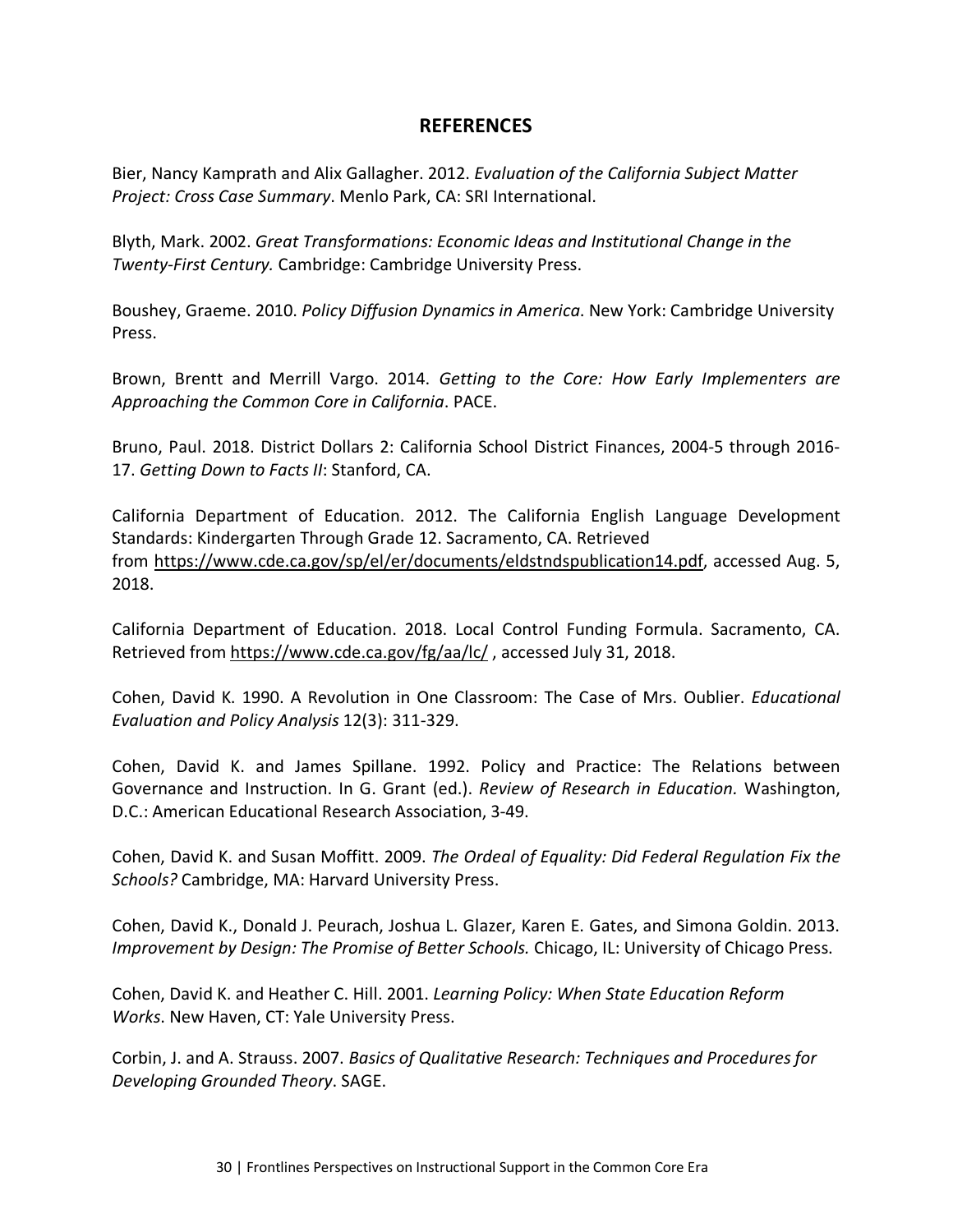Correnti, Rip and Brian Rowan. 2007. Opening Up the Black Box: Literacy Instruction in Schools Participating in Three Comprehensive School Reform Programs. *American Educational Research Journal*, 44 (2), 298-338.

Cuban, Larry. 1984. *How Teachers Taught*. New York: Longman.

Finkelstein, Neal, Reino Makkonen, Rebecca Perry, Francesca Delgado, Clay Willis, Pam Spycher, and Kim Austin. 2018. Insights on Standards Implementation in California's Schools. *Getting Down to Facts II*: Stanford, CA.

Gao, Niu, Sara Adan, Lunna Lopes and Grace Lee. 2018. Implementing the Next Generation Science Standards: Early Evidence from California. Public Policy Institute of California, http://www.ppic.org/publication/implementing-the-next-generation-science-standards-earlyevidence-from-california/, accessed April 16, 2018.

Hill, Heather C. and Susan L. Moffitt. 2017. What Revisions to Federal Education Policies Mean for State Efforts to Improve Schools. *Scholars Strategy Network Policy Brief* May 2017.

Humphrey, Daniel, Julia Koppich, Magaly Lavadenz, Julie Marsh, Jennifer O'Day, David Plank, Laura Stokes, Michelle Hall. 2017. *How Stakeholder Engagement Fuels Improvement Efforts in Three California School Districts*. Local Control Funding Formula Research Collaborative.

Jochim, Ashley and Lesley Lavery. 2015. The Evolving Politics of the Common Core. *Publius: The Journal of Federalism* 45 (3): 380-404.

Johnson, Rucker C. and Sean Tanner. 2018. Money and Freedom: The Impact of California's School Finance Reform on Academic Achievement and the Composition of District Spending. *Getting Down to Facts II*: Stanford, CA.

Kane, Thomas J., Antoniya M. Owens, William H. Marinell, Daniel R. C. Thal, and Douglas O. Staiger. 2016. *Teaching higher: Educators' perspectives on Common Core implementation*. Center for Education Policy Research, Harvard University.

Kaufman, Julia, Laura S. Hamilton, Brian M. Stecher, Scott Naftel, Michael Robbins, Lindseay E. Thompson, Chandra Garber, Susannah Faxon-Mills, and V. Darleen Opfer. 2016. *What Supports do Teachers Need to Help Students Meet Common Core State Standards for English Language Arts and Literacy*. RAND Corporation.

Kaufman, Julia H., Lindsey E. Thompson, and V. Darleen Opfer. 2016. *Creating a Coherent System to Support Instruction Aligned with State Standards: Promising Practices of the Louisiana State Department of Education.* Rand Corporation.

Kingdon, John W. 2003. *Agendas, Alternatives, and Public Policies.* 2nd Ed. Longman Classics in Political Science.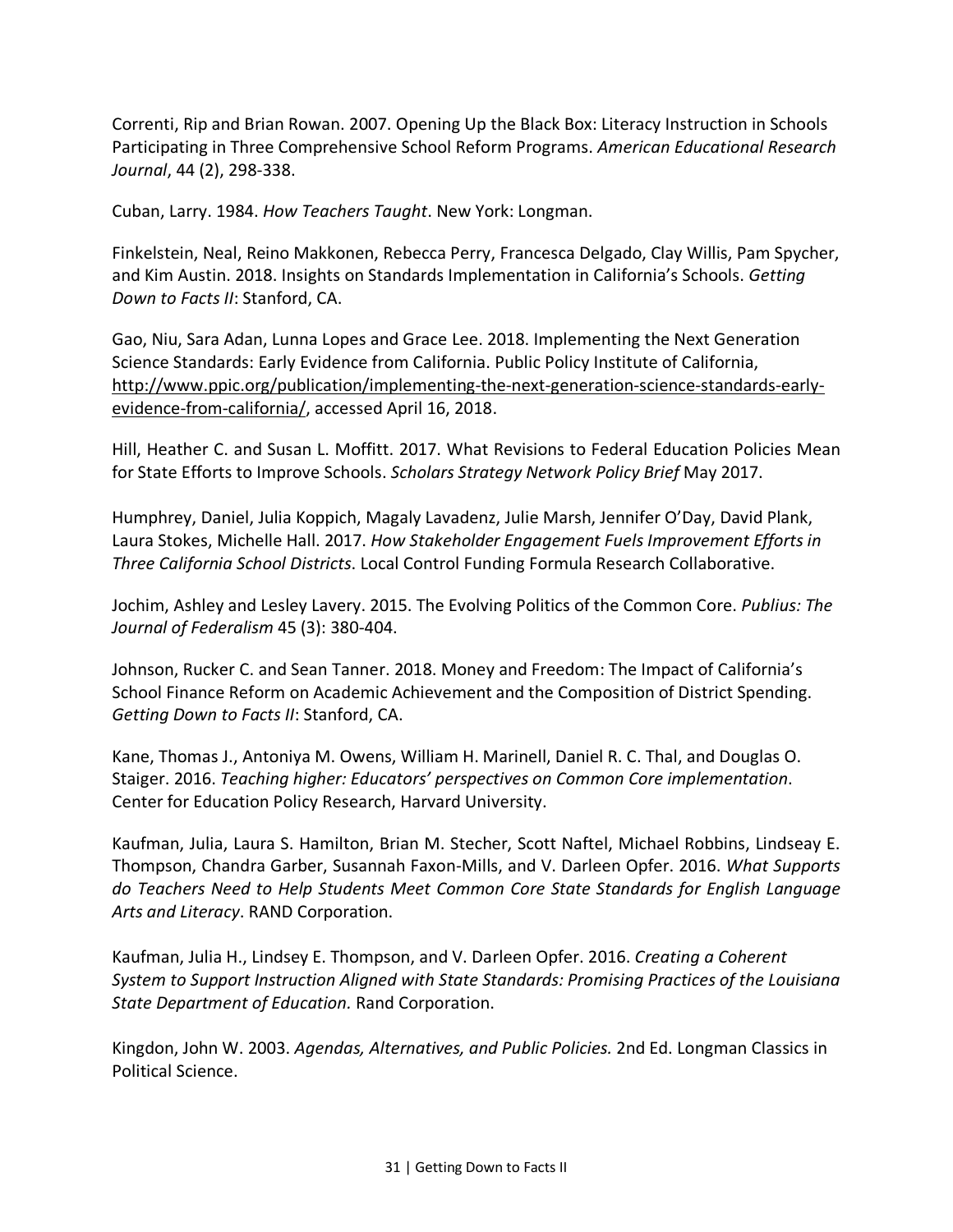Kirst, Mike W. 2013. *The Common Core Meets State Policy: This Changes Almost Everything*. PACE Policy Brief.

Knudson, Joel, Stephanie Hannan, Jennifer O'Day, and Marina Castro. 2015. Still Learning From the Past: Drawing on California's CLAS Experience to Inform Assessment of the Common Core. California Collaborative on District Reform Policy Brief.

Koppich, Julia E., and Daniel C. Humphrey. 2018. THE LOCAL CONTROL FUNDING FORMULA (LCFF): What Have We Learned After Four Years of Implementation? *Getting Down to Facts II*: Stanford, CA.

Lieberman, Robert C. 2002. Ideas, Institutions, and Political Order. *American Political Science Review* 96 (4): 697-712.

Little, J.W., Gerritz, W. H., Stern, D.S., Guthrie, J.W., Kirst, M.W., and Marsh, D.D. 1987. *Staff Development in California: Public and Personal Investment, Program Patterns, and Policy Choices.* Report to the California Postsecondary Education Commission. San Francisco: Far West Laboratory for Educational Research and Development and PACE, Policy Analysis for California Education.

Lynch, Kathleen, Heather Hill, Kathryn Gonzalez, and Cynthia Pollard. 2018. Strengthening the Research Base that Informs STEM Workforce Development and Curriculum Efforts: A Meta-Analysis. Presented at the 2018 Conference of the Society for Research on Educational Effectiveness (SREE).

Makkonen, Reino and Sheffield, R. "California Standards Implementation: What Educators Are Saying." WestEd Knowledge Brief, October 2017, https://www.wested.org/wpcontent/uploads/2017/11/resource-california-standards-implementation-what-educators-aresaying-1.pdf, accessed on June 13, 2018.

McDonnell, Lorraine M. 2012. Educational Accountability and Policy Feedback. *Educational Policy* 27 (2): 170-189.

McLaughlin, Milbrey, Laura Glaab, and Isabel Hilliger Carrasco. 2014. *Implementing Common Core State Standards in California: A Report from the Field*. PACE.

Miles, Matthew B., and A. Michael Huberman, A. M. 1994. *Qualitative Data Analysis: An Expanded Sourcebook*. SAGE.

Mintrom, Michael, and Sandra Vergari. 1998. Policy Networks and Innovation Diffusion: The Case of State Education Reforms. *The Journal of Politics* 60 (1): 126-148.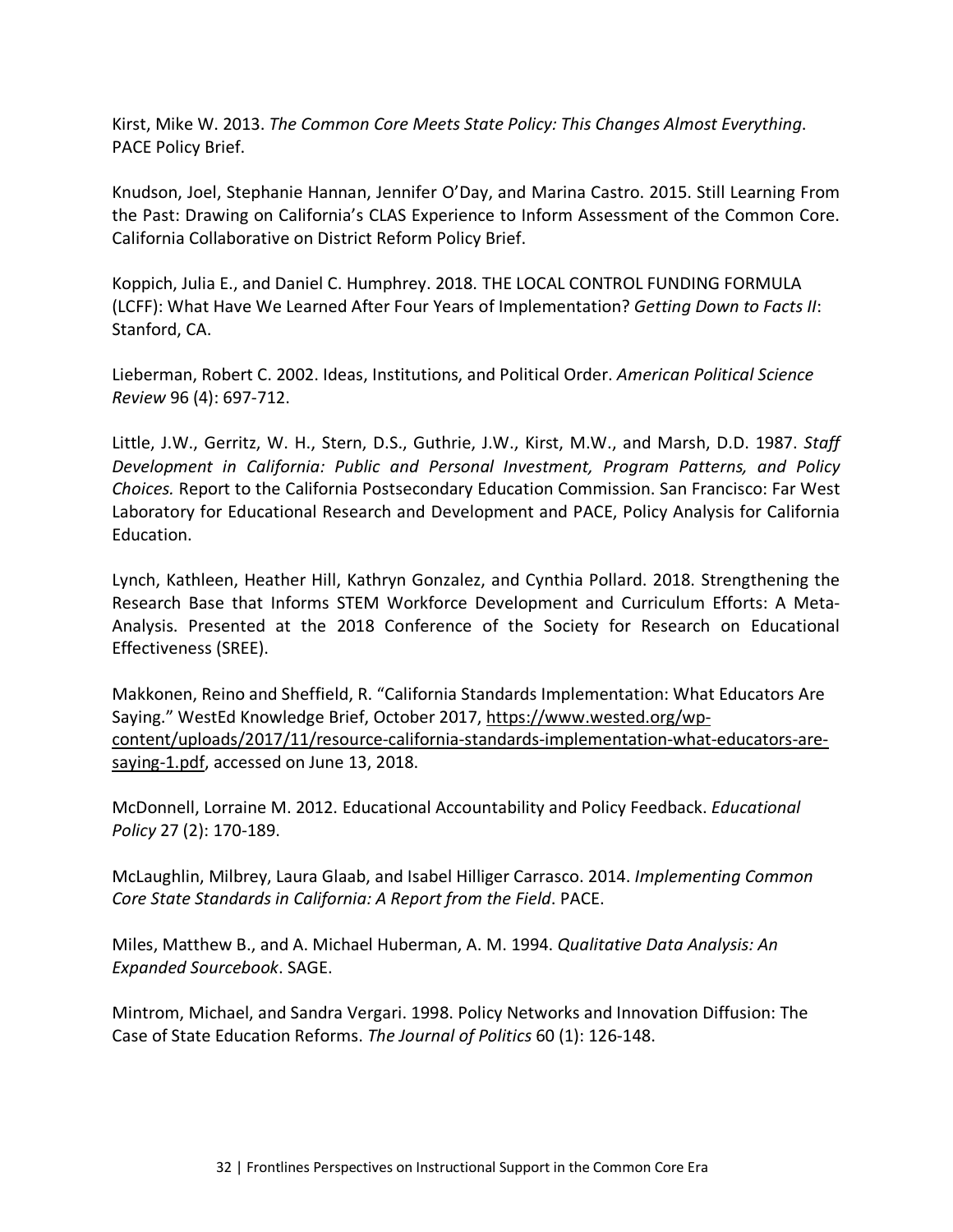Moffitt, Susan L., Matthew J. Lyddon, Domingo Morel, Michaela Krug O'Neill, Kelly B. Smith, Cadence Willse, and David K. Cohen. 2018. State Structures for Instructional Support in California. *Getting Down to Facts II*: Stanford, CA.

Nayfack, Michelle, Vicki Park, Heather Hough, and Larkin Willis. 2017. *Building Systems Knowledge for Continuous Improvement: Early Lessons from the CORE Districts.* PACE.

Opfer, V. Darleen, Julia H. Kaufman, and Lindsey E. Thompson. 2017. Implementation of K-12 State Standards for Mathematics and English Language Arts and Literacy: Findings from the American Teachers Panel. RAND Corporation.

Perry, Rebecca, Neal D. Finkelstein, Nanette Seago, Alberto Heredia, Sandy Sobolew-Shubin, Carroll. 2015. Taking Stock of Common Core Math Implementation: Insights from Math in Common Baseline Survey of Teachers and Administrators. WestEd.

Polikoff, Morgan, Julie Marsh, David Plank. Michelle Hall, Tenice Hardaway, and Tien Le. 2014. *Californians and Public Education: Results from the Fourth PACE/USC Rossier Poll*. PACE.

Polikoff, Morgan S., Shira Korn, and Russell McFall. 2018. In Need of Improvement? Assessing the California Dashboard after One Year. *Getting Down to Facts II*: Stanford, CA.

Pondiscio, Robert. 2017. Louisiana Threads the Needle on Education Reform. *Education Next* 17 (4). https://www.educationnext.org/louisiana-threads-the-needle-ed-reform-launchingcoherent-curriculum-local-control/. Accessed 8/9/18.

RAND American Educator Panels, Stanford University's Getting Down to Facts II, 2018, data release v.1, the RAND Corporation, Santa Monica, CA.

RAND American Educator Panels, University of Michigan study on the rise, spread, and consequences of the Common Core State Standards in American education, 2018, data release v.1, the RAND Corporation, Santa Monica, CA.

Rentner, Diane, Nancy Kober, Maria Ferguson, Jennifer McMurrer, and Matthew Frizzell. 2014. *Common Core Standards in 2014: Curriculum and Professional Development at the District Level.* Center on Education Policy.

Roschelle, Jeremy, Nicole Shechtman, Deborah Tatar, Stephen Hegedus, Bill Hopkins, Susan Empson, and Lawrence P. Gallagher. 2010. Integration of Technology, Curriculum, and Professional Development for Advancing Middle School Mathematics Three Large-Scale Studies. *American Educational Research Journal*, *47* (4), 833-878.

Rowan, Brian, David K. Cohen, Susan L. Moffitt, Sean Reardon. 2015. Under Construction: The Rise, Spread, and Consequences of the Common Core State Standards Initiative in the Education Sector. Proposal submitted to the Spencer Foundation.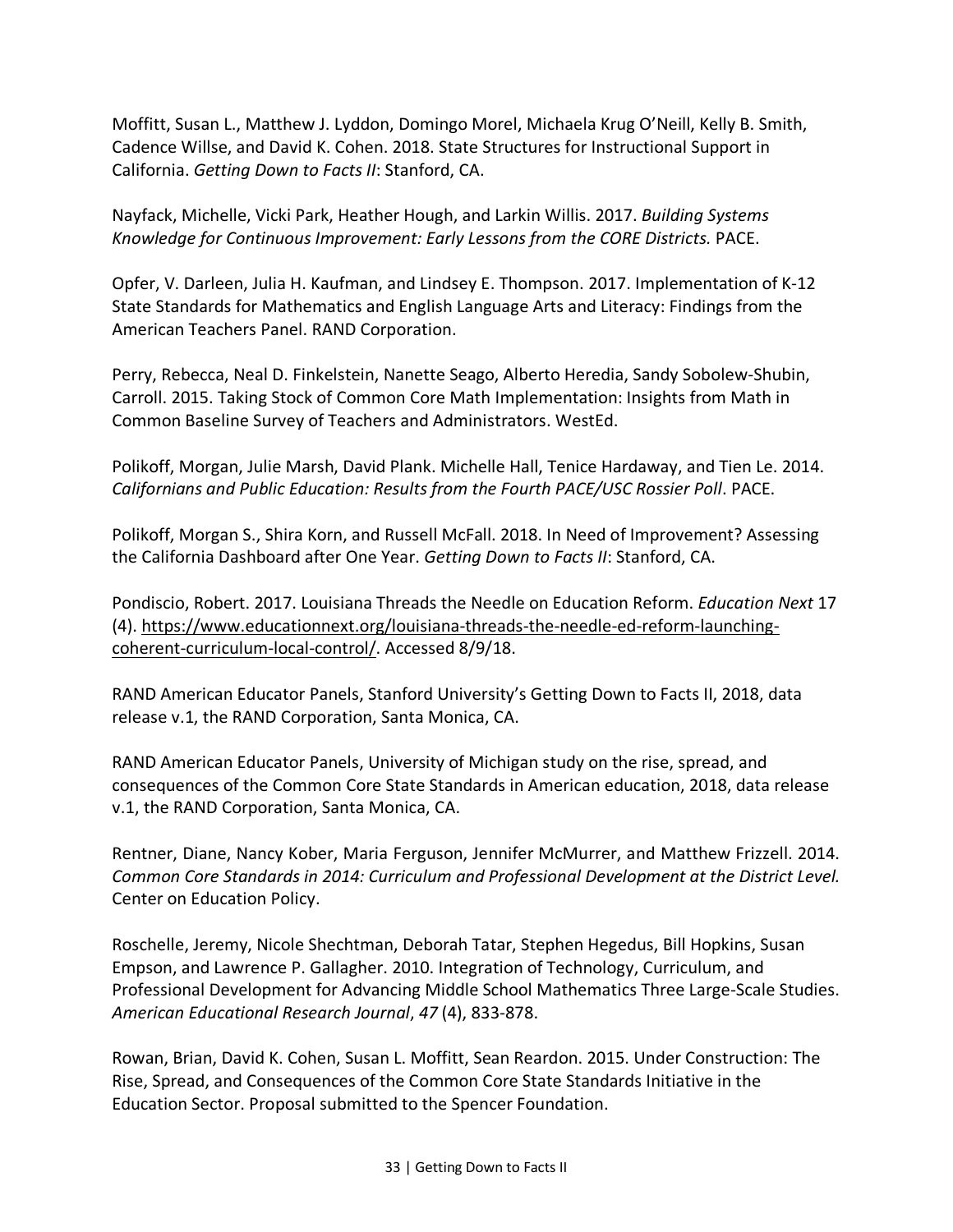Saxe, Geoffrey B., Maryl Gearhart, & Na'ilah Suad Nasir. 2001. Enhancing Students' Understanding of Mathematics: A Study of Three Contrasting Approaches to Professional Support. *Journal of Mathematics Teacher Education*, *4* (1), 55-79.

Shipan, Charles R., and Craig Volden. 2012. Policy Diffusion: Seven Lessons for Scholars and Practitioners. *Public Administration Review*,72 (4): 788-796.

Timar, Thomas B. and Allison Carter. 2017. *Surprising Strengths and Substantial Needs: Rural District Implementation of Common Core State Standards*. PACE.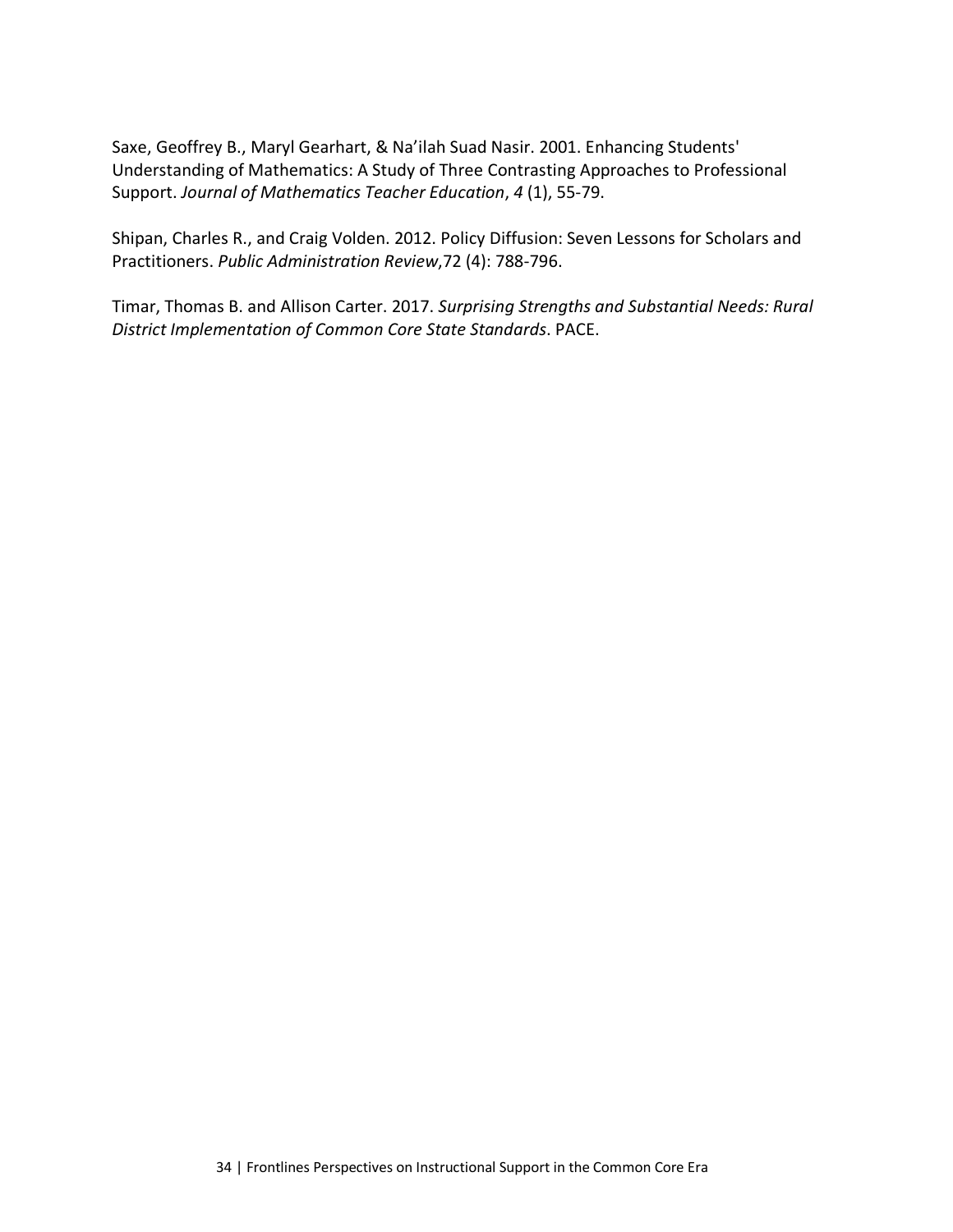### **APPENDIX: METHODS AND DATA SOURCES**

#### **RAND's American Teacher Panel**

 

The survey data used in this report was commissioned by Stanford University and fielded by RAND Corporation. The survey was sent to California teachers who are members of the RAND American Teacher Panel (ATP). The ATP is an internet-based panel survey that draws from a nationally representative sample of teachers in the United States.<sup>38</sup> Though the survey is designed to be nationally representative, 22 states, including California, are oversampled. There are 794 teachers from California in the ATP. All of these 794 teachers were invited to take the Stanford survey; of those, 444 participated, representing a response rate of 55.9%. The survey was fielded between January 8, 2018 and February 4, 2018, with reminder emails sent to prospective respondents on January 16, 23, 31, and February 2.

The results of the survey were weighted using survey weights designed to adjust for nonresponse rates and oversampling, to ensure the sample is representative of California teachers. The weights adjust for school-level characteristics, such as school size, location, and demographics, and individual-level teacher characteristics, such as teaching experience and gender. In addition to the survey weights, replication weights were used to calculate uncertainty using the jackknife method. Eighty replication weights were provided for these calculations.

To calculate differences between responses from high and low poverty schools and urban and rural schools, we merged data from the National Center for Education Statistics (NCES),<sup>39</sup> based on the NCES school ID number that was provided with the survey results. In addition, we incorporated school level data on English Language Learners from the California Department of Education (CDE).<sup>40</sup> We were able to match 442 respondents to NCES and CDE data. Data comes from the 2015-2016 school year, the most recent figures available. Poverty is calculated using free and reduced price lunch eligibility. To classify "high" and "low" rates, we divided the weighted survey into thirds, comparing the top third to the bottom third. Statistical analysis was performed in STATA v.14.2.

<sup>38</sup> More information about the ATP is available here: https://www.rand.org/education/projects/atp-aslp.html (last accessed April 23, 2018).

<sup>&</sup>lt;sup>39</sup> Demographic data was obtained from NCES here: https://nces.ed.gov/ccd/pubschuniv.asp (last accessed April 23, 2018). Location information was obtained from NCES here: https://nces.ed.gov/ccd/CCDLocaleCode.asp (last accessed April 23, 2018).

<sup>40</sup> Data from the CDE is available here: https://www.cde.ca.gov/ds/sd/sd/fselsch.asp (last accessed April 23, 2018).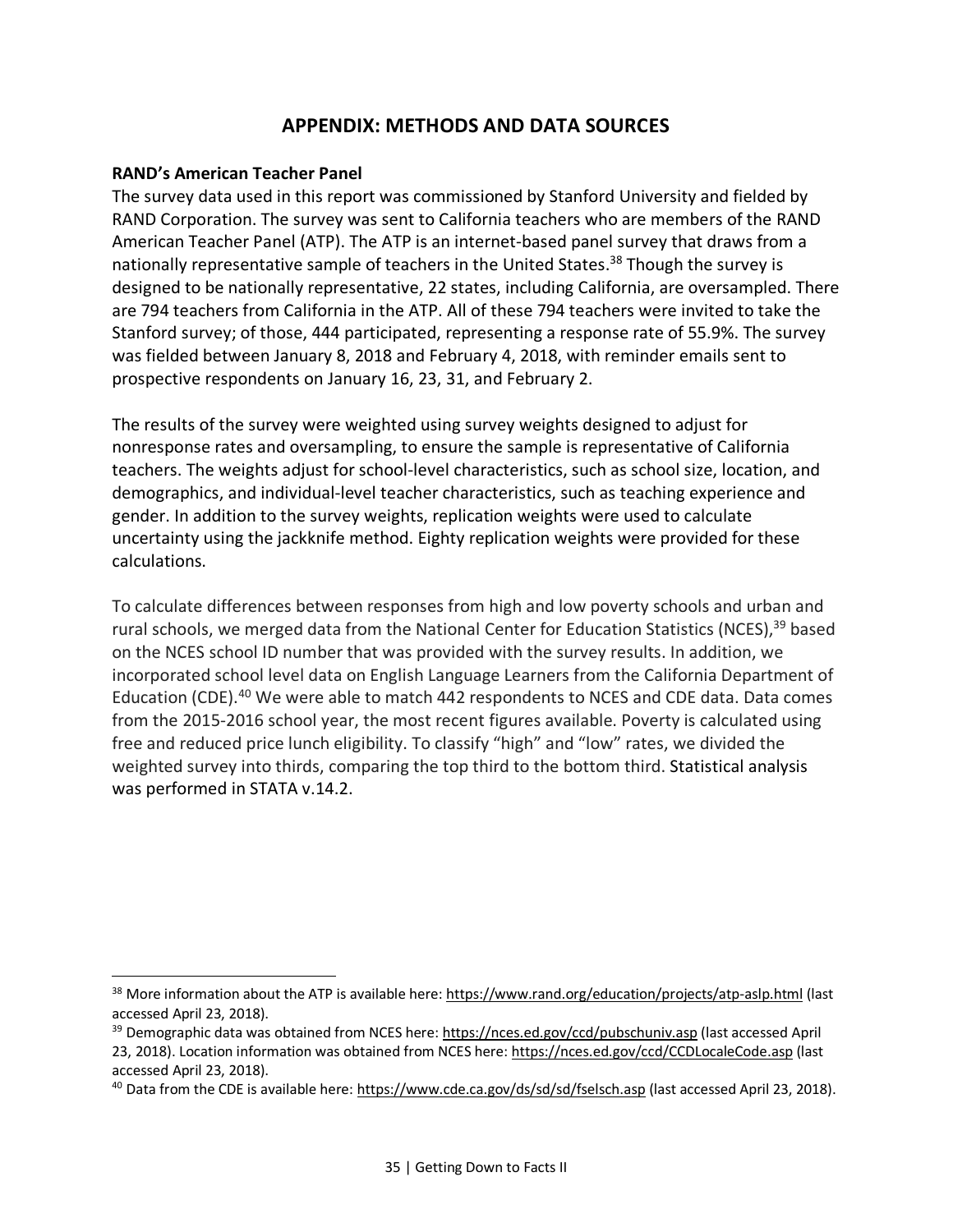#### **January 2018 California-Specific RAND ATP**

#### **INSTRUCTIONS BOX**

The following questions ask about the resources that you used **during** *the past summer (2017) through this point in the current school year* as you planned for instruction in your class.

In deciding whether or not you *used* a particular resource in planning: check yes if you actively consulted, worked with, or used a resource during your planning. Check no otherwise.

#### **1. I used California's standards documents**

|  | a. in deciding about what curriculum objectives or topics to teach | □ Yes / □No |
|--|--------------------------------------------------------------------|-------------|
|--|--------------------------------------------------------------------|-------------|

- b. in deciding about what instructional materials to use  $\Box$  Yes /  $\Box$  No
- c. in deciding about what teaching activities or strategies to use  $\Box$  Yes /  $\Box$ No

#### **2. I used materials from Smarter Balanced**

- a. in deciding about what curriculum objectives or topics to teach  $□$  Yes  $/□$ No
- b. in deciding about what instructional materials to use  $\Box$  Yes /  $\Box$  No
- c. in deciding about what teaching activities or strategies to use  $□$  Yes  $/□$ No

#### **3. I used guidance from a teachers' edition of a core textbook**

|                                    |  |  | a. in deciding about what curriculum objectives or topics to teach $\Box$ Yes / $\Box$ No |  |
|------------------------------------|--|--|-------------------------------------------------------------------------------------------|--|
| $\sim$ $\sim$ $\sim$ $\sim$ $\sim$ |  |  |                                                                                           |  |

- b. in deciding about what instructional materials to use  $\Box$  Yes  $/ \Box$ No
- c. in deciding about what teaching activities or strategies to use  $□$  Yes  $/□$ No

#### **4. I used information from a publisher's workshop or webinar**

| a. in deciding about what curriculum objectives or topics to teach | $□$ Yes / $□$ No       |
|--------------------------------------------------------------------|------------------------|
| b. in deciding about what instructional materials to use           | $\Box$ Yes / $\Box$ No |

c. in deciding about what teaching activities or strategies to use  $\Box$  Yes /  $\Box$ No

#### **Resources provided by the** *California Department of Education*

### **5. I used workshops, seminars, or webinars delivered by the California Department of Education**

- a. in deciding about what curriculum objectives or topics to teach  $□$  Yes  $/□$ No
- b. in deciding about what instructional materials to use  $\Box$  Yes /  $\Box$  No
- c. in deciding about what teaching activities or strategies to use  $□$  Yes  $/□$ No

### **6. I used printed or online materials developed by the California Department of Education**

- a. in deciding about what curriculum objectives or topics to teach  $□$  Yes  $/□$ No
- b. in deciding about what instructional materials to use  $\Box$  Yes /  $\Box$  No
- c. in deciding about what teaching activities or strategies to use  $□$  Yes  $/□$ No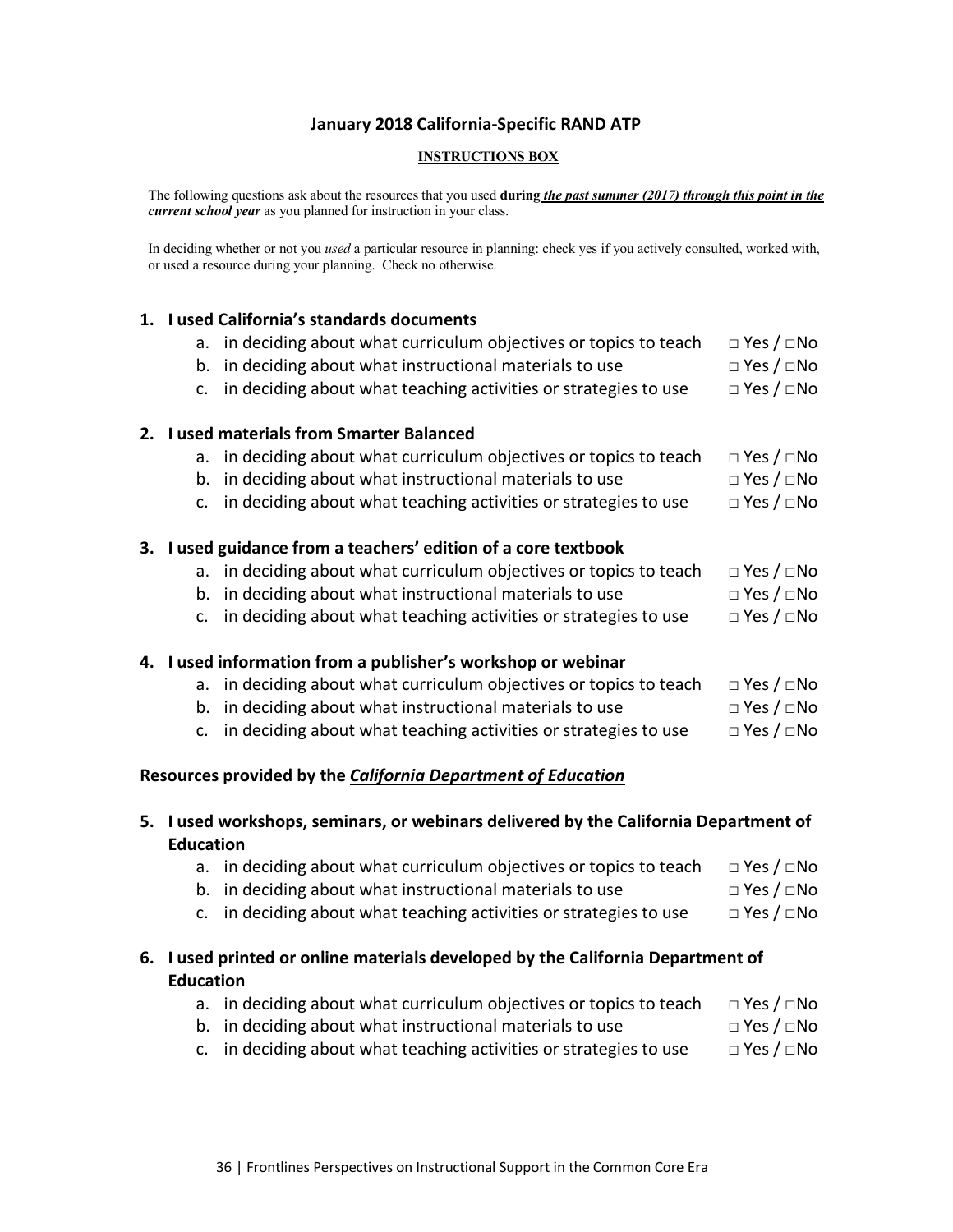### **7. I used interactions with a consultant working for the California Department of Education**

| a. in deciding about what curriculum objectives or topics to teach | □ Yes / □No            |
|--------------------------------------------------------------------|------------------------|
| b. in deciding about what instructional materials to use           | $\Box$ Yes / $\Box$ No |

c. in deciding about what teaching activities or strategies to use  $□$  Yes  $/□$ No

### **8. I used an external link on the California Department of Education's website**

- a. in deciding about what curriculum objectives or topics to teach  $□$  Yes  $/□$ No
- b. in deciding about what instructional materials to use  $\Box$  Yes  $/\Box$  No
- c. in deciding about what teaching activities or strategies to use  $□$  Yes  $/□$ No

### **Resources provided by your** *county office of education*

### **9. I used workshops, seminars, or webinars delivered by my county office of education**

- a. in deciding about what curriculum objectives or topics to teach  $□$  Yes  $/□$ No
- b. in deciding about what instructional materials to use  $\Box$  Yes  $/\Box$  No
- c. in deciding about what teaching activities or strategies to use  $\Box$  Yes /  $\Box$ No

### **10. I used printed or online materials developed by my county office of education**

| a. in deciding about what curriculum objectives or topics to teach | $\Box$ Yes / $\Box$ No |
|--------------------------------------------------------------------|------------------------|
| b. in deciding about what instructional materials to use           | $\Box$ Yes / $\Box$ No |
| c. in deciding about what teaching activities or strategies to use | $\Box$ Yes / $\Box$ No |

### **11. I used interactions with a consultant working for the county office of education**

| a. in deciding about what curriculum objectives or topics to teach | $\Box$ Yes / $\Box$ No |
|--------------------------------------------------------------------|------------------------|
| b. in deciding about what instructional materials to use           | $\Box$ Yes / $\Box$ No |
| c. in deciding about what teaching activities or strategies to use | $\Box$ Yes / $\Box$ No |

### **12. I used an external link on my county office of education's website**

- a. in deciding about what curriculum objectives or topics to teach  $□$  Yes  $/□$ No
- b. in deciding about what instructional materials to use  $\Box$  Yes  $/ \Box$  No
- c. in deciding about what teaching activities or strategies to use  $\Box$  Yes /  $\Box$ No

### **Resources provided by your** *district*

### **13. I used a written district policy or mandate**

- a. in deciding about what curriculum objectives or topics to teach  $□$  Yes  $/□$ No
- b. in deciding about what instructional materials to use  $\Box$  Yes /  $\Box$  No
- c. in deciding about what teaching activities or strategies to use  $□$  Yes  $/□$ No

### **14. I used a district curriculum document (e.g., curriculum framework, pacing guide, course syllabus)**

- a. in deciding about what curriculum objectives or topics to teach  $□$  Yes  $/□$ No
- b. in deciding about what instructional materials to use  $\Box$  Yes /  $\Box$  No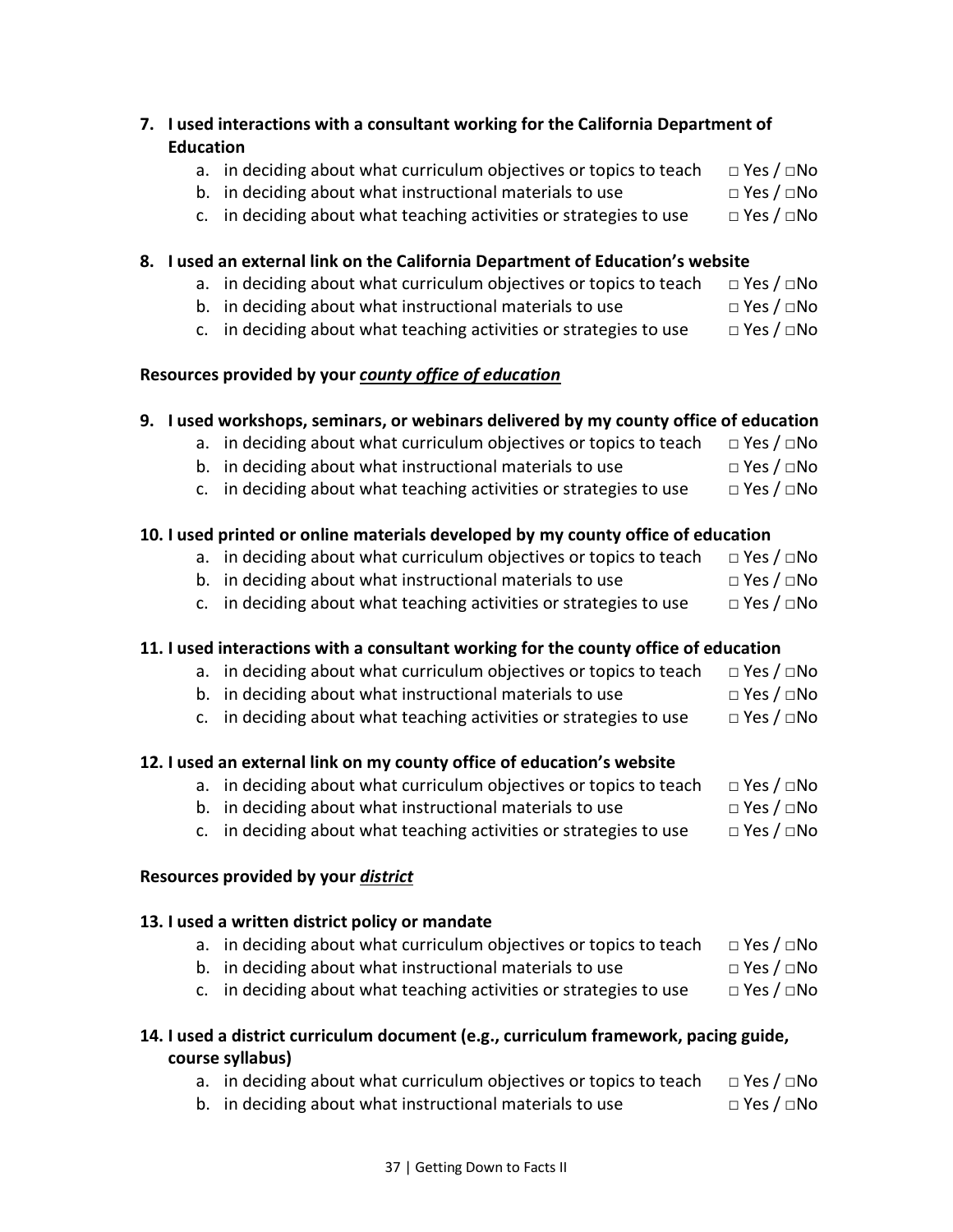|                                                                                              | c. in deciding about what teaching activities or strategies to use | $\Box$ Yes / $\Box$ No |  |  |  |  |
|----------------------------------------------------------------------------------------------|--------------------------------------------------------------------|------------------------|--|--|--|--|
|                                                                                              | 15. I used workshops, seminars, or webinars offered by my district |                        |  |  |  |  |
| а.                                                                                           | in deciding about what curriculum objectives or topics to teach    | $\Box$ Yes / $\Box$ No |  |  |  |  |
|                                                                                              | b. in deciding about what instructional materials to use           | $\Box$ Yes / $\Box$ No |  |  |  |  |
| $\mathsf{C}$ .                                                                               | in deciding about what teaching activities or strategies to use    | $\Box$ Yes / $\Box$ No |  |  |  |  |
|                                                                                              | 16. I used printed or online materials developed by my district    |                        |  |  |  |  |
|                                                                                              | a. in deciding about what curriculum objectives or topics to teach | $\Box$ Yes / $\Box$ No |  |  |  |  |
| b.                                                                                           | in deciding about what instructional materials to use              | $\Box$ Yes / $\Box$ No |  |  |  |  |
| $\mathsf{C}$ .                                                                               | in deciding about what teaching activities or strategies to use    | $\Box$ Yes / $\Box$ No |  |  |  |  |
|                                                                                              | 17. I used resources/advice/coaching from district-level staff     |                        |  |  |  |  |
|                                                                                              | a. in deciding about what curriculum objectives or topics to teach | $\Box$ Yes / $\Box$ No |  |  |  |  |
|                                                                                              | b. in deciding about what instructional materials to use           | $\Box$ Yes / $\Box$ No |  |  |  |  |
| $C_{\star}$                                                                                  | in deciding about what teaching activities or strategies to use    | $\Box$ Yes / $\Box$ No |  |  |  |  |
|                                                                                              | 18. I used an external link on my district's website               |                        |  |  |  |  |
|                                                                                              | a. in deciding about what curriculum objectives or topics to teach | $\Box$ Yes / $\Box$ No |  |  |  |  |
|                                                                                              | b. in deciding about what instructional materials to use           | $\Box$ Yes / $\Box$ No |  |  |  |  |
| $\mathsf{C}$ .                                                                               | in deciding about what teaching activities or strategies to use    | $\Box$ Yes / $\Box$ No |  |  |  |  |
| Resources provided by one or more <i>professional organizations</i> (e.g. NCTM, NCTE, ASCD), |                                                                    |                        |  |  |  |  |
|                                                                                              | including my local/national teacher association (e.g. CTA)         |                        |  |  |  |  |

| 19. I used resources from a workshop, seminar, or webinar offered by a professional |  |
|-------------------------------------------------------------------------------------|--|
| organization                                                                        |  |

| a. in deciding about what curriculum objectives or topics to teach | □ Yes / □No            |  |
|--------------------------------------------------------------------|------------------------|--|
| b. in deciding about what instructional materials to use           | $\Box$ Yes / $\Box$ No |  |

c. in deciding about what teaching activities or strategies to use  $□$  Yes  $/□$ No

#### **20. I used printed materials developed/published by a professional organization**

- a. in deciding about what curriculum objectives or topics to teach  $□$  Yes  $/□$ No
- b. in deciding about what instructional materials to use  $\Box$  Yes /  $\Box$  No
- c. in deciding about what teaching activities or strategies to use  $□$  Yes  $/□$ No

#### **21. I used online materials on a professional organization's website**

- a. in deciding about what curriculum objectives or topics to teach  $□$  Yes  $/□$ No
- b. in deciding about what instructional materials to use  $\Box$  Yes /  $\Box$  No
- c. in deciding about what teaching activities or strategies to use  $□$  Yes  $/□$ No

#### **22. I used information or resources from external links on a professional organization's website**

a. in deciding about what curriculum objectives or topics to teach  $□$  Yes  $/□$ No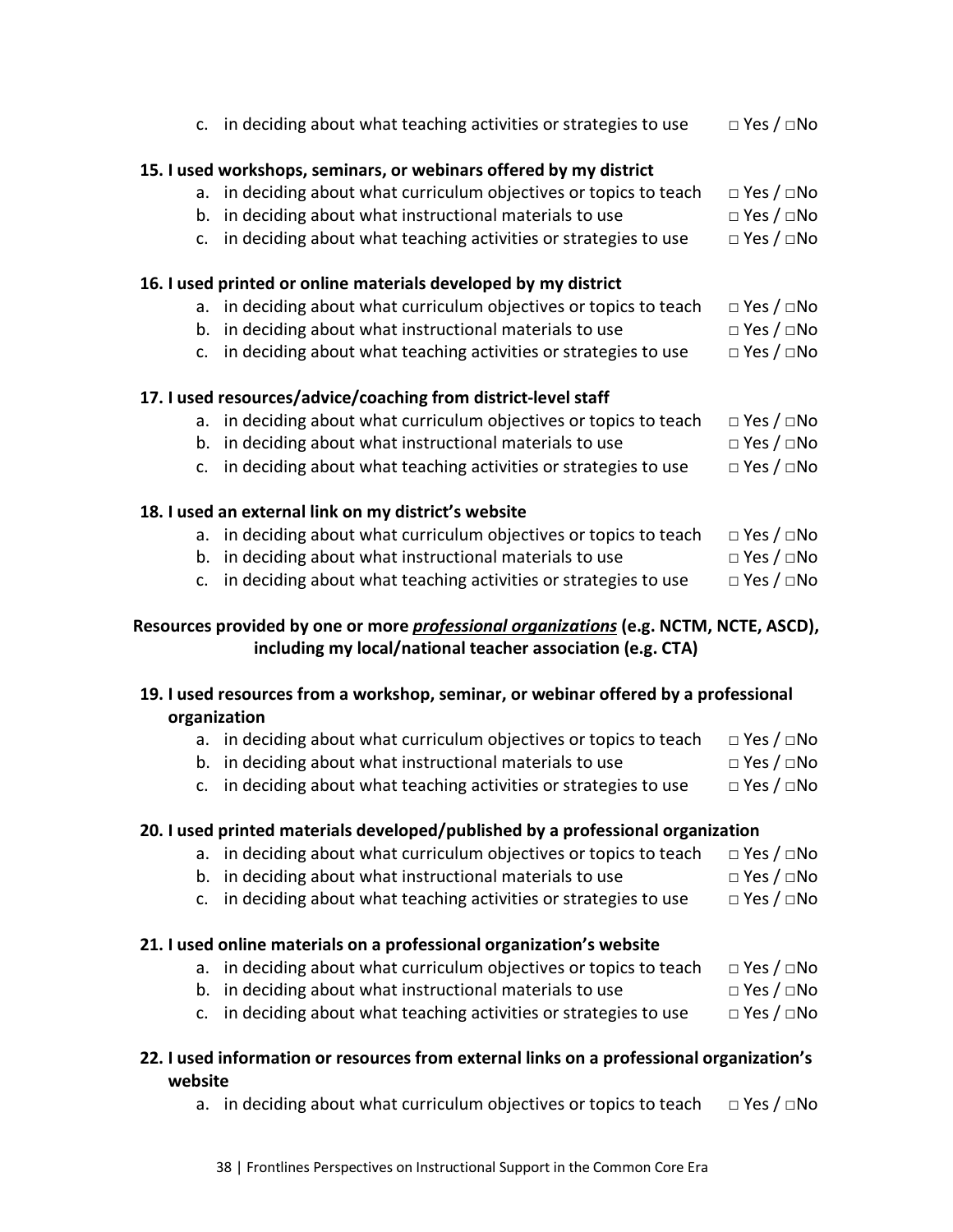|  | b. in deciding about what instructional materials to use | $□$ Yes $/□$ No |
|--|----------------------------------------------------------|-----------------|
|--|----------------------------------------------------------|-----------------|

c. in deciding about what teaching activities or strategies to use  $□$  Yes  $/□$ No

#### **Information or resources gained from** *other teachers*

### **23. I used information or resources gained from informal discussions with teacher colleagues**

- a. in deciding about what curriculum objectives or topics to teach  $□$  Yes  $/□$ No
- b. in deciding about what instructional materials to use  $\Box$  Yes /  $\Box$  No
- c. in deciding about what teaching activities or strategies to use  $□$  Yes  $/□$ No

### **24. I used information/resources from my grade-level team, department team, or other school/district committee meetings**

| a. in deciding about what curriculum objectives or topics to teach | $□$ Yes / $□$ No       |
|--------------------------------------------------------------------|------------------------|
| b. in deciding about what instructional materials to use           | $\Box$ Yes / $\Box$ No |

c. in deciding about what teaching activities or strategies to use  $□$  Yes  $/□$ No

#### **25. I used information/resources from online teaching networks, blogs, or forums**

|  | a. in deciding about what curriculum objectives or topics to teach |  |  | $□$ Yes / $□$ No |  |
|--|--------------------------------------------------------------------|--|--|------------------|--|
|--|--------------------------------------------------------------------|--|--|------------------|--|

- b. in deciding about what instructional materials to use  $\Box$  Yes /  $\Box$  No
- c. in deciding about what teaching activities or strategies to use  $□$  Yes  $/□$ No

### **26. I used information from in-person participation in a teacher network or support group outside my district**

| a. in deciding about what curriculum objectives or topics to teach | $\Box$ Yes / $\Box$ No |
|--------------------------------------------------------------------|------------------------|
| b. in deciding about what instructional materials to use           | $\Box$ Yes / $\Box$ No |
| c. in deciding about what teaching activities or strategies to use | $\Box$ Yes / $\Box$ No |

#### **INSTRUCTIONS BOX**

The following questions ask for your opinion about supports for teaching and student learning at your school.

#### **27. To what extent do you agree or disagree with the following statements:**

|                                          | Strongly<br>disagree | <b>Disagree</b> | <b>Neither</b><br>agree nor | Agree | Strongly<br>agree |
|------------------------------------------|----------------------|-----------------|-----------------------------|-------|-------------------|
|                                          |                      |                 | disagree                    |       |                   |
| understand what California's grade-level |                      |                 |                             |       |                   |
| standards expect of me as a teacher.     |                      |                 |                             |       |                   |
| California's grade-level standards are   |                      |                 |                             |       |                   |
| appropriate for the learning needs of    |                      |                 |                             |       |                   |
| students in my class.                    |                      |                 |                             |       |                   |
| California's curriculum frameworks help  |                      |                 |                             |       |                   |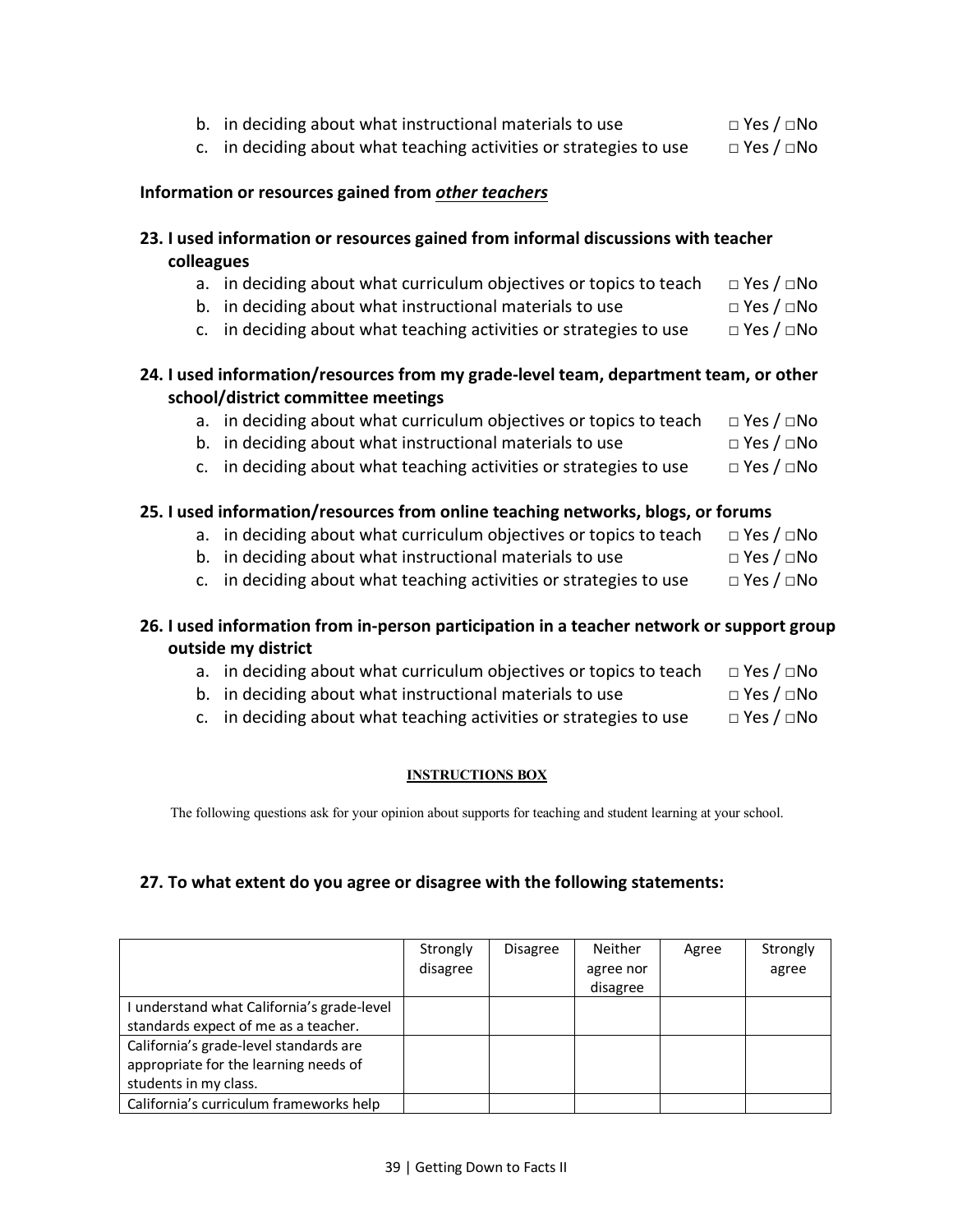| me meet the learning needs of my            |  |  |  |
|---------------------------------------------|--|--|--|
| students.                                   |  |  |  |
| The instructional materials I use in my     |  |  |  |
| class are well-suited to the learning needs |  |  |  |
| of my students.                             |  |  |  |
| My professional development                 |  |  |  |
| experiences this year helped me improve     |  |  |  |
| how I teach specific standards or           |  |  |  |
| curriculum topics in my class.              |  |  |  |

### **28. To what extent has your access to instructional support changed during the past three years (or during the time you have been teaching in California if that is less than three years):**

|                                            | Worsened | Worsened | Stayed the | Improved | Improved |
|--------------------------------------------|----------|----------|------------|----------|----------|
|                                            | a lot    | a little | same       | a little | a lot    |
| The alignment between the instructional    |          |          |            |          |          |
| materials available to me and California's |          |          |            |          |          |
| grade-level standards has                  |          |          |            |          |          |
| The alignment between the professional     |          |          |            |          |          |
| development that my district has offered   |          |          |            |          |          |
| me and my needs as a teacher has           |          |          |            |          |          |
| The quality of professional development    |          |          |            |          |          |
| that my district offered me has            |          |          |            |          |          |
| The quality of instructional materials     |          |          |            |          |          |
| available to me has                        |          |          |            |          |          |
| The professional learning community in     |          |          |            |          |          |
| my school has                              |          |          |            |          |          |

#### **DEMOGRAPHIC INFORMATION**

### **29. Which grades are you teaching this school year (2017-18)? Check all that apply.**

- o Kindergarten
- $\circ$  1<sup>st</sup>
- $\circ$  2<sup>nd</sup>
- o 3rd
- $\circ$  4<sup>th</sup>
- o 5th
- 
- $\circ$  6<sup>th</sup>
- $\circ$  7<sup>th</sup>
- $\circ$  8<sup>th</sup>
- o 9th
- $\circ$  10<sup>th</sup>
- $\circ$  11<sup>th</sup>
- $\circ$  12<sup>th</sup>
- o Ungraded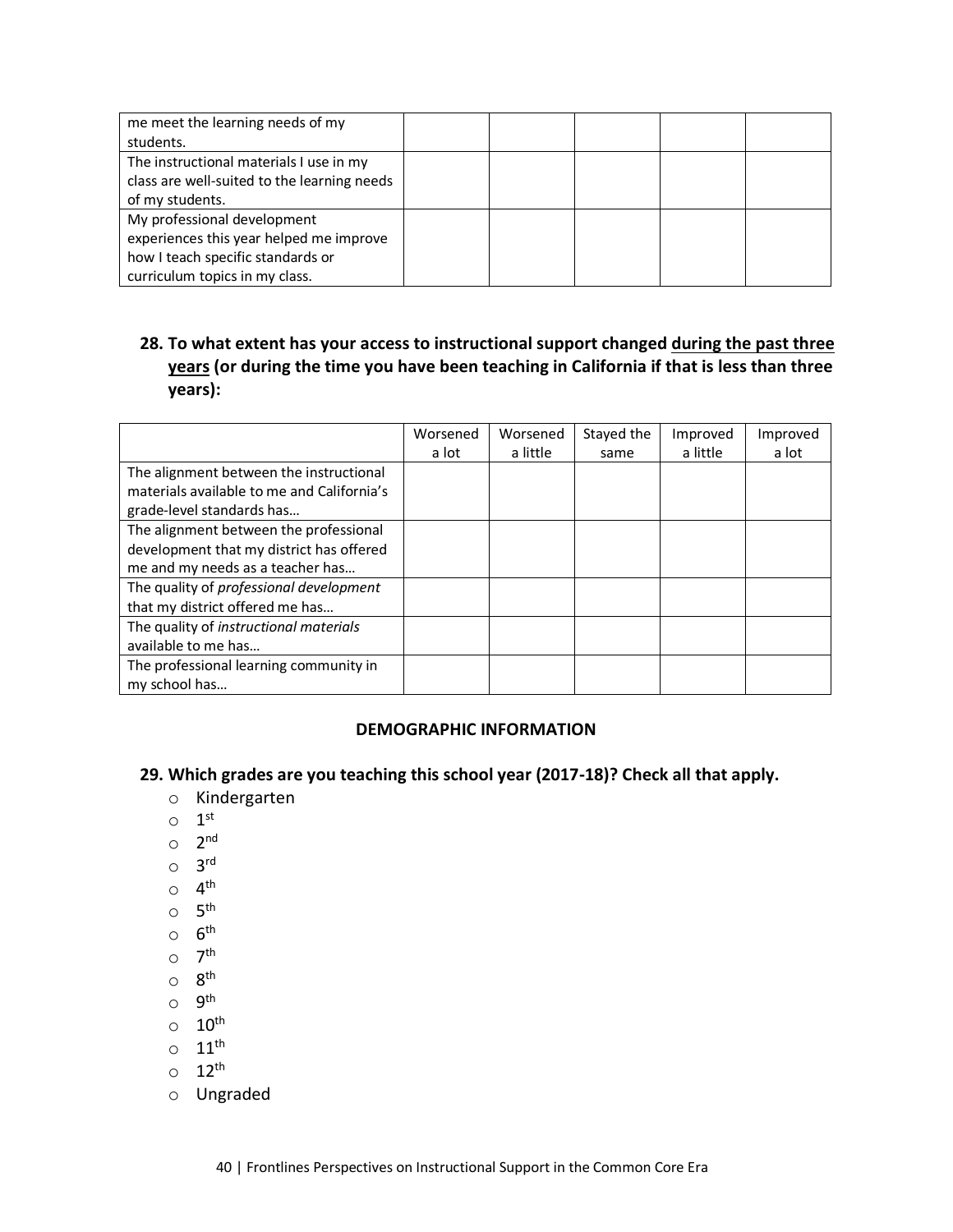### **30. Including the current year (2017-18), how many years have you worked as a teacher? Please round to the nearest whole number and do not include student teaching.**

### **31. Which of the following subjects do you teach this school year (2017-18)? Check all that apply.**

- $\circ$  Mathematics (including general mathematics, algebra, geometry, calculus, etc.)
- o English language arts (including English, language arts, reading, literature, writing, speech, etc.)
- o Natural science (including general science, biology, chemistry, physics, etc.)
- o Social science (including social studies, geography, history, etc.)
- o Arts and/or music
- o Health education
- o Computer science
- o Foreign languages
- o Career or technical education
- o Special education
- o Other (please specify):

### **32. With which of the following do you identify? Check all that apply.**

- o Hispanic, Latino, or Spanish origin
- o White
- o Black
- o American Indian or Alaska Native
- o Asian
- o Native Hawaiian or Other Pacific Islander
- o Other (please specify):

#### **33.** With which of the following do you identify?

- o Female
- o Male
- o Other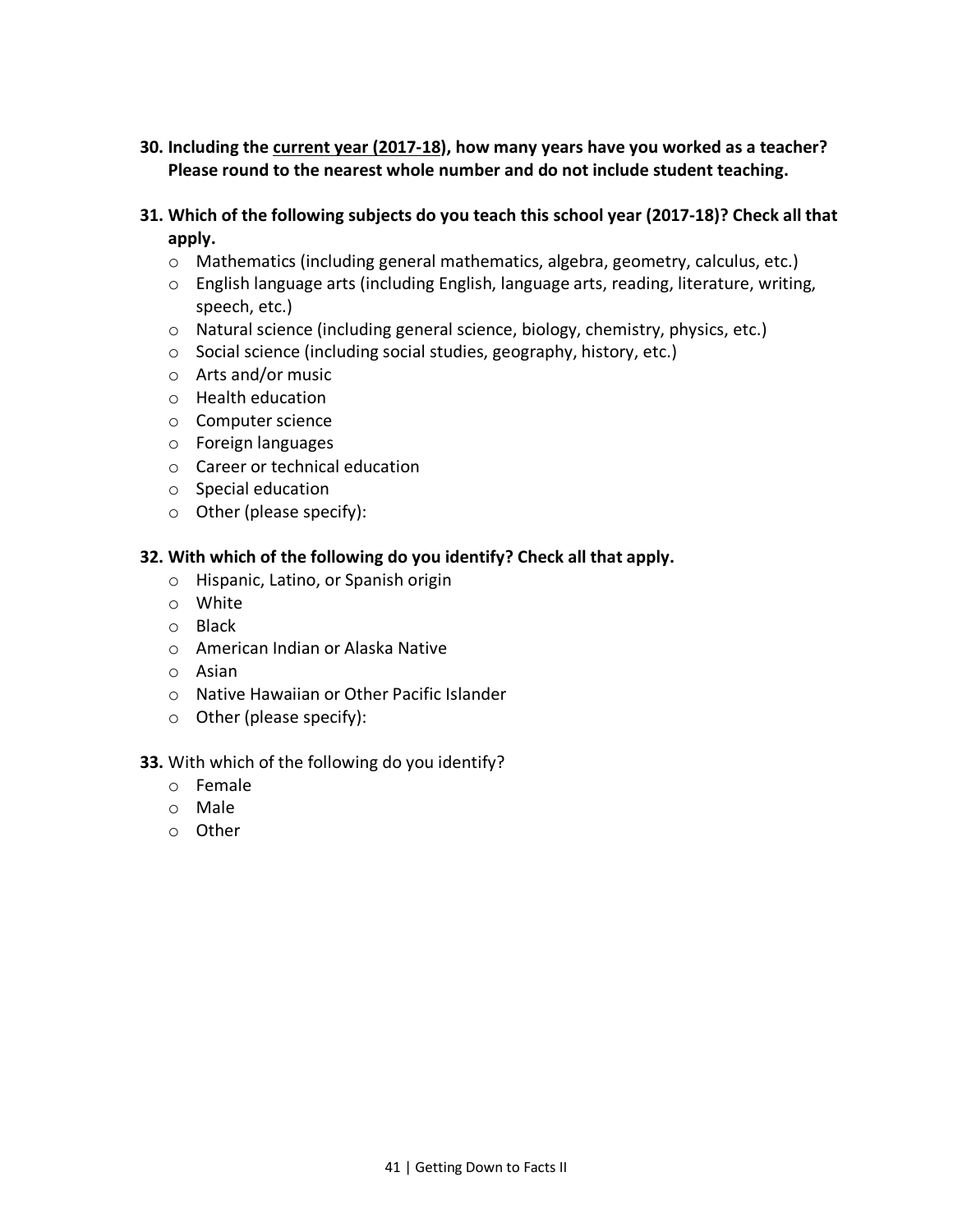### **March 2018 National RAND ATP**

In addition to the California-specific survey, this report uses survey data from second RAND American Teacher Panel in March 2018, commissioned by the University of Michigan. The ATP is an internet-based panel survey that draws from a nationally representative sample of teachers in the United States.<sup>41</sup> Though the survey is designed to be nationally representative, 2 states, including California, are oversampled. Of the 3,417 teachers sampled, 1.716 completed the survey and are weighted in the final data set, representing a response rate of 50.2%. The sample includes 169 teachers from California. The survey field start date was March 29, 2018, with reminder emails sent to prospective respondents on February 2, April 4, 10, 16, 24, May 1, and 4. On May 10, 2018 the field period closed.

The results of the survey were weighted using survey weights designed to adjust for nonresponse rates and oversampling, to ensure the sample is representative of California math and English Language Arts teachers. The weights were calculated by RAND, and include the inverse of the likelihood of a participant being in the recruited panel, the sample selection weight and the response weight. Statistical analysis was performed in STATA v.14.2.

Questions included in this report:

 

Q9. This current school year (2017-18), I used my state's standards document:

- o In deciding about what curriculum objectives or topics to teach
- o In deciding about what instructional materials to use
- o In deciding about what teaching activities or strategies to use

Q32. Thinking back on all of the professional development activities you participated in during summer (2017) and to this point in the current school year (2017-18), did any activities include an explicit and sustained focus on:

- o Learning how to align instructional materials to standards?
- o Learning how to align instructional activities to standards?
- $\circ$  Developing standards-based curricula or lesson plans in which other participants or the activity leader reviewed?
- $\circ$  Understanding how students learn specific (reading/math/ELA) concepts, practices, or tasks embedded in particular [reading/ELA/mathematics] standards?
- o Learning about teaching practices suited for instruction on specific [reading/ELA/mathematics] standards?

<sup>&</sup>lt;sup>41</sup> More information about the ATP is available here: https://www.rand.org/education/projects/atp-aslp.html (last accessed April 23, 2018).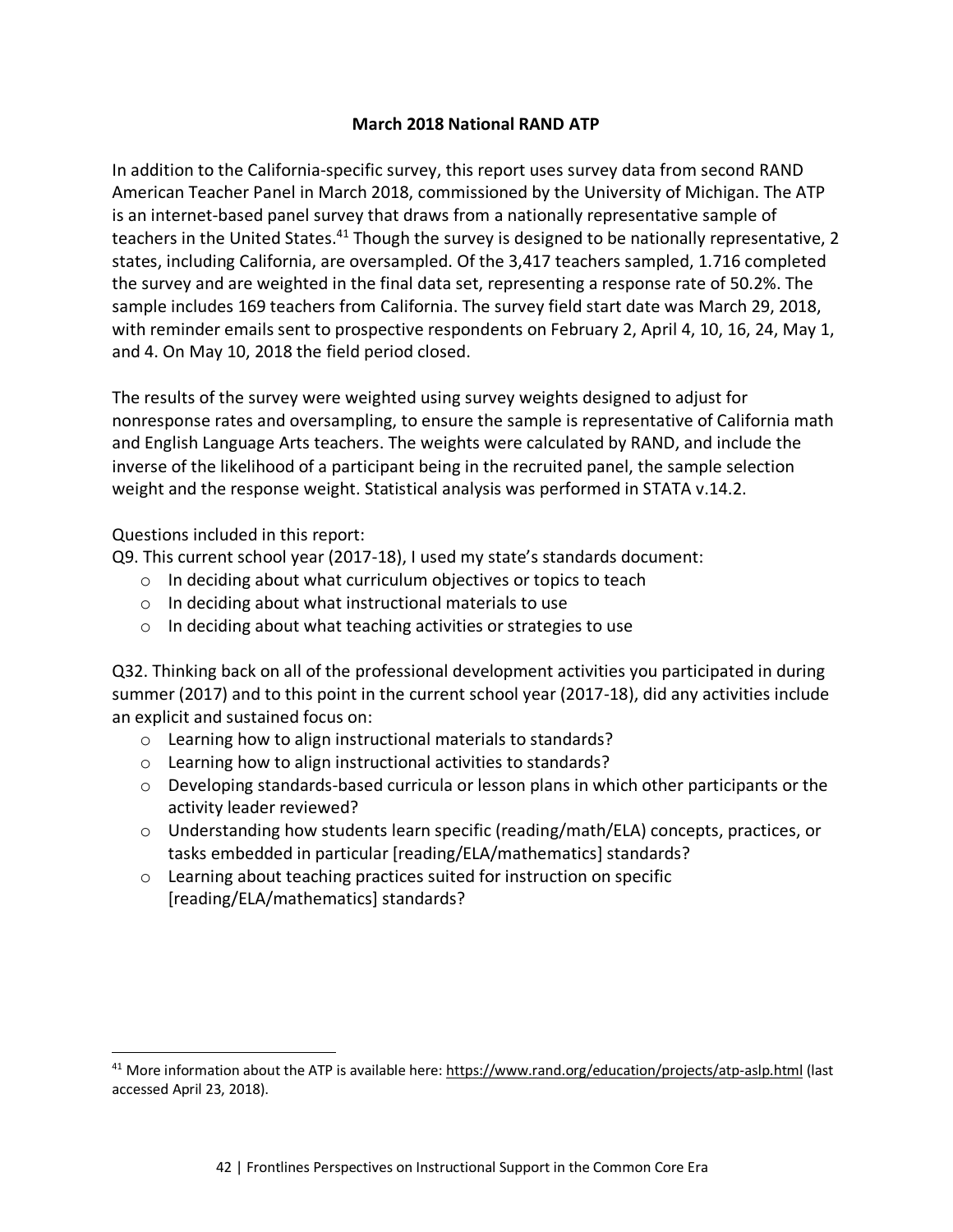#### **Elite Interviews Methodological Approach**

Data collection. We conducted a total of 46 semi-structured interviews with 40 respondents. In some cases, respondents were interviewed more than once (this applies to six respondents), and in some cases more than one respondent participated in a single interview (four interviews were conducted with two respondents present). Of the 40 respondents, 31 were focused primarily or exclusively on California, while the other nine respondents provided more national perspectives or perspectives from other states. Respondents included a wide range of leaders, including leaders from advocacy, research, and educational non-profit organizations. We used a snowball technique to help identify potential respondents while also seeking out individuals and organizations that were not always identified in interviews. Where appropriate, we also tried to attend to regional differences and sought a range of perspectives from across the state. The interviews were conducted by the principal investigators for the study, Susan Moffitt and David Cohen, and by a postdoctoral research associate on the team, Michaela Krug O'Neill. For most of the interviewers, at least two of the interviewers were present. The interviews took place between December 2016 and April 2018. They occurred in-person and over the phone. Twenty-seven of the interviews were recorded, while the others were not. In the case of the interviews that were not recorded, notes were taken during and after the interviews by the interviewers that had been present. Interviews lasted between 45 and 120 minutes. All respondents were assured that they would be informed of any quotes or excerpts that we wanted to use in published research, and that we would include quotes or excerpts only with their permission. Respondents were informed that they could participate in the study even if they did not want to be quoted and that they could refuse to answer any questions they preferred not to discuss.

For each of the interviews, the researchers prepared tailored interview protocols informed by the respondent's role, organization, and professional experiences. Despite the personalized nature of these protocols, they covered many of the same topics and included many overlapping questions. These topics included 1) perceptions about the state of standards implementation, 2) changes in the "educational terrain" over time, 3) policies and programs related to instructional support, and 4) the spread of ideas. These protocols served as roadmaps for these conversations at the onset, but the interviews themselves unfolded in ways that were responsive to the respondents and the opportunities that arose in the conversation.

Data analysis. Data collection and analysis occurred in an integrated process, with frequent conversations amongst the research team that allowed us to develop and test hypotheses in response to our research questions (Miles and Huberman 1994). All recorded interviews were transcribed and all transcripts and interview notes were coded. Coding was conducted in NVivo, a qualitative data analysis software program, and was carried out by a subset of the research team responsible for the qualitative data collection and analysis. Initial descriptive codes were informed by our research questions and attended, for example, to technical, organizational, and political sources of capacity to support instructional improvement. Refinement of these codes and the addition of categories grounded in the data emerged throughout the process of analysis (Corbin and Strauss 2007). These codes included stay the course and network isolation and hyperconnectivity. Quotes were selected to reflect common themes across the interviews.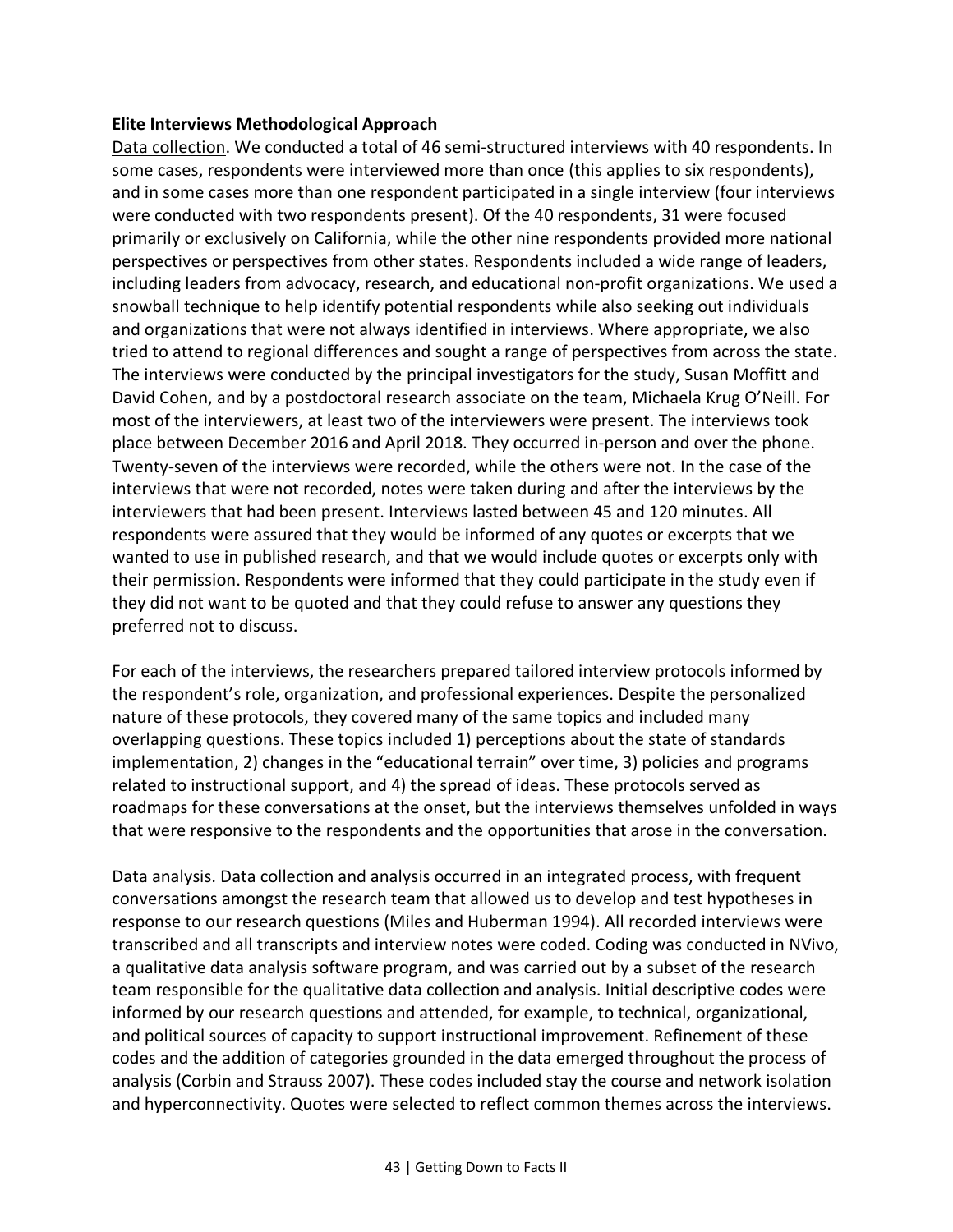### **Superintendent Interviews Methodological Approach**

The research team at Brown conducted a set of structured interviews of a stratified random sample of 205 California superintendents to systematically retrieve their views on policies and conditions affecting their districts. Interview topics included: the implementation of educational standards, the implementation of the Local Control Accountability Plans, school finance, staffing needs, and data use.

District selection and respondent recruitment. California district superintendents were selected from a stratified random sample for participation in the study. The process for selecting districts and their superintendents occurred as follows. First, all California school districts were ranked by district enrollment. Second, the population of districts was divided in half, at the median. Third, 133 districts were randomly selected from the top half of the distribution (the high enrollment districts) and 67 districts were selected from the bottom half of the distribution (the low enrollment districts). Five further rural districts were selected based on the "Rural, Distant", "Rural, Fringe", and "Rural, Remote" National Center for Education Statistics (NCES) categorization. In addition, we replaced two districts from the original random sample because the Superintendent position was vacant (in one district, the website listed in one district and our inquiries with the district revealed there was no superintendent in post, and another had retired with no successor appointed). The replacement districts were randomly drawn from either the low enrollment or high enrollment districts; each selection was conducted with replacement.

The research team reached out to the superintendents' offices in the sample districts by email and telephone, explaining the nature of the study and requesting participation. Interview appointments were made with those superintendents who agreed to participate (here after respondents), at a time suitable for participants. Outreach began in mid-June of 2017 and continued during the interview period. Interviews took place during the period June 15 – October 15, 2017. A total of 91 superintendents agreed to participate and were successfully interviewed (a response-rate of 44.39%)

Of the districts that participated in the interviews:

- 34.07% are low poverty districts, 34.07% are medium poverty districts, and 31.87% are high poverty districts
- 19.78% have low rates of EL students, 45.05% have medium rates of EL students, 31.87% have high rates of EL students (for 3.30% information was not available)
- 29.67% are urban districts, 43.96% are suburban districts, 10.99% are town districts, 10.99% are rural districts, and 4.40% are "other" districts

Interview methods: interview procedure, accuracy checking and data handling processes. Interviews were conducted over the telephone. The interview team consisted of two faculty members, two postdoctoral research associates, and a number of note-taking graduate and undergraduate assistants, and a note-taking research assistant based at CEPA. Two members of the team participated on each interview phone call. The target duration for interviews was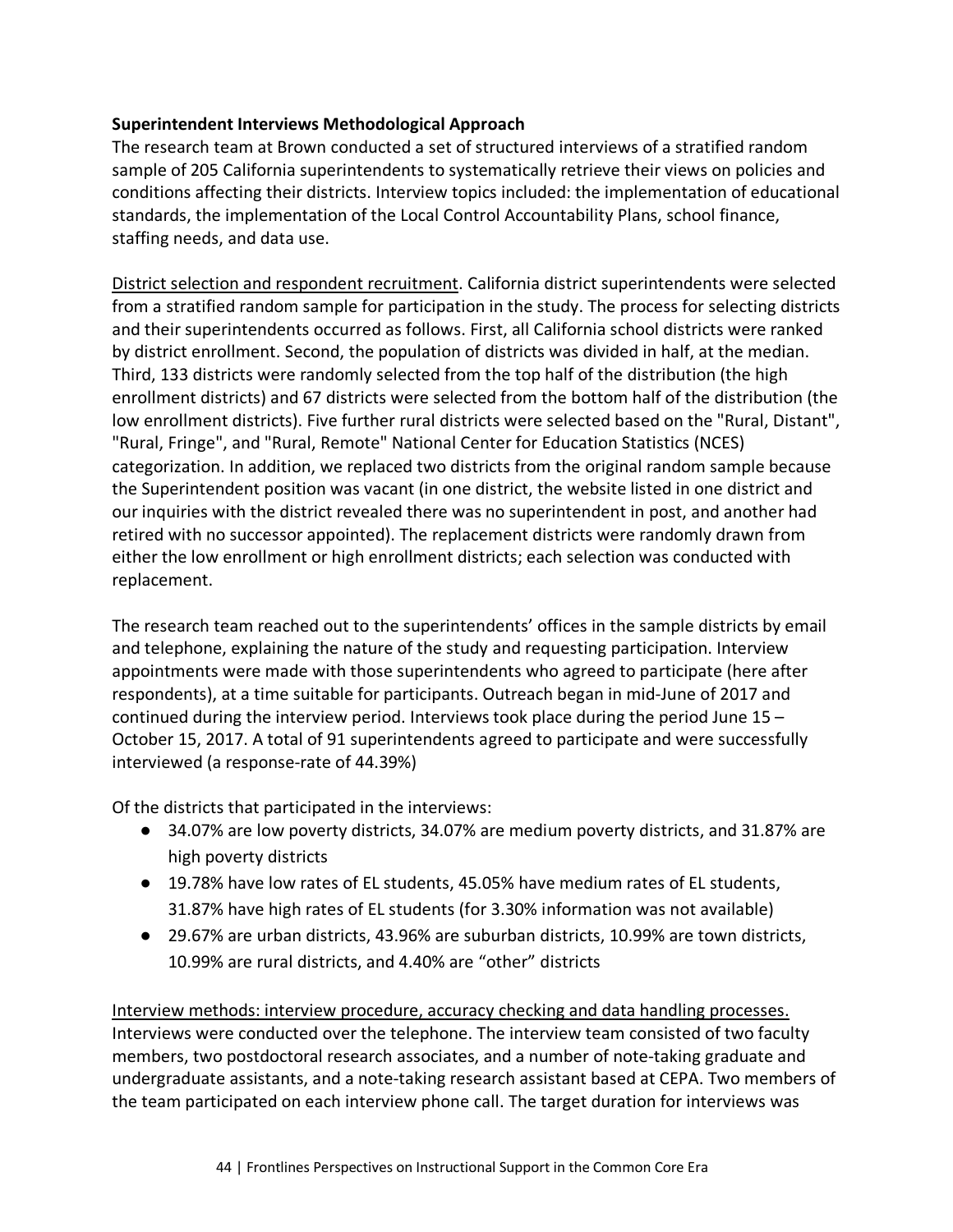thirty minutes; we exceeded this duration only in instances where the respondents desired to continue the call, or agreed to extend the call to cover key questions not yet addressed. The primary interviewer, a faculty member or postdoctoral research associate, led the interview and asked the respondent questions from a structured interview protocol (included below). The research assistant (graduate or undergraduate) on the call took notes to document the respondents' answers to each question. Interview reports containing these notes were saved using a unique respondent ID and did not identify respondents personally.

All respondents were assured that they would be informed of any quotes or excerpts that we wanted to use in published research, and that we would include quotes or excerpts only with their permission. Respondents were informed that they could participate in the study even if they did not want to be quoted and that they could refuse to answer any questions they preferred not to discuss. Respondents were asked (and given the option to decline) to have the interviews recorded to enable checking of our notes for accuracy, and were offered a copy of the external transcript if they wished to receive one. Of the 91 interviews successfully completed, 83 were recorded and externally transcribed (four of the remaining interviews took place before the recording protocol was established, and a further four were not recorded due to technical issues experienced either with the web-based recording platform, or with connecting that platform to district offices' telephone systems).

Data coding and qualitative analysis. Responses documented in the interview report for each unique interview participant were coded using an architecture created based on the interview question protocol and was reviewed by multiple members of the research team prior to coding. Coding and analysis of the superintendent interview data for this report occurred in an integrated process, with frequent conversations amongst the research team that allowed us to develop and test hypotheses in response to our research questions (Miles and Huberman 1994). Our analysis took place in two stages. First, the spreadsheet of coded responses was used to extract demographic information on school districts, and quantified answers to interview questions concerning respondents' key concerns about California and main sources of information on materials and professional development opportunities to support instructional improvement.

Second, the interview research notes were re-read using a coding architecture, developed in NVivo qualitative analysis software and based on the interview protocol, to identify key themes emergent from the collected interviews, and selected quotations illustrative of those themes. This stage of coding was carried out by a subset of the research team responsible for the qualitative data collection and analysis. Refinement of these codes and the addition of categories grounded in the data emerged throughout the process of analysis (Corbin and Strauss 2007. Themes particularly relevant to this report emerged within and across codes documenting: perceived weakness in current state capacity; perceived benefits from current state policy and activity; respondents' top three concerns regarding state policy; examples of respondents' own successful district and school processes for evaluating quality of materials and professional development opportunities; need for additional expertise in subject matter,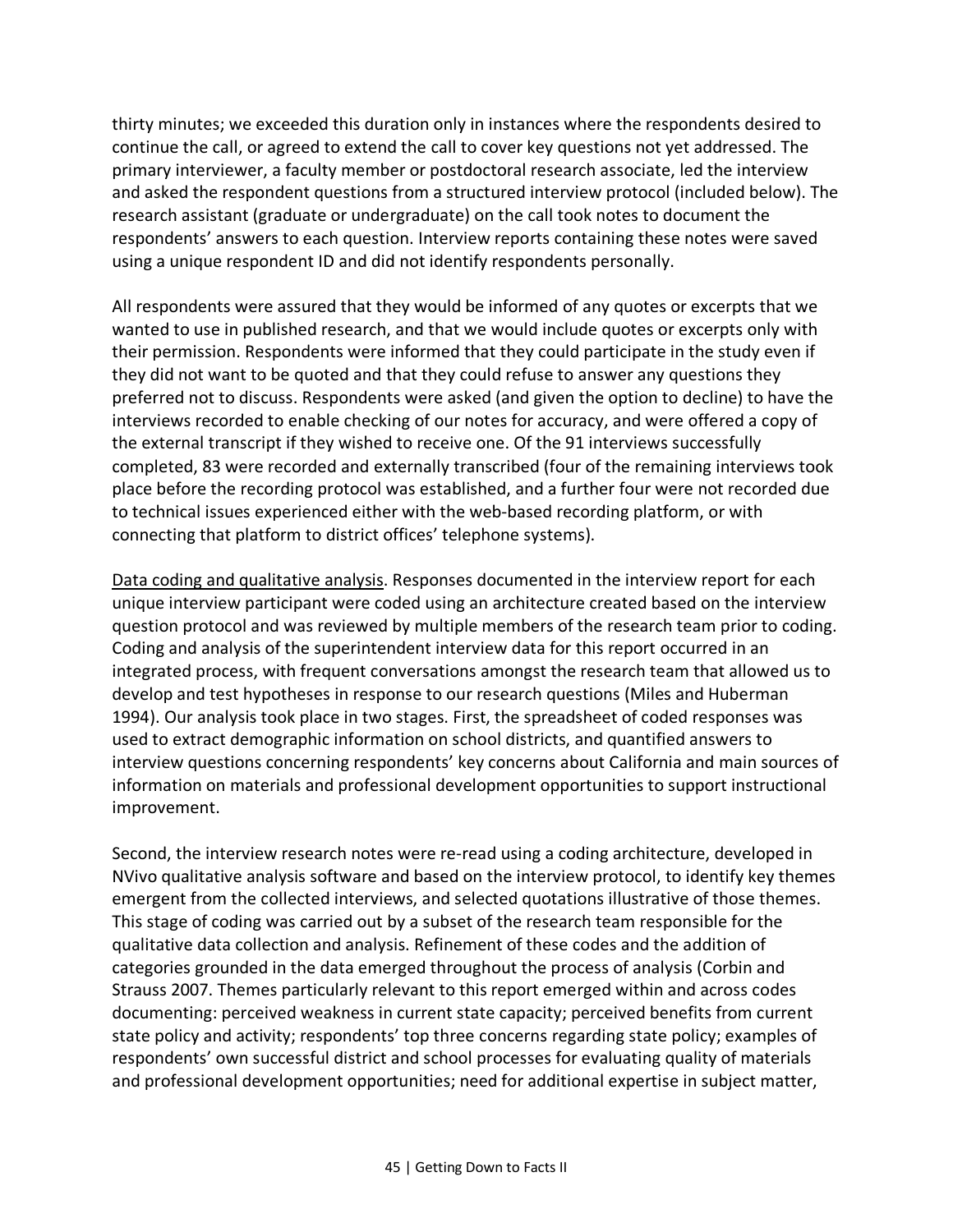curation of materials, and in instructional improvement practices; perceptions of network hyperconnectivity and isolation.

### Interview question protocol

### **Getting Down to Facts II: Current Conditions and Paths Forward for California's Schools** Interview Protocol Live version: amended June 18, 2017

#### **Consent**

- Superintendent X, did you receive and have time to read the consent form we emailed?
- Do you agree to participate in this study?
- Do you have any questions about the consent form or the study?
- With your permission, we would like to record our interview to have an accurate record of our conversation.
- In the course of the interview, you may ask us to stop recording at any time; and we will gladly stop recording the conversation.
- You may still participate in this study if you decline to have the conversation recorded.
- If you would like to receive a copy of the text of your transcribed interview, please let us know and we will gladly provide you with a copy.
- Do we have your permission to record our interview?

### **1.0 Opening**

### **We would like to start by asking a couple of general questions about state policy.**

1.1 We wondered, what do you see as the top three things state policymakers should do to support California's public education? (open ended)

1.1.1 Why?

### **2.0 Personnel**

2.1 We wondered, in your district, are you experiencing shortages of staff at the school-level and/or at the district-level (Prompt: yes/no)

2.1.1 If yes, in what fields (Prompt: list – looking here for subject matter (ELA, Math) or grade levels (6th grade, etc.) or staff (facilities, mental health)

2.2 We wondered, if you could add a staff position for schools what would it be?

2.3 We wondered, if you could add a staff position at the district level what would it be?

2.4 We wondered, do you perceive a shortage of high quality mental health staff working in the schools in your district? (Prompt: yes/no)

2.5 Does your district work with mental health service providers outside of your schools to provide services to students? (Prompt: yes/no)

2.5.1 If yes, what services do they provide? (Prompt: list)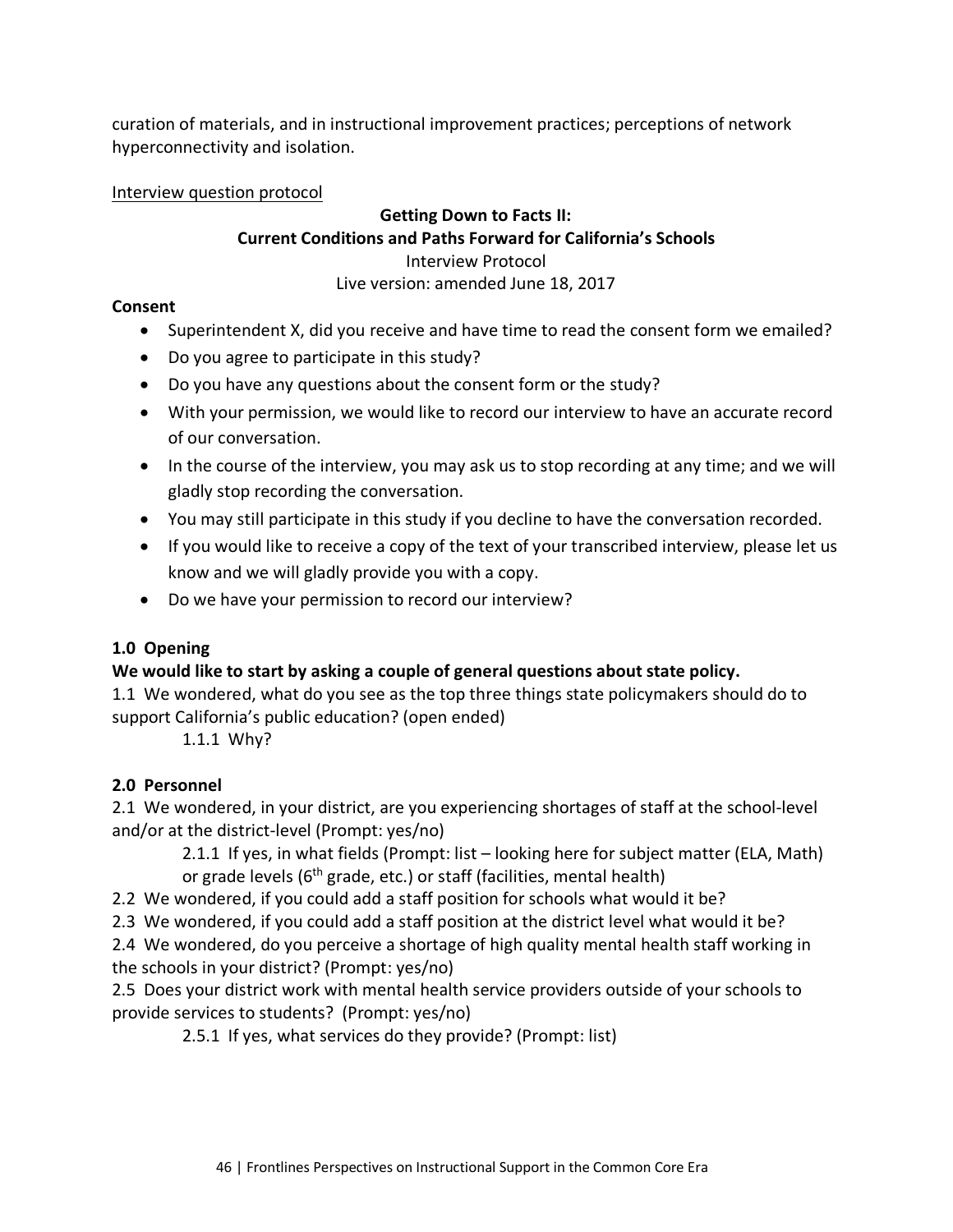### **3.0 Instructional Practice and Support**

3.1 District Needs: Are there areas where you would like to see improvement in instructional practice in your district? (open ended)

3.1.1 If so, what are those areas? (Prompt: subject matter, grade level, subgroup (EL, special needs), etc.)

3.2 Materials and Curriculum: We'd like to hear about how your district selects curriculum and instructional materials.

3.2.1 Where do you receive information about standards-aligned curriculum and instructional materials?

3.2.1.1 Do these sources of information help you assess the quality of curriculum and instructional materials?

3.2.1.2 If yes, how so?

3.2.2. We have a few questions about pacing guides. Which of the following best describes your district:

3.2.2.1 The district makes pacing guides available to teachers, but does not require their use

3.2.2.2 The district makes pacing guides available to teachers, and requires their use

3.2.2.3 The district does not make pacing guides available to teachers

### 3.3 Professional Development

Let's talk for a bit about professional development.

3.3.1 Are you involved with choices about professional development/professional learning for your district? (Prompt: yes/no)

3.3.1.1 If yes

3.3.1.1.1 how do you learn about which instructional areas need improvement?

3.3.1.1.2 what role, if any, does LCAP play in helping determine the areas in need of improvement?

3.3.1.1.3. how do you learn about providers of professional development and their quality?

3.3.1.1.4. what role, if any, has standards implementation played in your district's professional development choices?

3.3.2 Are there ways the state and/or county could be more helpful to you in supporting instructional improvement in your district?

### **4.0 Finance**

4.1 What is your process for tracking how schools use funds? How do you learn about how resources are used in the district (open)

4.2 What do you see as 1 or more of the main purpose(s) of LCFF? (e.g., how money should be spent, what equity means) (Prompt: list)

4.3 Has LCFF changed funding in your school district, if so how? (open)

4.4 From the following list, where do you receive guidance and support on LCAP and LCFF

4.4.1.1 The State Department of Education? (Prompt: yes/no)

4.4.1.2 The County Office of Education? (Prompt: yes/no)